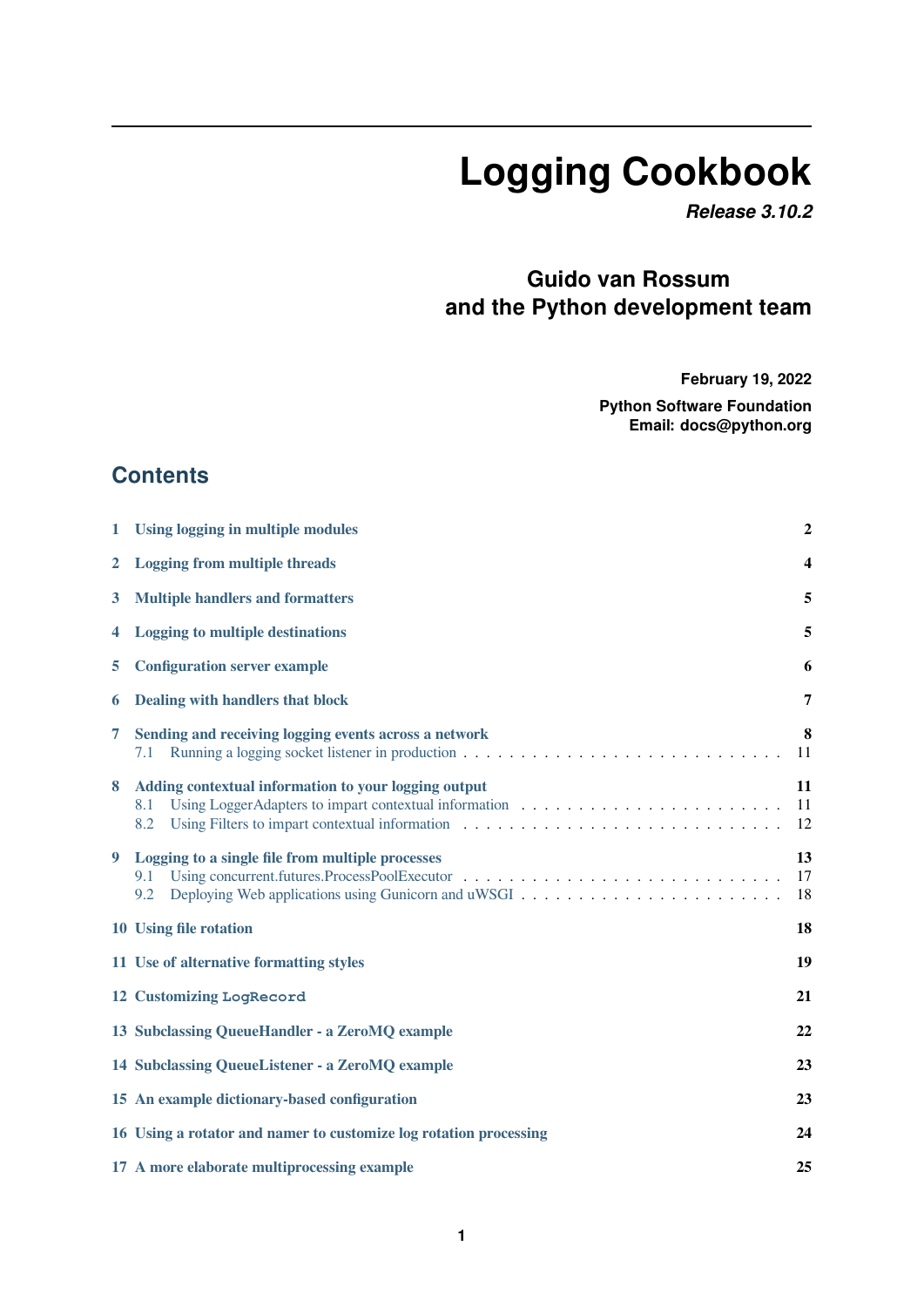|              | 18 Inserting a BOM into messages sent to a SysLogHandler                                            | 28                         |
|--------------|-----------------------------------------------------------------------------------------------------|----------------------------|
|              | 19 Implementing structured logging                                                                  | 29                         |
|              | 20 Customizing handlers with dictConfig()                                                           | 30                         |
|              | 21 Using particular formatting styles throughout your application                                   | 32<br>33<br>33             |
|              | 22 Configuring filters with dictConfig()                                                            | 34                         |
|              | 23 Customized exception formatting                                                                  | 35                         |
|              | 24 Speaking logging messages                                                                        | 36                         |
|              | 25 Buffering logging messages and outputting them conditionally                                     | 37                         |
|              | 26 Formatting times using UTC (GMT) via configuration                                               | 39                         |
|              | 27 Using a context manager for selective logging                                                    | 40                         |
|              | 28 A CLI application starter template                                                               | 41                         |
|              | 29 A Qt GUI for logging                                                                             | 44                         |
|              | <b>30 Patterns to avoid</b><br>30.3 Adding handlers other than NullHandler to a logger in a library | 47<br>48<br>48<br>48<br>48 |
| <b>Index</b> |                                                                                                     | 49                         |
|              |                                                                                                     |                            |

**Author** Vinay Sajip <vinay\_sajip at red-dove dot com>

This page contains a number of recipes related to logging, which have been found useful in the past.

# **1 Using logging in multiple modules**

<span id="page-1-0"></span>Multiple calls to logging.getLogger('someLogger') return a reference to the same logger object. This is true not only within the same module, but also across modules as long as it is in the same Python interpreter process. It is true for references to the same object; additionally, application code can define and configure a parent logger in one module and create (but not configure) a child logger in a separate module, and all logger calls to the child will pass up to the parent. Here is a main module:

```
import logging
import auxiliary_module
# create logger with 'spam_application'
logger = logging.getLogger('spam_application')
logger.setLevel(logging.DEBUG)
# create file handler which logs even debug messages
fh = logging.FileHandler('spam.log')
fh.setLevel(logging.DEBUG)
# create console handler with a higher log level
ch = logging.StreamHandler()
```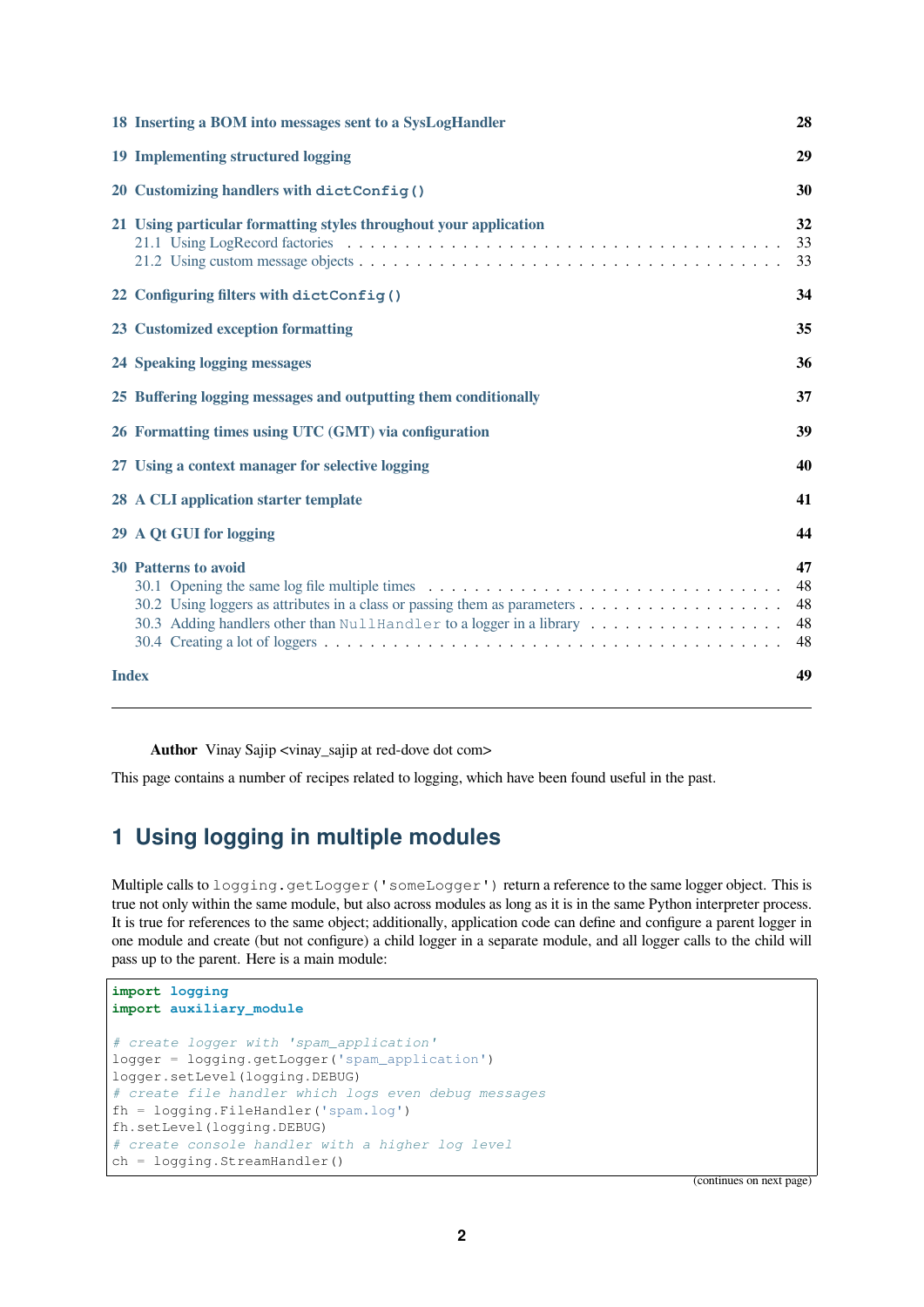(continued from previous page)

```
ch.setLevel(logging.ERROR)
# create formatter and add it to the handlers
formatter = logging.Formatter('%(asctime)s - %(name)s - %(levelname)s - %(message)s
,→')
fh.setFormatter(formatter)
ch.setFormatter(formatter)
# add the handlers to the logger
logger.addHandler(fh)
logger.addHandler(ch)
logger.info('creating an instance of auxiliary_module.Auxiliary')
a = auxiliary_module.Auxiliary()
logger.info('created an instance of auxiliary_module.Auxiliary')
logger.info('calling auxiliary_module.Auxiliary.do_something')
a.do_something()
logger.info('finished auxiliary_module.Auxiliary.do_something')
logger.info('calling auxiliary_module.some_function()')
auxiliary_module.some_function()
logger.info('done with auxiliary_module.some_function()')
```
Here is the auxiliary module:

```
import logging
# create logger
module_logger = logging.getLogger('spam_application.auxiliary')
class Auxiliary:
   def __init__(self):
        self.logger = logging.getLogger('spam_application.auxiliary.Auxiliary')
       self.logger.info('creating an instance of Auxiliary')
    def do_something(self):
        self.logger.info('doing something')
        a = 1 + 1self.logger.info('done doing something')
def some_function():
    module_logger.info('received a call to "some_function"')
```
The output looks like this:

```
2005-03-23 23:47:11,663 - spam_application - INFO -
  creating an instance of auxiliary_module.Auxiliary
2005-03-23 23:47:11,665 - spam application.auxiliary.Auxiliary - INFO -
  creating an instance of Auxiliary
2005-03-23 23:47:11,665 - spam_application - INFO -
  created an instance of auxiliary_module.Auxiliary
2005-03-23 23:47:11,668 - spam_application - INFO -
  calling auxiliary_module.Auxiliary.do_something
2005-03-23 23:47:11,668 - spam_application.auxiliary.Auxiliary - INFO -
  doing something
2005-03-23 23:47:11,669 - spam_application.auxiliary.Auxiliary - INFO -
  done doing something
2005-03-23 23:47:11,670 - spam_application - INFO -
  finished auxiliary_module.Auxiliary.do_something
2005-03-23 23:47:11,671 - spam_application - INFO -
  calling auxiliary module.some function()
2005-03-23 23:47:11,672 - spam_application.auxiliary - INFO -
  received a call to 'some_function'
2005-03-23 23:47:11,673 - spam_application - INFO -
```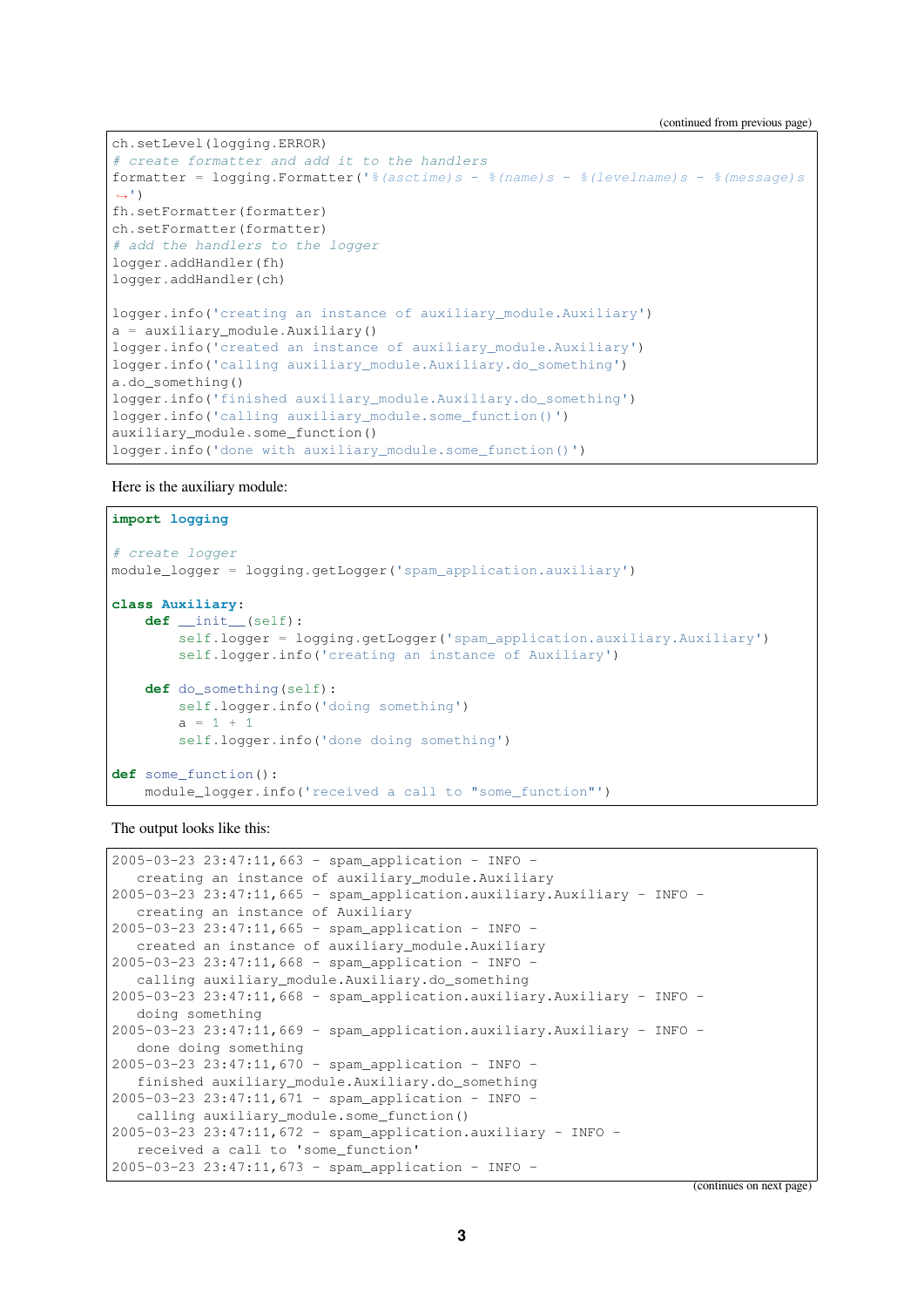done with auxiliary\_module.some\_function()

#### <span id="page-3-0"></span>**2 Logging from multiple threads**

Logging from multiple threads requires no special effort. The following example shows logging from the main (initial) thread and another thread:

```
import logging
import threading
import time
def worker(arg):
    while not arg['stop']:
        logging.debug('Hi from myfunc')
        time.sleep(0.5)
def main():
    logging.basicConfig(level=logging.DEBUG, format='%(relativeCreated)6d
,→%(threadName)s %(message)s')
    info = {'stop': False}
    thread = threading.Thread(target=worker, args=(info,))
    thread.start()
    while True:
        try:
            logging.debug('Hello from main')
            time.sleep(0.75)
        except KeyboardInterrupt:
           info['stop'] = True
            break
    thread.join()
if __name__ == '__main__':
   main()
```
When run, the script should print something like the following:

```
0 Thread-1 Hi from myfunc
  3 MainThread Hello from main
505 Thread-1 Hi from myfunc
755 MainThread Hello from main
1007 Thread-1 Hi from myfunc
1507 MainThread Hello from main
1508 Thread-1 Hi from myfunc
2010 Thread-1 Hi from myfunc
2258 MainThread Hello from main
2512 Thread-1 Hi from myfunc
3009 MainThread Hello from main
3013 Thread-1 Hi from myfunc
3515 Thread-1 Hi from myfunc
3761 MainThread Hello from main
4017 Thread-1 Hi from myfunc
4513 MainThread Hello from main
4518 Thread-1 Hi from myfunc
```
This shows the logging output interspersed as one might expect. This approach works for more threads than shown here, of course.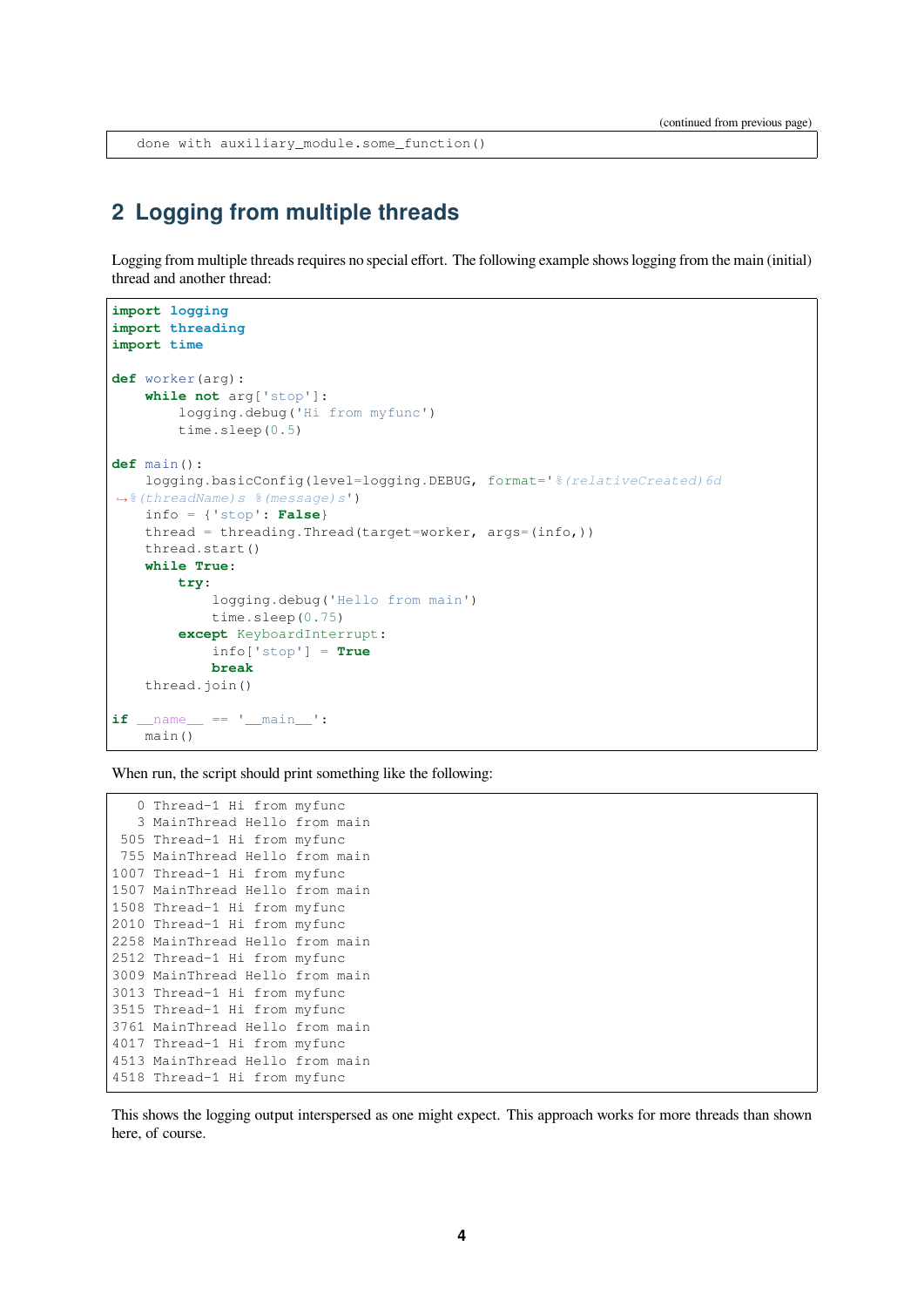## <span id="page-4-0"></span>**3 Multiple handlers and formatters**

Loggers are plain Python objects. The  $addHandler()$  method has no minimum or maximum quota for the number of handlers you may add. Sometimes it will be beneficial for an application to log all messages of all severities to a text file while simultaneously logging errors or above to the console. To set this up, simply configure the appropriate handlers. The logging calls in the application code will remain unchanged. Here is a slight modification to the previous simple module-based configuration example:

```
import logging
logger = logging.getLogger('simple_example')
logger.setLevel(logging.DEBUG)
# create file handler which logs even debug messages
fh = logging.FileHandler('spam.log')
fh.setLevel(logging.DEBUG)
# create console handler with a higher log level
ch = logging.StreamHandler()
ch.setLevel(logging.ERROR)
# create formatter and add it to the handlers
formatter = logging.Formatter('%(asctime)s - %(name)s - %(levelname)s - %(message)s
,→')
ch.setFormatter(formatter)
fh.setFormatter(formatter)
# add the handlers to logger
logger.addHandler(ch)
logger.addHandler(fh)
# 'application' code
logger.debug('debug message')
logger.info('info message')
logger.warning('warn message')
logger.error('error message')
logger.critical('critical message')
```
Notice that the 'application' code does not care about multiple handlers. All that changed was the addition and configuration of a new handler named *fh*.

The ability to create new handlers with higher- or lower-severity filters can be very helpful when writing and testing an application. Instead of using many print statements for debugging, use logger.debug: Unlike the print statements, which you will have to delete or comment out later, the logger.debug statements can remain intact in the source code and remain dormant until you need them again. At that time, the only change that needs to happen is to modify the severity level of the logger and/or handler to debug.

## <span id="page-4-1"></span>**4 Logging to multiple destinations**

Let's say you want to log to console and file with different message formats and in differing circumstances. Say you want to log messages with levels of DEBUG and higher to file, and those messages at level INFO and higher to the console. Let's also assume that the file should contain timestamps, but the console messages should not. Here's how you can achieve this:

```
import logging
# set up logging to file - see previous section for more details
logging.basicConfig(level=logging.DEBUG,
                    format='%(asctime)s %(name)-12s %(levelname)-8s %(message)s',
                    datefmt='%m-%d %H:%M',
                    filename='/temp/myapp.log',
                    filemode='w')
 # define a Handler which writes INFO messages or higher to the sys.stderr
```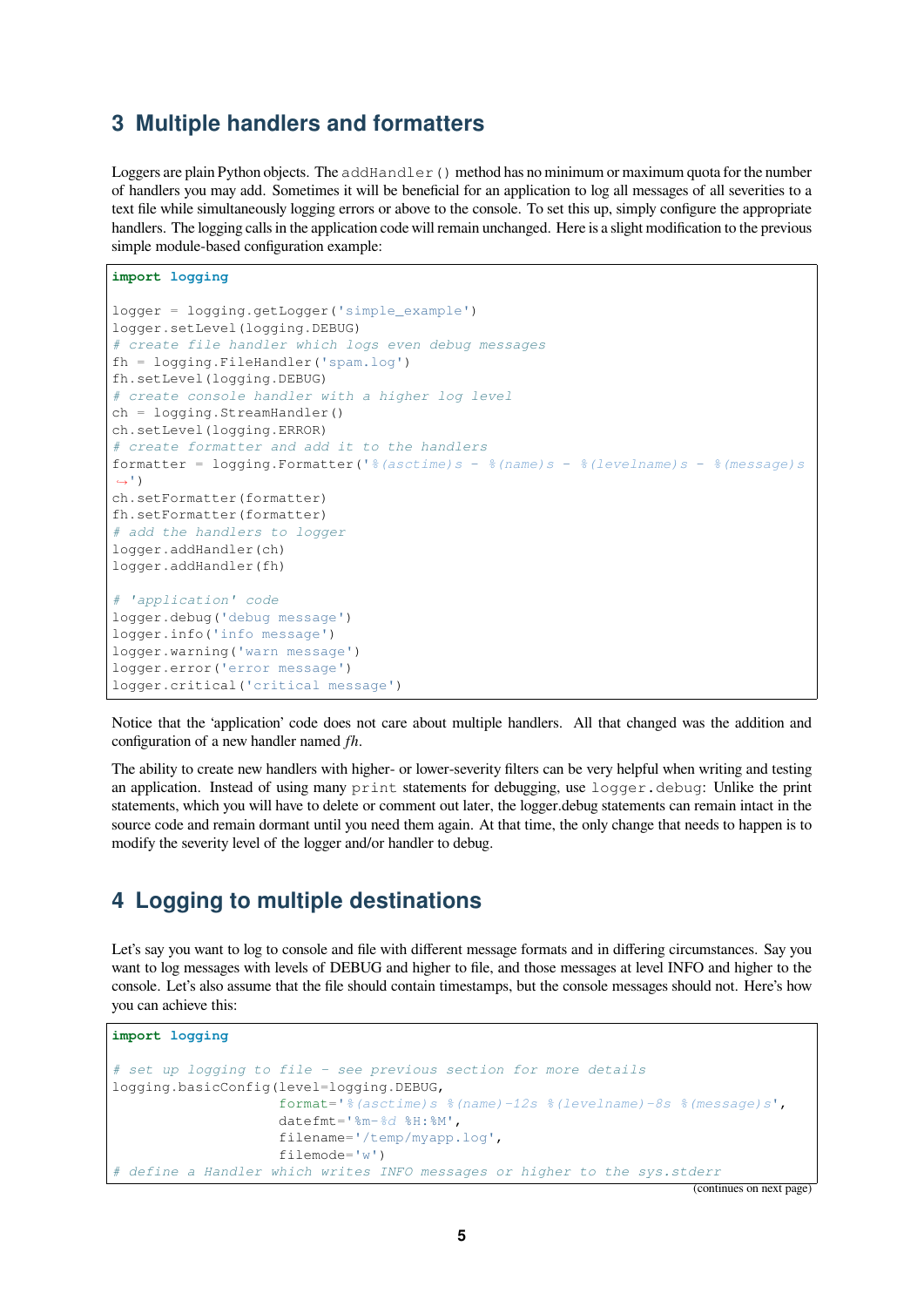(continued from previous page)

```
console = logging.StreamHandler()
console.setLevel(logging.INFO)
# set a format which is simpler for console use
formatter = logging.Formatter('%(name)-12s: %(levelname)-8s %(message)s')
# tell the handler to use this format
console.setFormatter(formatter)
# add the handler to the root logger
logging.getLogger('').addHandler(console)
# Now, we can log to the root logger, or any other logger. First the root...
logging.info('Jackdaws love my big sphinx of quartz.')
# Now, define a couple of other loggers which might represent areas in your
# application:
logger1 = logging.getLogger('myapp.area1')
logger2 = logging.getLogger('myapp.area2')
logger1.debug('Quick zephyrs blow, vexing daft Jim.')
logger1.info('How quickly daft jumping zebras vex.')
logger2.warning('Jail zesty vixen who grabbed pay from quack.')
logger2.error('The five boxing wizards jump quickly.')
```
When you run this, on the console you will see

```
root : INFO Jackdaws love my big sphinx of quartz.
myapp.area1 : INFO How quickly daft jumping zebras vex.
myapp.area2 : WARNING Jail zesty vixen who grabbed pay from quack.
myapp.area2 : ERROR The five boxing wizards jump quickly.
```
and in the file you will see something like

```
10-22 22:19 root INFO Jackdaws love my big sphinx of quartz.
10-22 22:19 myapp.area1 DEBUG Quick zephyrs blow, vexing daft Jim.
10-22 22:19 myapp.area1 INFO How quickly daft jumping zebras vex.
10-22 22:19 myapp.area2 WARNING Jail zesty vixen who grabbed pay from quack.
10-22 22:19 myapp.area2 ERROR The five boxing wizards jump quickly.
```
As you can see, the DEBUG message only shows up in the file. The other messages are sent to both destinations.

This example uses console and file handlers, but you can use any number and combination of handlers you choose.

#### <span id="page-5-0"></span>**5 Configuration server example**

Here is an example of a module using the logging configuration server:

```
import logging
import logging.config
import time
import os
# read initial config file
logging.config.fileConfig('logging.conf')
# create and start listener on port 9999
t = logging.config.listen(9999)
t.start()
logger = logging.getLogger('simpleExample')
```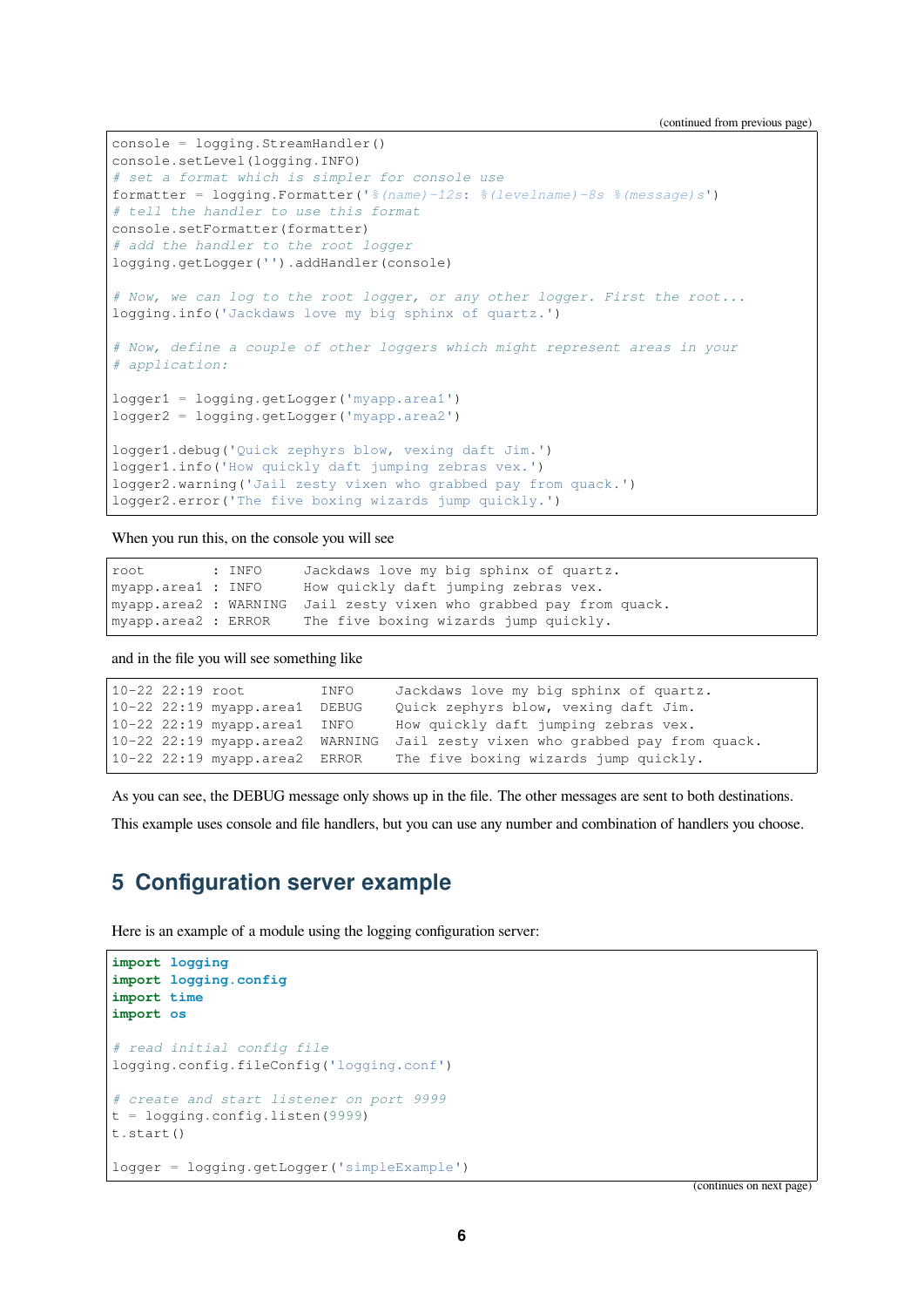(continued from previous page)

```
try:
    # loop through logging calls to see the difference
    # new configurations make, until Ctrl+C is pressed
    while True:
       logger.debug('debug message')
        logger.info('info message')
        logger.warning('warn message')
        logger.error('error message')
        logger.critical('critical message')
        time.sleep(5)
except KeyboardInterrupt:
    # cleanup
    logging.config.stopListening()
    t.join()
```
And here is a script that takes a filename and sends that file to the server, properly preceded with the binary-encoded length, as the new logging configuration:

```
#!/usr/bin/env python
import socket, sys, struct
with open(sys.argv[1], 'rb') as f:
    data_to_send = f.read()HOST = 'localhost'
PORT = 9999
s = socket.socket(socket.AF_INET, socket.SOCK_STREAM)
print('connecting...')
s.connect((HOST, PORT))
print('sending config...')
s.send(struct.pack('>L', len(data_to_send)))
s.send(data_to_send)
s.close()
print('complete')
```
## <span id="page-6-0"></span>**6 Dealing with handlers that block**

Sometimes you have to get your logging handlers to do their work without blocking the thread you're logging from. This is common in web applications, though of course it also occurs in other scenarios.

A common culprit which demonstrates sluggish behaviour is the SMTPHandler: sending emails can take a long time, for a number of reasons outside the developer's control (for example, a poorly performing mail or network infrastructure). But almost any network-based handler can block: Even a SocketHandler operation may do a DNS query under the hood which is too slow (and this query can be deep in the socket library code, below the Python layer, and outside your control).

One solution is to use a two-part approach. For the first part, attach only a QueueHandler to those loggers which are accessed from performance-critical threads. They simply write to their queue, which can be sized to a large enough capacity or initialized with no upper bound to their size. The write to the queue will typically be accepted quickly, though you will probably need to catch the queue.Full exception as a precaution in your code. If you are a library developer who has performance-critical threads in their code, be sure to document this (together with a suggestion to attach only QueueHandlers to your loggers) for the benefit of other developers who will use your code.

The second part of the solution is QueueListener, which has been designed as the counterpart to QueueHandler. A QueueListener is very simple: it's passed a queue and some handlers, and it fires up an internal thread which listens to its queue for LogRecords sent from QueueHandlers (or any other source of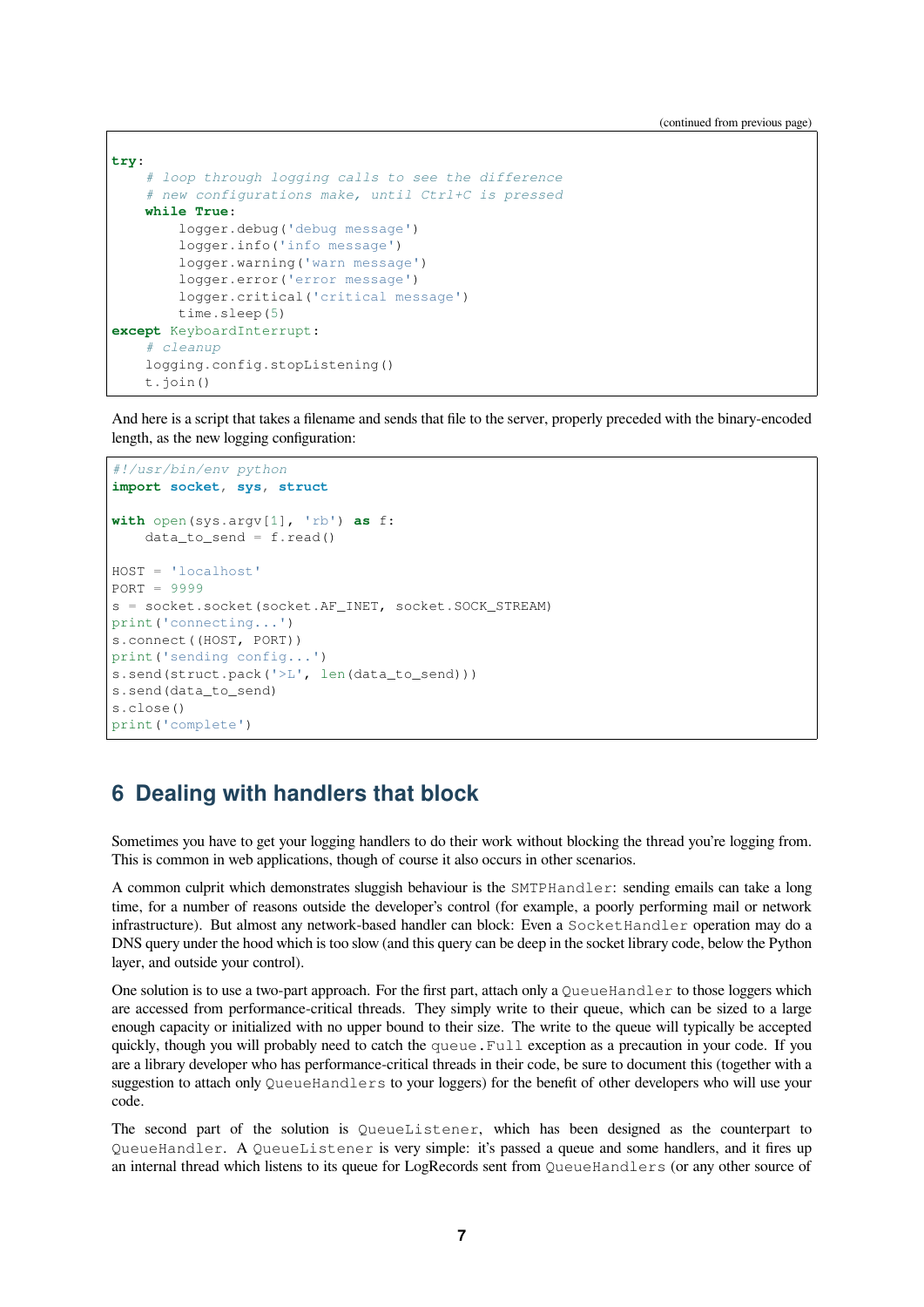LogRecords, for that matter). The LogRecords are removed from the queue and passed to the handlers for processing.

The advantage of having a separate  $QueueListener$  class is that you can use the same instance to service multiple QueueHandlers. This is more resource-friendly than, say, having threaded versions of the existing handler classes, which would eat up one thread per handler for no particular benefit.

An example of using these two classes follows (imports omitted):

```
que = queue.Queue(-1) # no limit on size
queue handler = Queuefandler(que)handler = logging.StreamHandler()
listener = QueueListener(que, handler)
root = logging.getLogger()
root.addHandler(queue_handler)
formatter = logging.Formatter('%(threadName)s: %(message)s')
handler.setFormatter(formatter)
listener.start()
# The log output will display the thread which generated
# the event (the main thread) rather than the internal
# thread which monitors the internal queue. This is what
# you want to happen.
root.warning('Look out!')
listener.stop()
```
which, when run, will produce:

MainThread: Look out!

Changed in version 3.5: Prior to Python 3.5, the QueueListener always passed every message received from the queue to every handler it was initialized with. (This was because it was assumed that level filtering was all done on the other side, where the queue is filled.) From 3.5 onwards, this behaviour can be changed by passing a keyword argument respect\_handler\_level=True to the listener's constructor. When this is done, the listener compares the level of each message with the handler's level, and only passes a message to a handler if it's appropriate to do so.

#### <span id="page-7-0"></span>**7 Sending and receiving logging events across a network**

Let's say you want to send logging events across a network, and handle them at the receiving end. A simple way of doing this is attaching a SocketHandler instance to the root logger at the sending end:

```
import logging, logging.handlers
rootLogger = logging.getLogger('')
rootLogger.setLevel(logging.DEBUG)
socketHandler = logging.handlers.SocketHandler('localhost',
                    logging.handlers.DEFAULT_TCP_LOGGING_PORT)
# don't bother with a formatter, since a socket handler sends the event as
# an unformatted pickle
rootLogger.addHandler(socketHandler)
# Now, we can log to the root logger, or any other logger. First the root...
logging.info('Jackdaws love my big sphinx of quartz.')
# Now, define a couple of other loggers which might represent areas in your
# application:
logger1 = logging.getLogger('myapp.area1')
logger2 = logging.getLogger('myapp.area2')
```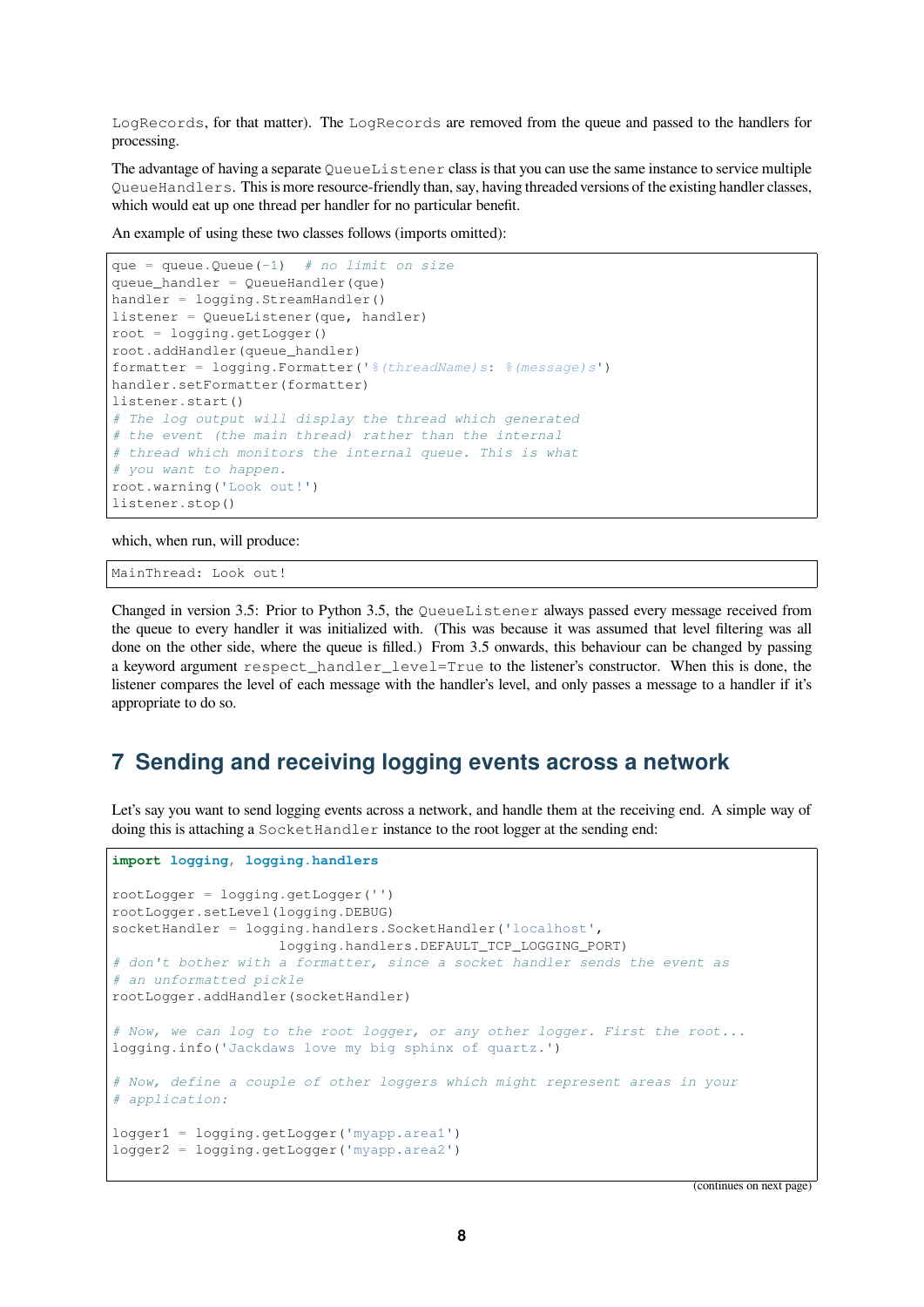(continued from previous page)

```
logger1.debug('Quick zephyrs blow, vexing daft Jim.')
logger1.info('How quickly daft jumping zebras vex.')
logger2.warning('Jail zesty vixen who grabbed pay from quack.')
logger2.error('The five boxing wizards jump quickly.')
```
At the receiving end, you can set up a receiver using the socketserver module. Here is a basic working example:

```
import pickle
import logging
import logging.handlers
import socketserver
import struct
class LogRecordStreamHandler(socketserver.StreamRequestHandler):
    """Handler for a streaming logging request.
    This basically logs the record using whatever logging policy is
    configured locally.
    """
    def handle(self):
        """
        Handle multiple requests - each expected to be a 4-byte length,
        followed by the LogRecord in pickle format. Logs the record
        according to whatever policy is configured locally.
        """
        while True:
            chunk = self.concurrent connection. recv(4)if len(chunk) < 4:
                break
            slen = struct.unpack('>L', chunk)[0]
            chunk = self.connection.recv(slen)
            while len(chunk) < slen:
                chunk = chunk + self.connection.recv(slen - len(chunk))
            obj = self.unPickle(chunk)
            record = logging.makeLogRecord(obj)
            self.handleLogRecord(record)
    def unPickle(self, data):
        return pickle.loads(data)
    def handleLogRecord(self, record):
        # if a name is specified, we use the named logger rather than the one
        # implied by the record.
        if self.server.logname is not None:
           name = self.server.logname
        else:
           name = record.name
        logger = logging.getLogger(name)# N.B. EVERY record gets logged. This is because Logger.handle
        # is normally called AFTER logger-level filtering. If you want
        # to do filtering, do it at the client end to save wasting
        # cycles and network bandwidth!
        logger.handle(record)
class LogRecordSocketReceiver(socketserver.ThreadingTCPServer):
    """
    Simple TCP socket-based logging receiver suitable for testing.
    """
```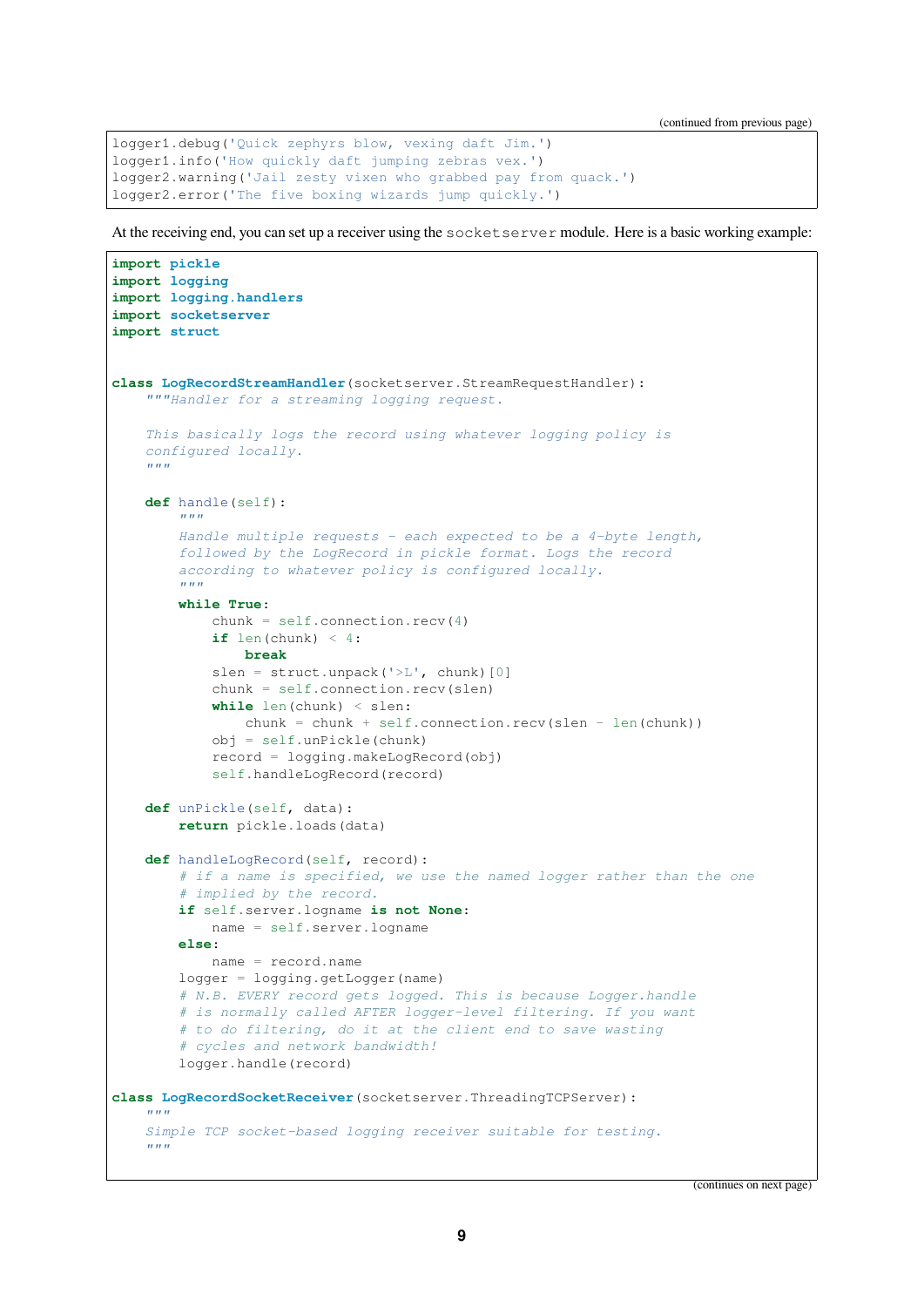```
allow_reuse_address = True
    def __init__(self, host='localhost',
                 port=logging.handlers.DEFAULT_TCP_LOGGING_PORT,
                 handler=LogRecordStreamHandler):
        socketserver.ThreadingTCPServer.__init__(self, (host, port), handler)
        self.about = 0self.timeout = 1self.logname = None
    def serve_until_stopped(self):
        import select
        abort = 0while not abort:
            rd, wr, ex = select.select([self.socket.fileno()],
                                       [], [],
                                       self.timeout)
            if rd:
               self.handle_request()
            abort = self.abort
def main():
   logging.basicConfig(
       format='%(relativeCreated)5d %(name)-15s %(levelname)-8s %(message)s')
    tcpserver = LogRecordSocketReceiver()
    print('About to start TCP server...')
    tcpserver.serve_until_stopped()
if __name__ == '__main__':
    main()
```
First run the server, and then the client. On the client side, nothing is printed on the console; on the server side, you should see something like:

```
About to start TCP server...
  59 root INFO Jackdaws love my big sphinx of quartz.
  59 myapp.area1 DEBUG Quick zephyrs blow, vexing daft Jim.
  69 myapp.area1 INFO How quickly daft jumping zebras vex.
  69 myapp.area2 WARNING Jail zesty vixen who grabbed pay from quack.
  69 myapp.area2 ERROR The five boxing wizards jump quickly.
```
Note that there are some security issues with pickle in some scenarios. If these affect you, you can use an alternative serialization scheme by overriding the makePickle() method and implementing your alternative there, as well as adapting the above script to use your alternative serialization.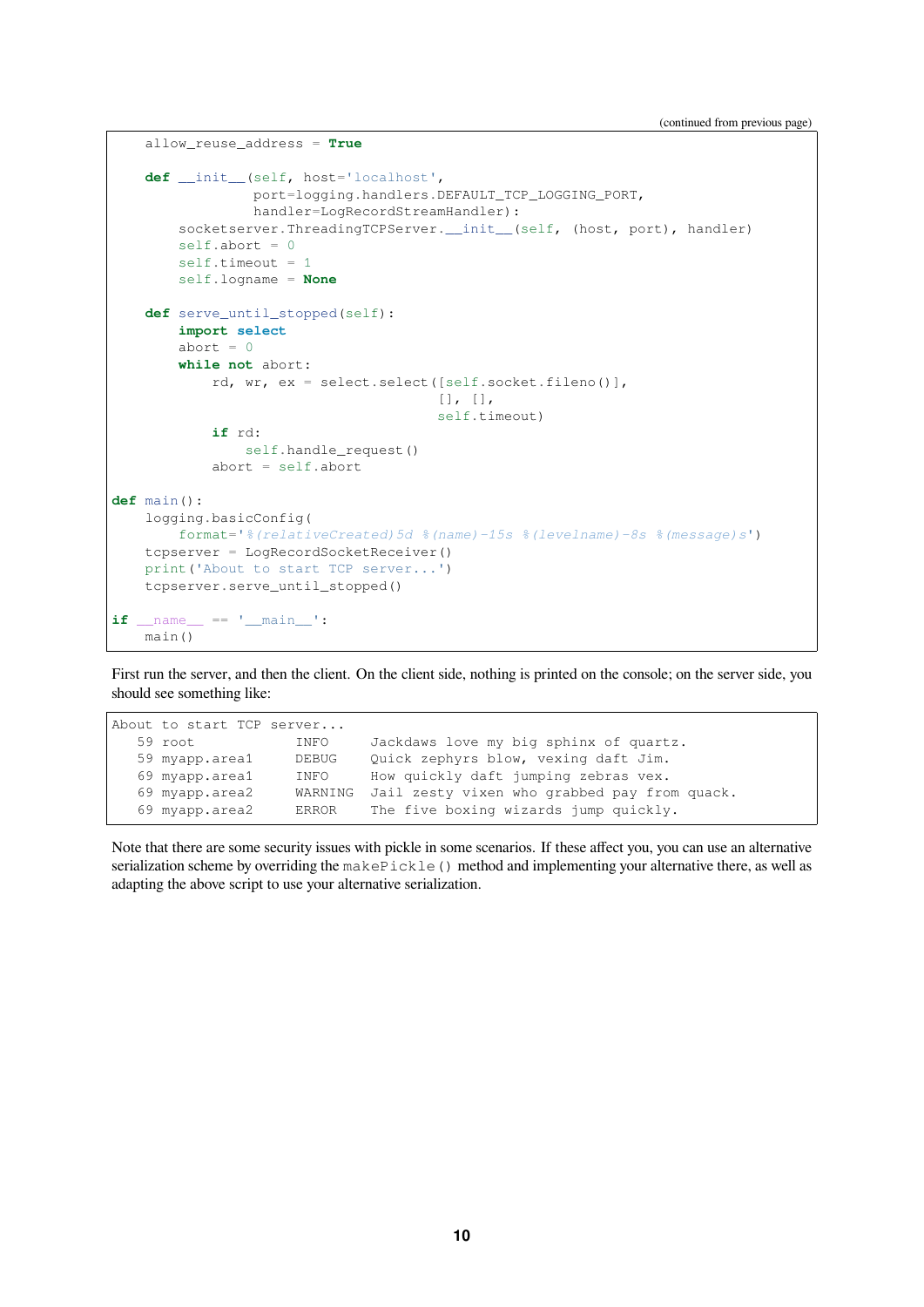#### **7.1 Running a logging socket listener in production**

<span id="page-10-0"></span>To run a logging listener in production, you may need to use a process-management tool such as Supervisor. Here is a Gist which provides the bare-bones files to run the above functionality using Supervisor: you will need to change the */path/to/* parts in the Gist to reflect the actual paths you want to use.

## **8 Adding contextual information to your logging outp[ut](http://supervisord.org/)**

<span id="page-10-1"></span>Sometimes you want logging output to contain contextual information in addition to the parameters passed to the logging call. For example, in a networked application, it may be desirable to log client-specific information in the log (e.g. remote client's username, or IP address). Although you could use the *extra* parameter to achieve this, it's not always convenient to pass the information in this way. While it might be tempting to create Logger instances on a per-connection basis, this is not a good idea because these instances are not garbage collected. While this is not a problem in practice, when the number of Logger instances is dependent on the level of granularity you want to use in logging an application, it could be hard to manage if the number of Logger instances becomes effectively unbounded.

#### **8.1 Using LoggerAdapters to impart contextual information**

<span id="page-10-2"></span>An easy way in which you can pass contextual information to be output along with logging event information is to use the LoggerAdapter class. This class is designed to look like a Logger, so that you can call debug(), info(), warning(), error(), exception(), critical() and log(). These methods have the same signatures as their counterparts in  $Logger$ , so you can use the two types of instances interchangeably.

When you create an instance of LoggerAdapter, you pass it a Logger instance and a dict-like object which contains your contextual information. When you call one of the logging methods on an instance of LoggerAdapter, it delegates the call to the underlying instance of  $\text{Logger}$  passed to its constructor, and arranges to pass the contextual information in the delegated call. Here's a snippet from the code of LoggerAdapter:

```
def debug(self, msg, /, *args, **kwargs):
    """
    Delegate a debug call to the underlying logger, after adding
    contextual information from this adapter instance.
    """
   msg, kwargs = self.process(msg, kwargs)
    self.logger.debug(msg, *args, **kwargs)
```
The process () method of LoggerAdapter is where the contextual information is added to the logging output. It's passed the message and keyword arguments of the logging call, and it passes back (potentially) modified versions of these to use in the call to the underlying logger. The default implementation of this method leaves the message alone, but inserts an 'extra' key in the keyword argument whose value is the dict-like object passed to the constructor. Of course, if you had passed an 'extra' keyword argument in the call to the adapter, it will be silently overwritten.

The advantage of using 'extra' is that the values in the dict-like object are merged into the LogRecord instance's \_\_dict\_\_, allowing you to use customized strings with your Formatter instances which know about the keys of the dict-like object. If you need a different method, e.g. if you want to prepend or append the contextual information to the message string, you just need to subclass LoggerAdapter and override process() to do what you need. Here is a simple example:

```
class CustomAdapter(logging.LoggerAdapter):
    """
   This example adapter expects the passed in dict-like object to have a
    'connid' key, whose value in brackets is prepended to the log message.
    """
    def process(self, msg, kwargs):
       return '[%s] %s' % (self.extra['connid'], msg), kwargs
```
which you can use like this: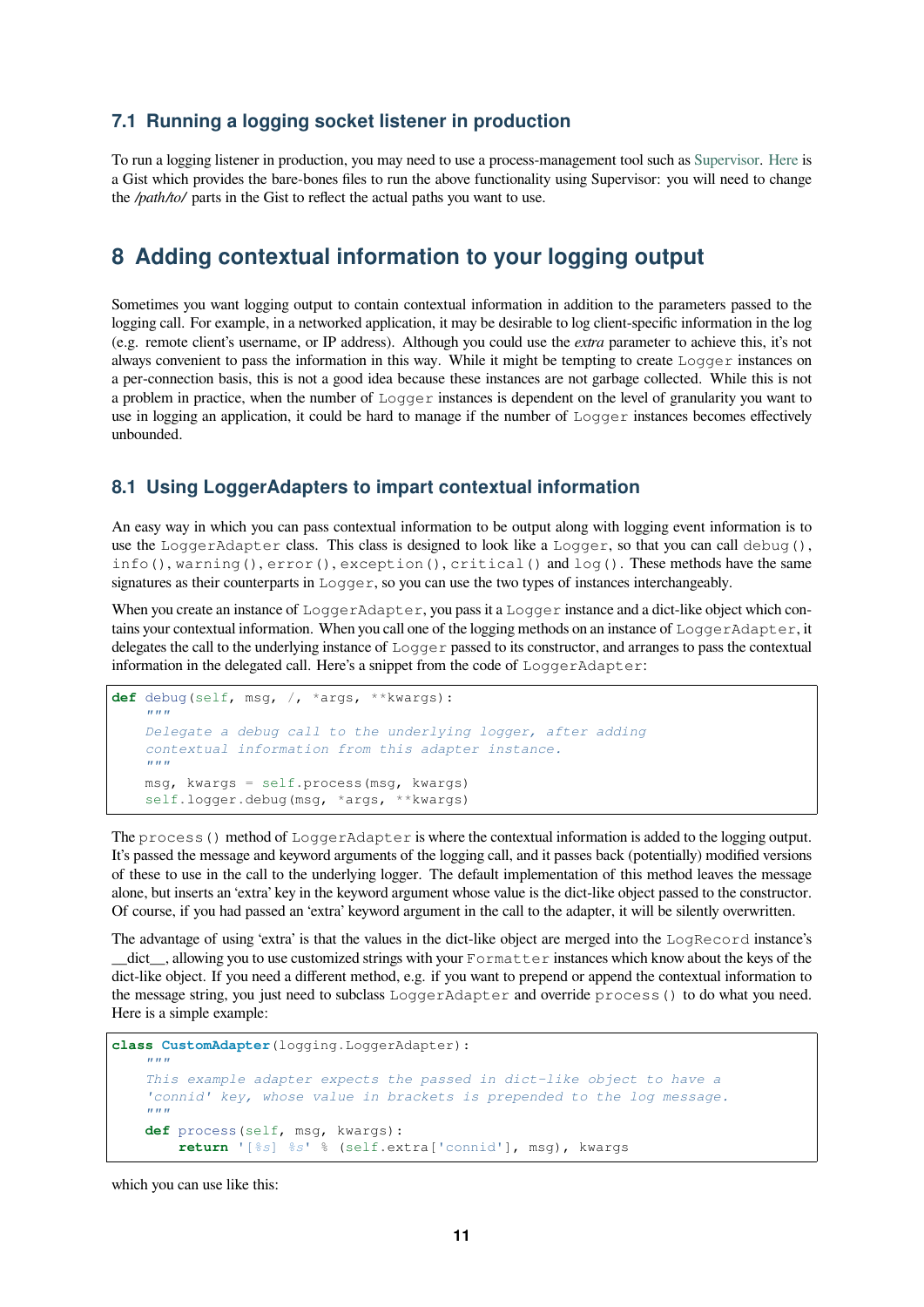$logger = logging.getLogger($  name ) adapter = CustomAdapter(logger, {'connid': some\_conn\_id})

Then any events that you log to the adapter will have the value of some\_conn\_id prepended to the log messages.

#### **Using objects other than dicts to pass contextual information**

You don't need to pass an actual dict to a LoggerAdapter - you could pass an instance of a class which implements \_\_getitem\_\_ and \_\_iter\_\_ so that it looks like a dict to logging. This would be useful if you want to generate values dynamically (whereas the values in a dict would be constant).

#### <span id="page-11-0"></span>**8.2 Using Filters to impart contextual information**

You can also add contextual information to log output using a user-defined Filter. Filter instances are allowed to modify the LogRecords passed to them, including adding additional attributes which can then be output using a suitable format string, or if needed a custom Formatter.

For example in a web application, the request being processed (or at least, the interesting parts of it) can be stored in a threadlocal (threading.local) variable, and then accessed from a Filter to add, say, information from the request - say, the remote IP address and remote user's username - to the LogRecord, using the attribute names 'ip' and 'user' as in the LoggerAdapter example above. In that case, the same format string can be used to get similar output to that shown above. Here's an example script:

```
import logging
from random import choice
class ContextFilter(logging.Filter):
    """
    This is a filter which injects contextual information into the log.
    Rather than use actual contextual information, we just use random
    data in this demo.
    """
    USERS = ['jim', 'fred', 'sheila']
    IPS = ['123.231.231.123', '127.0.0.1', '192.168.0.1']
    def filter(self, record):
        record.ip = choice(ContextFilter.IPS)
        record.user = choice(ContextFilter.USERS)
        return True
if name == '_main ':
    levels = (logging.DEBUG, logging.INFO, logging.WARNING, logging.ERROR, logging.
,→CRITICAL)
    logging.basicConfig(level=logging.DEBUG,
                        format='%(asctime)-15s %(name)-5s %(levelname)-8s IP:
,→%(ip)-15s User: %(user)-8s %(message)s')
    a1 = logging.getLogger('a.b.c')
    a2 = logging.getLogger('d.e.f')
    f = ContextFilter()
    a1.addFilter(f)
    a2.addFilter(f)
    a1.debug('A debug message')
    a1.info('An info message with %s', 'some parameters')
    for x in range(10):
        \text{lvl} = \text{choice}(\text{levels})
```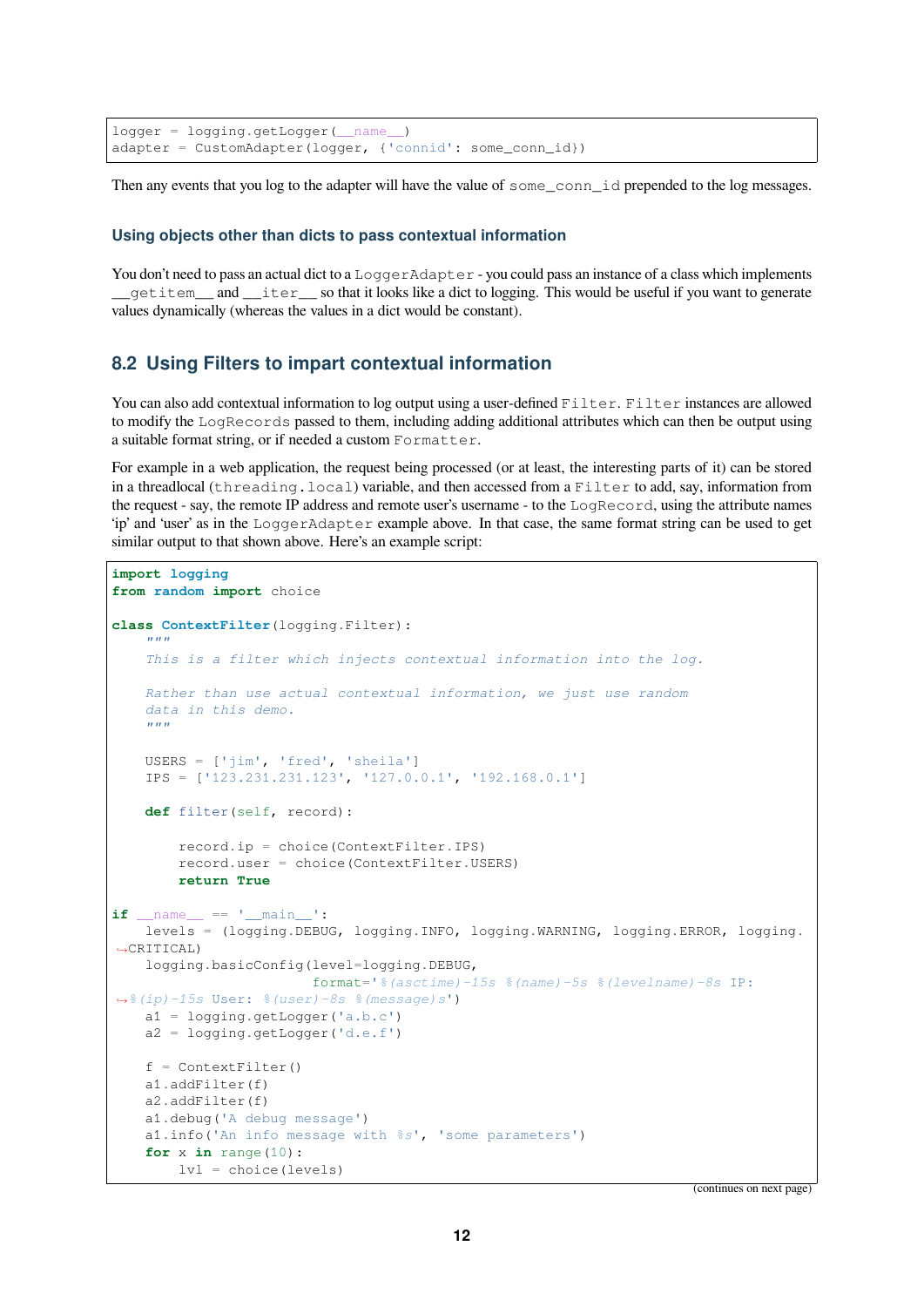lvlname = logging.getLevelName(lvl) a2.log(lvl, 'A message at *%s* level with *%d %s*', lvlname, 2, 'parameters')

which, when run, produces something like:

| 2010-09-06 22:38:15,292 a.b.c DEBUG IP: 123.231.231.123 User: fred |  |  |           |              | A debug <sub>-</sub> |  |  |  |  |  |
|--------------------------------------------------------------------|--|--|-----------|--------------|----------------------|--|--|--|--|--|
| $\rightarrow$ message                                              |  |  |           |              |                      |  |  |  |  |  |
| 2010-09-06 22:38:15,300 a.b.c INFO IP: 192.168.0.1                 |  |  |           | User: sheila | An info.             |  |  |  |  |  |
| $\rightarrow$ message with some parameters                         |  |  |           |              |                      |  |  |  |  |  |
| 2010-09-06 22:38:15,300 d.e.f CRITICAL IP: 127.0.0.1               |  |  |           | User: sheila | A.,                  |  |  |  |  |  |
| →message at CRITICAL level with 2 parameters                       |  |  |           |              |                      |  |  |  |  |  |
| 2010-09-06 22:38:15,300 d.e.f ERROR IP: 127.0.0.1                  |  |  | User: jim |              | A.,                  |  |  |  |  |  |
| →message at ERROR level with 2 parameters                          |  |  |           |              |                      |  |  |  |  |  |
| 2010-09-06 22:38:15,300 d.e.f DEBUG IP: 127.0.0.1 User: sheila     |  |  |           |              | A.,                  |  |  |  |  |  |
| $\rightarrow$ message at DEBUG level with 2 parameters             |  |  |           |              |                      |  |  |  |  |  |
| 2010-09-06 22:38:15,300 d.e.f ERROR IP: 123.231.231.123 User: fred |  |  |           |              | $A_{-}$              |  |  |  |  |  |
| →message at ERROR level with 2 parameters                          |  |  |           |              |                      |  |  |  |  |  |
| 2010-09-06 22:38:15,300 d.e.f CRITICAL IP: 192.168.0.1             |  |  | User: jim |              | $A_{-}$              |  |  |  |  |  |
| →message at CRITICAL level with 2 parameters                       |  |  |           |              |                      |  |  |  |  |  |
| 2010-09-06 22:38:15,300 d.e.f CRITICAL IP: 127.0.0.1               |  |  |           | User: sheila | A.,                  |  |  |  |  |  |
| →message at CRITICAL level with 2 parameters                       |  |  |           |              |                      |  |  |  |  |  |
| 2010-09-06 22:38:15,300 d.e.f DEBUG IP: 192.168.0.1 User: jim      |  |  |           |              | $A_{-}$              |  |  |  |  |  |
| →message at DEBUG level with 2 parameters                          |  |  |           |              |                      |  |  |  |  |  |
| 2010-09-06 22:38:15,301 d.e.f ERROR IP: 127.0.0.1 User: sheila     |  |  |           |              | A.,                  |  |  |  |  |  |
| →message at ERROR level with 2 parameters                          |  |  |           |              |                      |  |  |  |  |  |
| 2010-09-06 22:38:15,301 d.e.f DEBUG IP: 123.231.231.123 User: fred |  |  |           |              | A.,                  |  |  |  |  |  |
| →message at DEBUG level with 2 parameters                          |  |  |           |              |                      |  |  |  |  |  |
| 2010-09-06 22:38:15,301 d.e.f INFO IP: 123.231.231.123 User: fred  |  |  |           |              | A.,                  |  |  |  |  |  |
| $\rightarrow$ message at INFO level with 2 parameters              |  |  |           |              |                      |  |  |  |  |  |
|                                                                    |  |  |           |              |                      |  |  |  |  |  |

## **9 Logging to a single file from multiple processes**

<span id="page-12-0"></span>Although logging is thread-safe, and logging to a single file from multiple threads in a single process *is* supported, logging to a single file from *multiple processes* is *not* supported, because there is no standard way to serialize access to a single file across multiple processes in Python. If you need to log to a single file from multiple processes, one way of doing this is to have all the processes log to a SocketHandler, and have a separate process which implements a socket server which reads from the socket and logs to file. (If you prefer, you can dedicate one thread in one of the existing processes to perform this function.) *This section* documents this approach in more detail and includes a working socket receiver which can be used as a starting point for you to adapt in your own applications.

You could also write your own handler which uses the Lock class from the multiprocessing module to serialize access to the file from your processes. The existing FileHandler and subclasses do not make use of multiprocessing at present, tho[ugh they m](#page-7-0)ay do so in the future. Note that at present, the multiprocessing module does not provide working lock functionality on all platforms (see https://bugs.python. org/issue3770).

Alternatively, you can use a Queue and a QueueHandler to send all logging events to one of the processes in your multi-process application. The following example script demonstrates how you can do this; in the example a separate listener process listens for events sent by other processes and logs them according to its own l[ogging configuration.](https://bugs.python.org/issue3770) [Although the e](https://bugs.python.org/issue3770)xample only demonstrates one way of doing it (for example, you may want to use a listener thread rather than a separate listener process – the implementation would be analogous) it does allow for completely different logging configurations for the listener and the other processes in your application, and can be used as the basis for code meeting your own specific requirements:

```
# You'll need these imports in your own code
import logging
import logging.handlers
import multiprocessing
```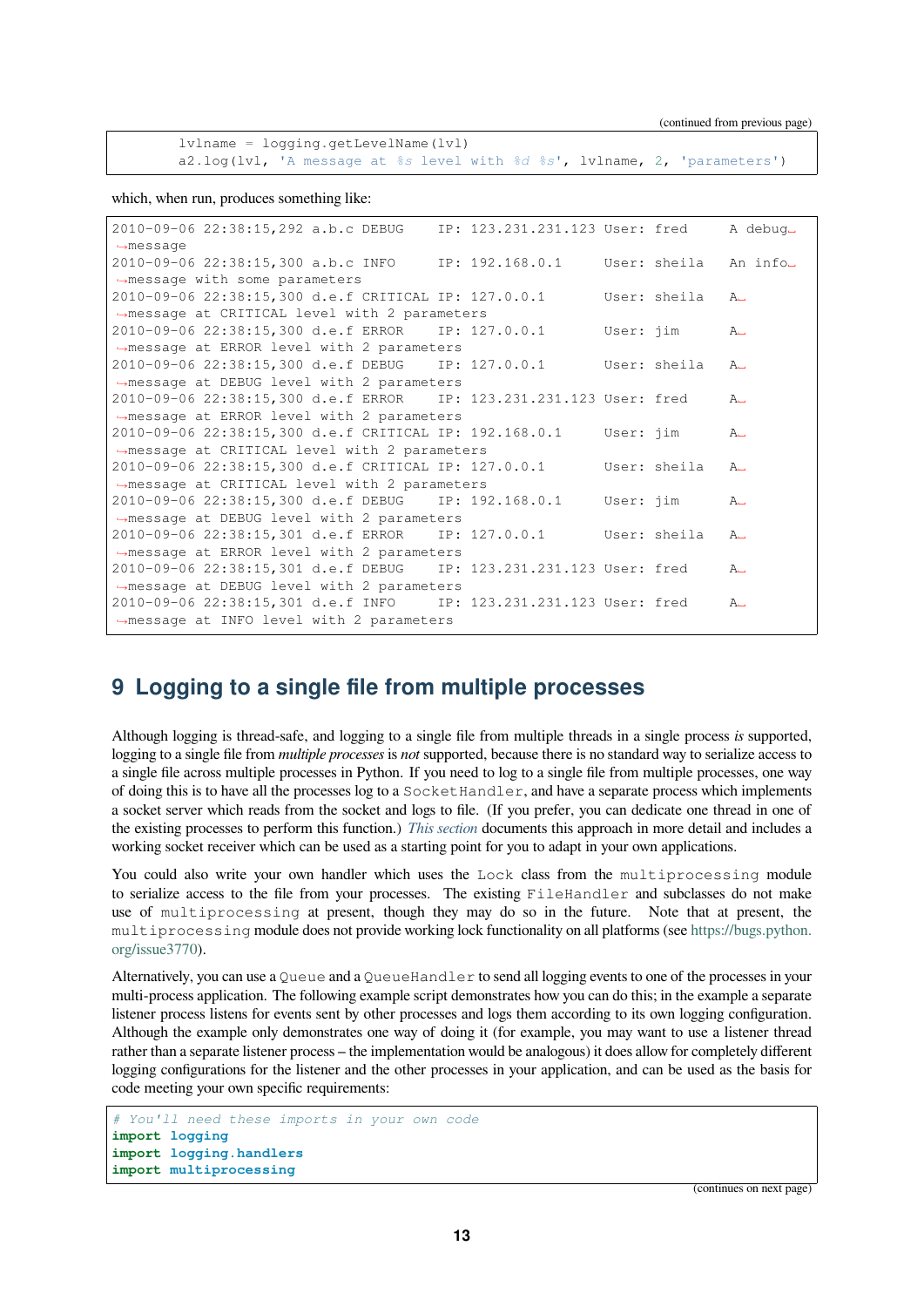```
# Next two import lines for this demo only
from random import choice, random
import time
#
# Because you'll want to define the logging configurations for listener and␣
,→workers, the
# listener and worker process functions take a configurer parameter which is a␣
,→callable
# for configuring logging for that process. These functions are also passed the␣
,→queue,
# which they use for communication.
#
# In practice, you can configure the listener however you want, but note that in␣
,→this
# simple example, the listener does not apply level or filter logic to received␣
,→records.
# In practice, you would probably want to do this logic in the worker processes,␣
,→to avoid
# sending events which would be filtered out between processes.
#
# The size of the rotated files is made small so you can see the results easily.
def listener_configurer():
   root = logging.getLogger()
   h = logging.handlers.RotatingFileHandler('mptest.log', 'a', 300, 10)
    f = logging.Formatter('%(asctime)s %(processName)-10s %(name)s %(levelname)-8s
,→%(message)s')
   h.setFormatter(f)
   root.addHandler(h)
# This is the listener process top-level loop: wait for logging events
# (LogRecords)on the queue and handle them, quit when you get a None for a
# LogRecord.
def listener_process(queue, configurer):
    configurer()
   while True:
        try:
            record = queue.get()
            if record is None: # We send this as a sentinel to tell the listener␣
,→to quit.
                break
            logger = logging.getLogger(record.name)
            logger.handle(record) # No level or filter logic applied - just do it!
        except Exception:
           import sys, traceback
           print('Whoops! Problem:', file=sys.stderr)
            traceback.print_exc(file=sys.stderr)
# Arrays used for random selections in this demo
LEVELS = [logging.DEBUG, logging.INFO, logging.WARNING,
          logging.ERROR, logging.CRITICAL]
LOGGERS = ['a.b.c', 'd.e.f']MESSAGES = [
   'Random message #1',
    'Random message #2',
    'Random message #3',
]
```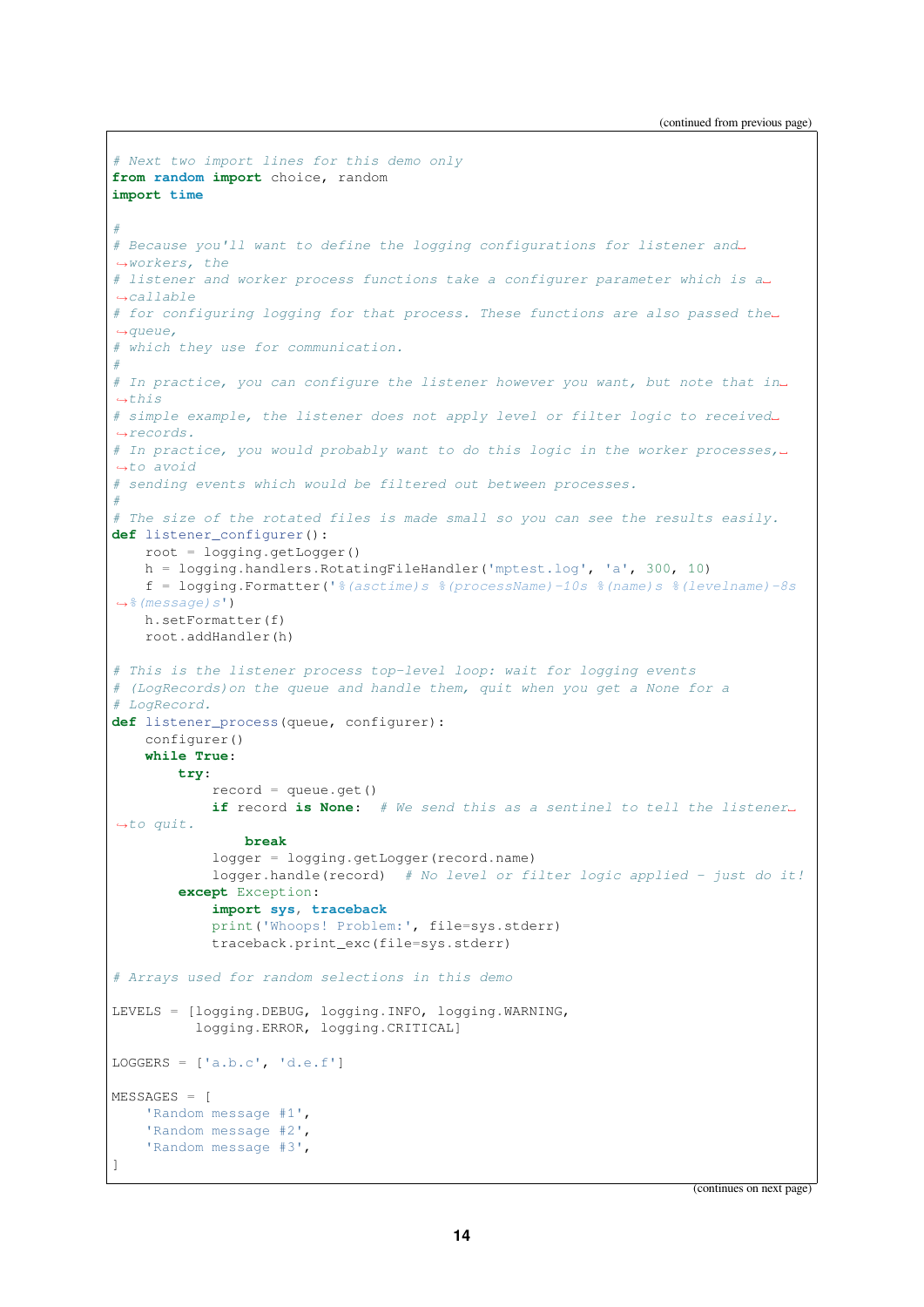```
# The worker configuration is done at the start of the worker process run.
# Note that on Windows you can't rely on fork semantics, so each process
# will run the logging configuration code when it starts.
def worker_configurer(queue):
   h = logging.handlers.QueueHandler(queue) # Just the one handler needed
   root = logging.getLogger()
   root.addHandler(h)
    # send all messages, for demo; no other level or filter logic applied.
   root.setLevel(logging.DEBUG)
# This is the worker process top-level loop, which just logs ten events with
# random intervening delays before terminating.
# The print messages are just so you know it's doing something!
def worker_process(queue, configurer):
   configurer(queue)
   name = multiprocessing.current_process().name
   print('Worker started: %s' % name)
    for i in range(10):
       time.sleep(random())
       logger = logging.getLogger(choice(LOGGERS))
       level = choice(LEVELS)
       message = choice(MESSAGES)
       logger.log(level, message)
    print('Worker finished: %s' % name)
# Here's where the demo gets orchestrated. Create the queue, create and start
# the listener, create ten workers and start them, wait for them to finish,
# then send a None to the queue to tell the listener to finish.
def main():
    queue = multiprocessing. Queue (-1)listener = multiprocessing.Process(target=listener_process,
                                       args=(queue, listener_configurer))
   listener.start()
    workers = []
    for i in range(10):
       worker = multiprocessing.Process(target=worker_process,
                                         args=(queue, worker_configurer))
       workers.append(worker)
       worker.start()
    for w in workers:
       w.join()
    queue.put_nowait(None)
    listener.join()
if __name__ == '__main__':
   main()
```
A variant of the above script keeps the logging in the main process, in a separate thread:

```
import logging
import logging.config
import logging.handlers
from multiprocessing import Process, Queue
import random
import threading
import time
def logger_thread(q):
   while True:
        record = q.get()
```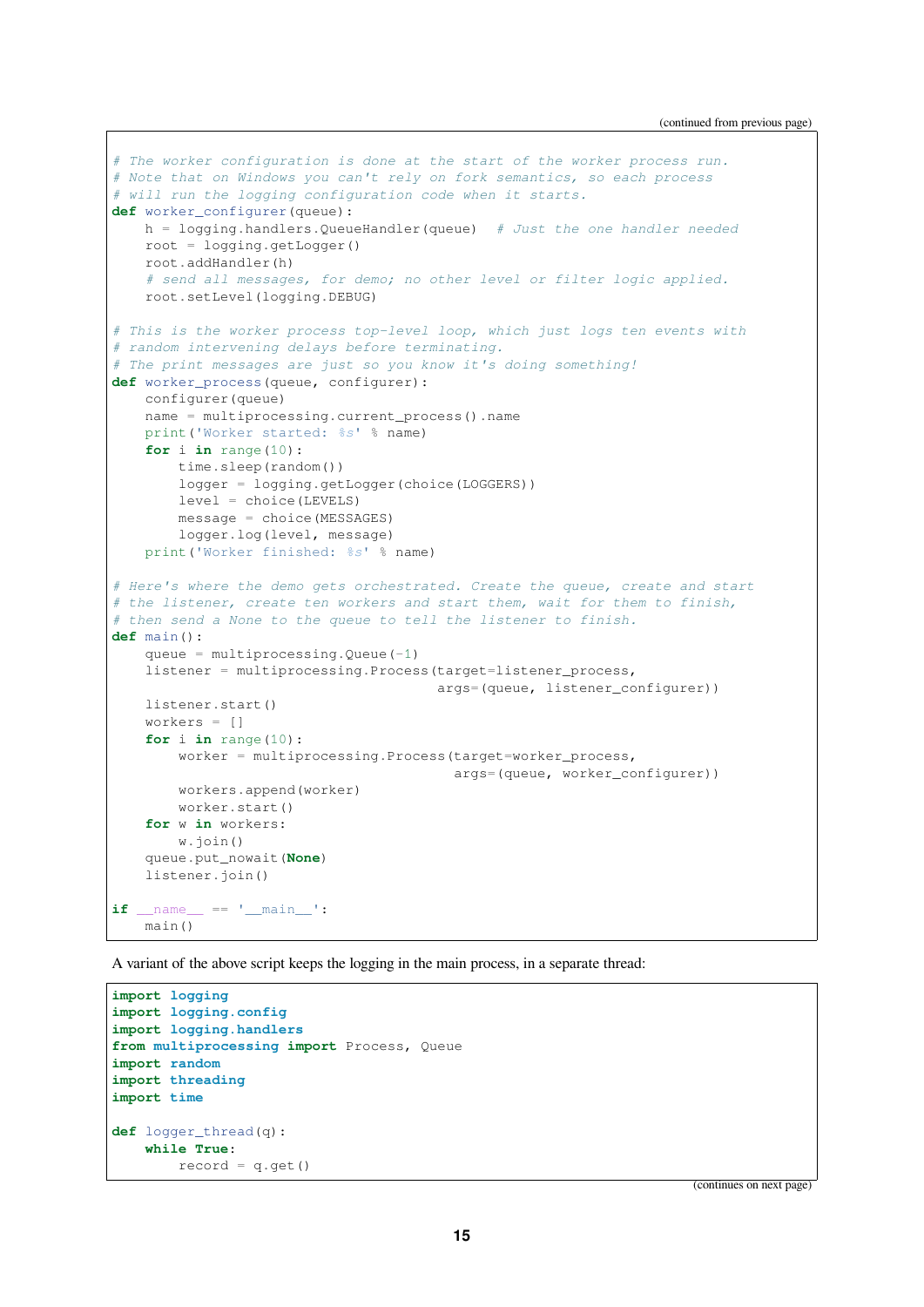```
if record is None:
            break
        logger = logging.getLogger(record.name)
        logger.handle(record)
def worker_process(q):
   qh = logging.handlers.QueueHandler(q)
    root = logging.getLogger()
    root.setLevel(logging.DEBUG)
    root.addHandler(qh)
    levels = [logging.DEBUG, logging.INFO, logging.WARNING, logging.ERROR,
              logging.CRITICAL]
    loggers = ['foo', 'foo.bar', 'foo.bar.baz',
                'spam', 'spam.ham', 'spam.ham.eggs']
    for i in range(100):
       lvl = random.choice(levels)
        logger = logging.getLogger(random.choice(loggers))
        logger.log(lvl, 'Message no. %d', i)
if name == ' main ':q = Queue()
    d = \{'version': 1,
        'formatters': {
            'detailed': {
                'class': 'logging.Formatter',
                'format': '%(asctime)s %(name)-15s %(levelname)-8s %(processName)-
,→10s %(message)s'
            }
        },
        'handlers': {
            'console': {
                'class': 'logging.StreamHandler',
                'level': 'INFO',
            },
            'file': {
                'class': 'logging.FileHandler',
                'filename': 'mplog.log',
                'mode': 'w',
                'formatter': 'detailed',
            },
            'foofile': {
                'class': 'logging.FileHandler',
                'filename': 'mplog-foo.log',
                'mode': 'w',
                'formatter': 'detailed',
            },
            'errors': {
                'class': 'logging.FileHandler',
                'filename': 'mplog-errors.log',
                'mode': 'w',
                'level': 'ERROR',
                'formatter': 'detailed',
            },
        },
        'loggers': {
            'foo': {
                'handlers': ['foofile']
            }
        },
```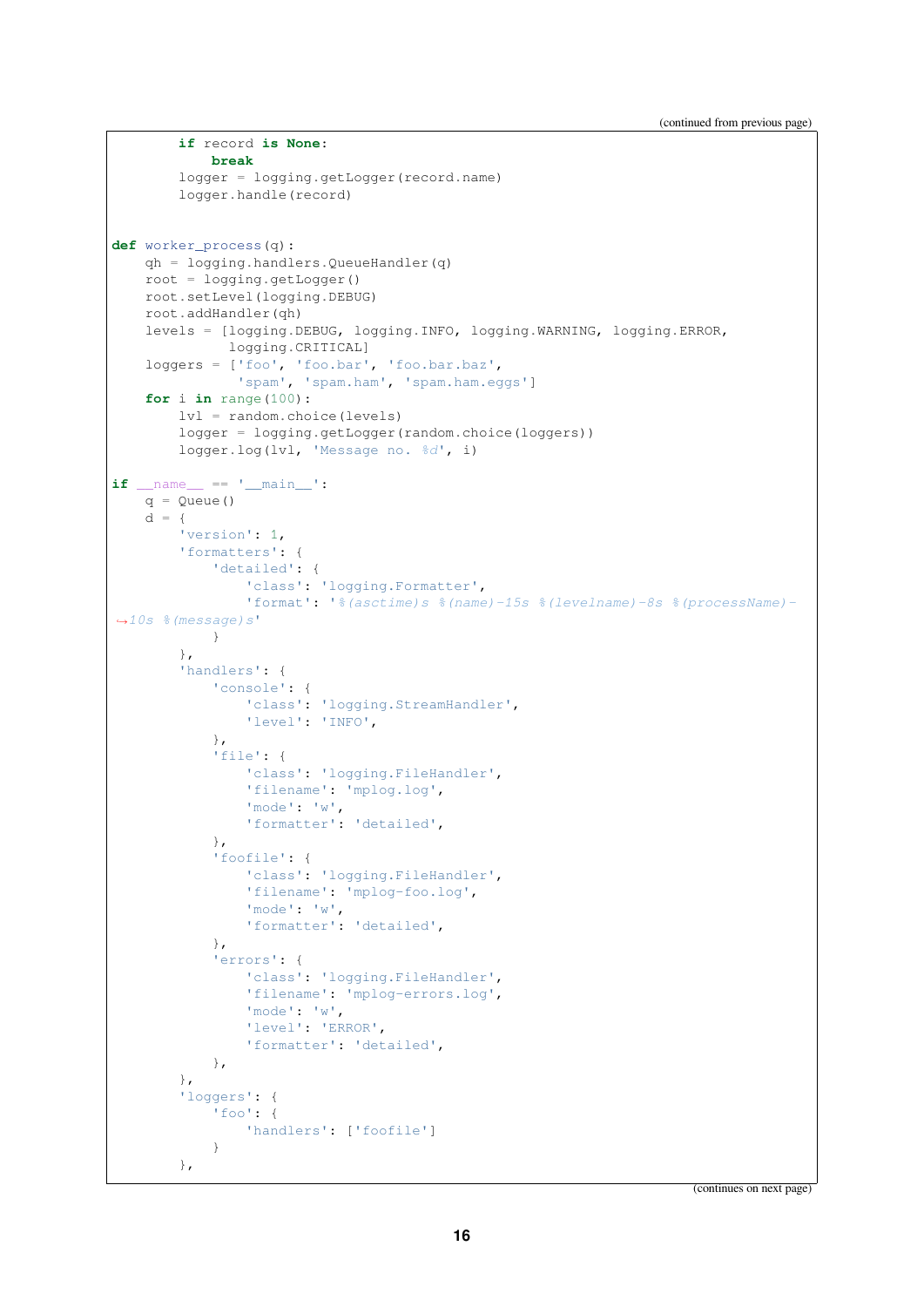(continued from previous page)

```
'root': {
        'level': 'DEBUG',
        'handlers': ['console', 'file', 'errors']
    },
}
workers = []
for i in range(5):
    wp = Process(target=worker_process, name='worker %d' % (i + 1), args=(q,))
    workers.append(wp)
    wp.start()
logging.config.dictConfig(d)
lp = threading.Thread(target=logger_thread, args=(q,))lp.start()
# At this point, the main process could do some useful work of its own
# Once it's done that, it can wait for the workers to terminate...
for wp in workers:
    wp.join()
# And now tell the logging thread to finish up, too
q.put(None)
lp.join()
```
This variant shows how you can e.g. apply configuration for particular loggers - e.g. the foo logger has a special handler which stores all events in the foo subsystem in a file mplog-foo.log. This will be used by the logging machinery in the main process (even though the logging events are generated in the worker processes) to direct the messages to the appropriate destinations.

#### <span id="page-16-0"></span>**9.1 Using concurrent.futures.ProcessPoolExecutor**

If you want to use concurrent.futures.ProcessPoolExecutor to start your worker processes, you need to create the queue slightly differently. Instead of

```
queue = multiprocessing. Queue(-1)
```
you should use

queue = multiprocessing.Manager().Queue(-1) *# also works with the examples above*

and you can then replace the worker creation from this:

```
workers = []
for i in range(10):
   worker = multiprocessing.Process(target=worker_process,
                                     args=(queue, worker_configurer))
    workers.append(worker)
    worker.start()
for w in workers:
    w.join()
```
to this (remembering to first import concurrent.futures):

```
with concurrent.futures.ProcessPoolExecutor(max_workers=10) as executor:
   for i in range(10):
        executor.submit(worker_process, queue, worker_configurer)
```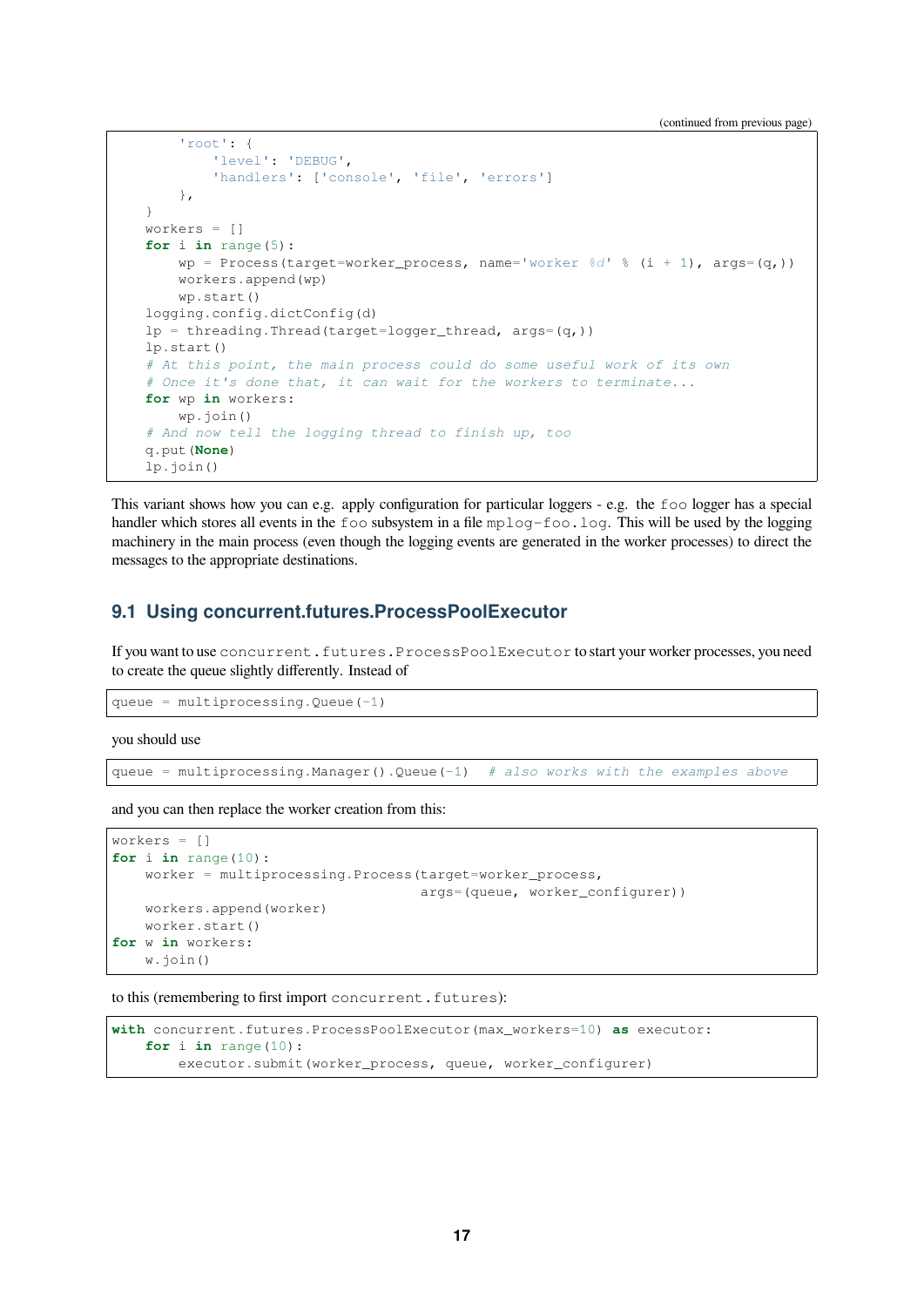#### **9.2 Deploying Web applications using Gunicorn and uWSGI**

<span id="page-17-0"></span>When deploying Web applications using Gunicorn or uWSGI (or similar), multiple worker processes are created to handle client requests. In such environments, avoid creating file-based handlers directly in your web application. Instead, use a SocketHandler to log from the web application to a listener in a separate process. This can be set up using a process management tool such as Supervisor - see *Running a logging socket listener in production* for more details.

## **10 Using file rotation**

<span id="page-17-1"></span>Sometimes you want to let a log file grow to a certain size, then open a new file and log to that. You may want to keep a certain number of these files, and when that many files have been created, rotate the files so that the number of files and the size of the files both remain bounded. For this usage pattern, the logging package provides a RotatingFileHandler:

```
import glob
import logging
import logging.handlers
LOG_FILENAME = 'logging_rotatingfile_example.out'
# Set up a specific logger with our desired output level
my_logger = logging.getLogger('MyLogger')
my_logger.setLevel(logging.DEBUG)
# Add the log message handler to the logger
handler = logging.handlers.RotatingFileHandler(
              LOG_FILENAME, maxBytes=20, backupCount=5)
my_logger.addHandler(handler)
# Log some messages
for i in range(20):
   my_logger.debug('i = %d' % i)
# See what files are created
logfiles = glob.glob('%s*' % LOG_FILENAME)
for filename in logfiles:
    print(filename)
```
The result should be 6 separate files, each with part of the log history for the application:

```
logging_rotatingfile_example.out
logging_rotatingfile_example.out.1
logging_rotatingfile_example.out.2
logging_rotatingfile_example.out.3
logging_rotatingfile_example.out.4
logging_rotatingfile_example.out.5
```
The most current file is always logging\_rotatingfile\_example.out, and each time it reaches the size limit it is renamed with the suffix  $\cdot$ . Each of the existing backup files is renamed to increment the suffix  $(\cdot, 1)$ becomes .2, etc.) and the .6 file is erased.

Obviously this example sets the log length much too small as an extreme example. You would want to set *maxBytes* to an appropriate value.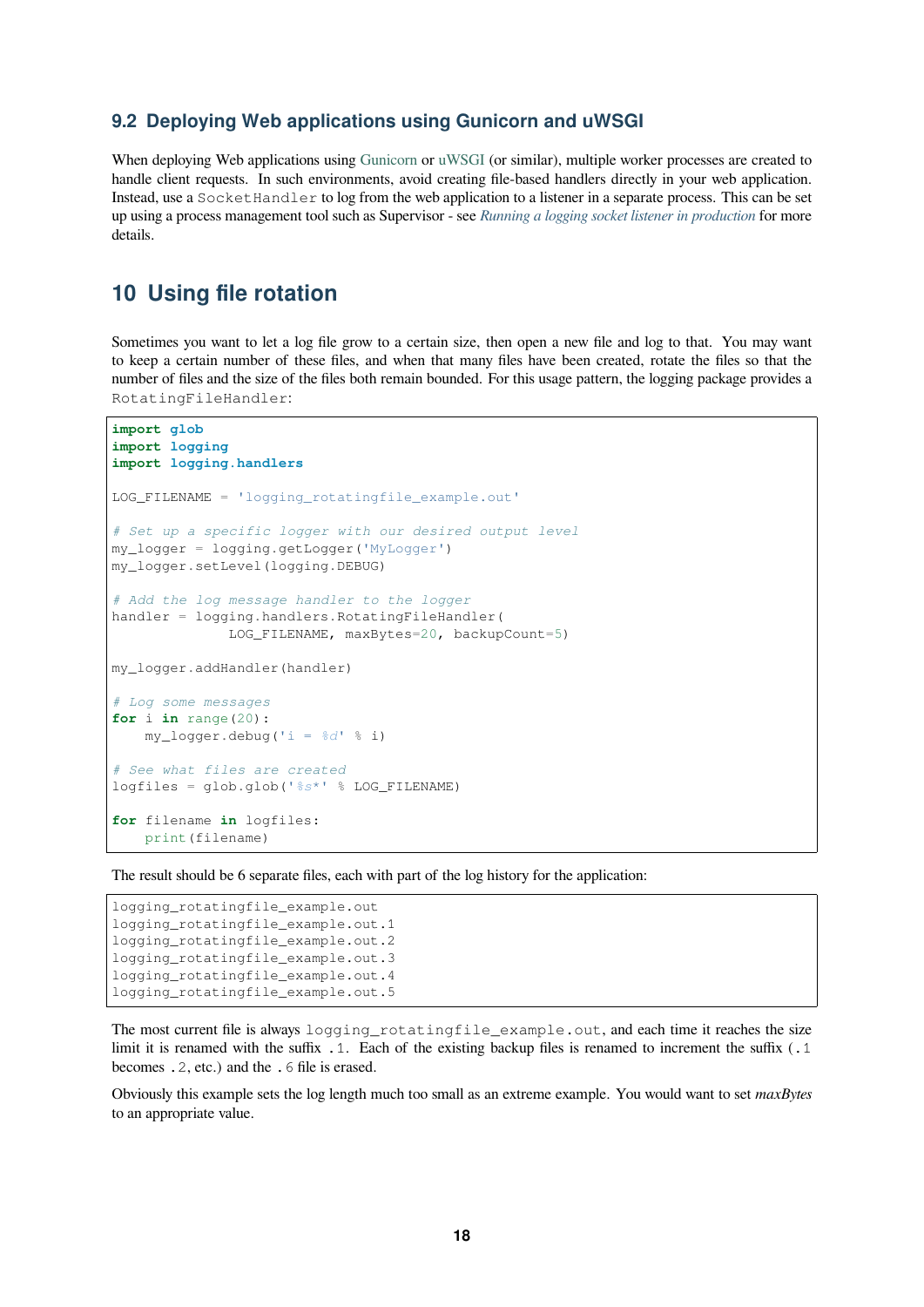#### <span id="page-18-0"></span>**11 Use of alternative formatting styles**

When logging was added to the Python standard library, the only way of formatting messages with variable content was to use the %-formatting method. Since then, Python has gained two new formatting approaches: string. Template (added in Python 2.4) and  $str.format()$  (added in Python 2.6).

Logging (as of 3.2) provides improved support for these two additional formatting styles. The Formatter class been enhanced to take an additional, optional keyword parameter named style. This defaults to '%', but other possible values are '{' and '\$', which correspond to the other two formatting styles. Backwards compatibility is maintained by default (as you would expect), but by explicitly specifying a style parameter, you get the ability to specify format strings which work with str.format() or string.Template. Here's an example console session to show the possibilities:

```
>>> import logging
>>> root = logging.getLogger()
>>> root.setLevel(logging.DEBUG)
>>> handler = logging.StreamHandler()
>>> bf = logging.Formatter('{asctime} {name} {levelname:8s} {message}',
... style='{')
>>> handler.setFormatter(bf)
>>> root.addHandler(handler)
>>> logger = logging.getLogger('foo.bar')
>>> logger.debug('This is a DEBUG message')
2010-10-28 15:11:55,341 foo.bar DEBUG This is a DEBUG message
>>> logger.critical('This is a CRITICAL message')
2010-10-28 15:12:11,526 foo.bar CRITICAL This is a CRITICAL message
>>> df = logging.Formatter('$asctime $name ${levelname} $message',
... style='$')
>>> handler.setFormatter(df)
>>> logger.debug('This is a DEBUG message')
2010-10-28 15:13:06,924 foo.bar DEBUG This is a DEBUG message
>>> logger.critical('This is a CRITICAL message')
2010-10-28 15:13:11,494 foo.bar CRITICAL This is a CRITICAL message
>>>
```
Note that the formatting of logging messages for final output to logs is completely independent of how an individual logging message is constructed. That can still use %-formatting, as shown here:

**>>>** logger.error('This is an*%s %s %s*', 'other,', 'ERROR,', 'message') 2010-10-28 15:19:29,833 foo.bar ERROR This is another, ERROR, message  $\rightarrow$ 

Logging calls  $(\log_{\text{ger}} \cdot \deg_{\text{car}})$ ,  $\log_{\text{ger}} \cdot \inf_{\text{of}} (\text{etc.})$  only take positional parameters for the actual logging message itself, with keyword parameters used only for determining options for how to handle the actual logging call (e.g. the exc\_info keyword parameter to indicate that traceback information should be logged, or the extra keyword parameter to indicate additional contextual information to be added to the log). So you cannot directly make logging calls using  $str.format()$  or  $string.Temblate$  syntax, because internally the logging package uses %-formatting to merge the format string and the variable arguments. There would be no changing this while preserving backward compatibility, since all logging calls which are out there in existing code will be using %-format strings.

There is, however, a way that you can use {}- and \$- formatting to construct your individual log messages. Recall that for a message you can use an arbitrary object as a message format string, and that the logging package will call  $str()$  on that object to get the actual format string. Consider the following two classes:

```
class BraceMessage:
   def __init__(self, fmt, /, *args, **kwargs):
       self.fmt = fmt
       self.args = args
       self.kwargs = kwargs
```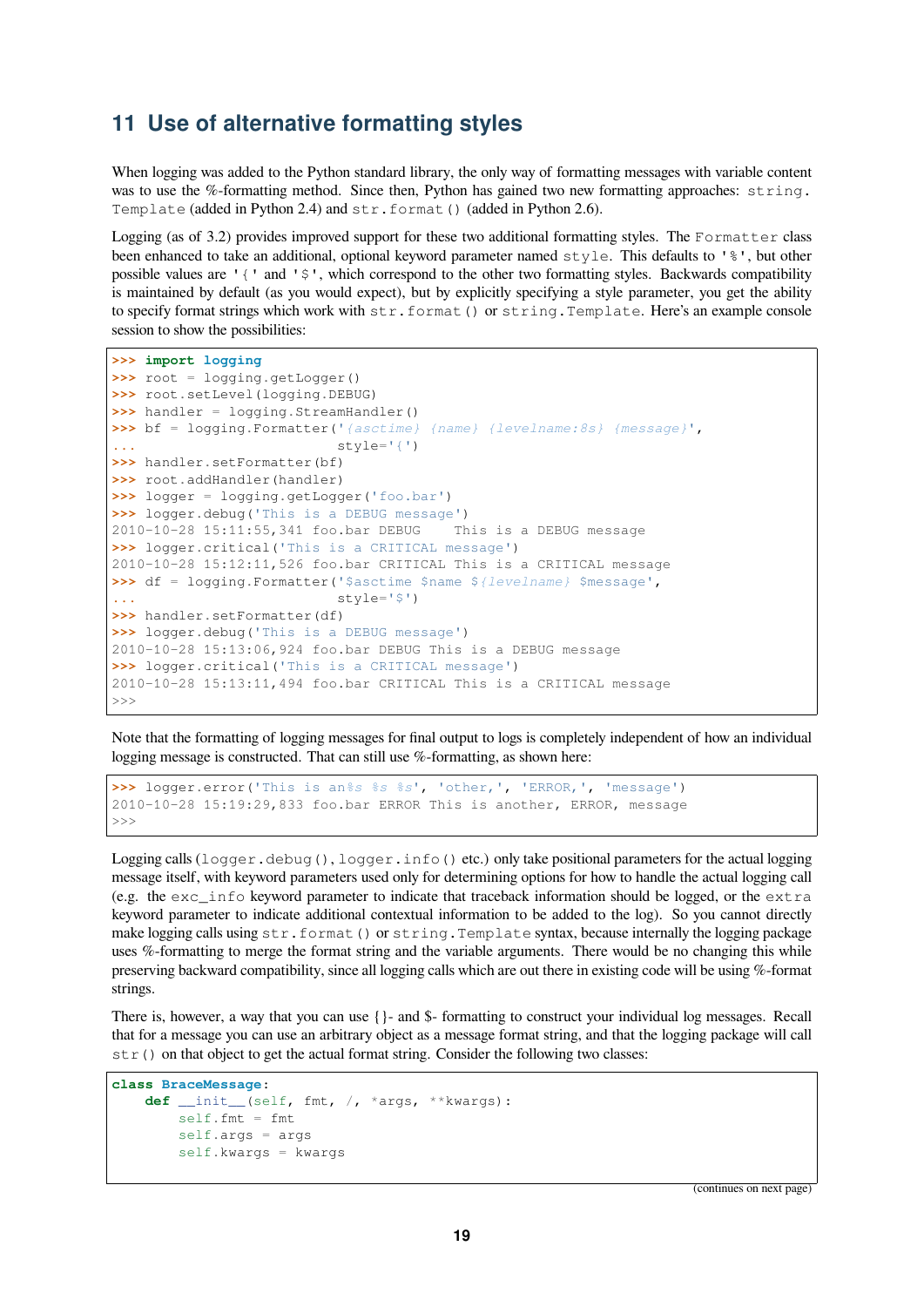```
def __str__(self):
       return self.fmt.format(*self.args, **self.kwargs)
class DollarMessage:
   def __init__(self, fmt, /, **kwargs):
       self.fmt = fmt
       self.kwargs = kwargs
    def __str__(self):
        from string import Template
        return Template(self.fmt).substitute(**self.kwargs)
```
Either of these can be used in place of a format string, to allow {}- or \$-formatting to be used to build the actual "message" part which appears in the formatted log output in place of "%(message)s" or "{message}" or "\$message". It's a little unwieldy to use the class names whenever you want to log something, but it's quite palatable if you use an alias such as \_\_ (double underscore — not to be confused with \_, the single underscore used as a synonym/alias for gettext.gettext() or its brethren).

The above classes are not included in Python, though they're easy enough to copy and paste into your own code. They can be used as follows (assuming that they're declared in a module called wherever):

```
>>> from wherever import BraceMessage as __
>>> print(__('Message with {0} {name}', 2, name='placeholders'))
Message with 2 placeholders
>>> class Point: pass
...
\Rightarrow \Rightarrow p = Point()\Rightarrow \Rightarrow p.x = 0.5\Rightarrow p.y = 0.5
>>> print(__('Message with coordinates: ({point.x:.2f}, {point.y:.2f})',
... point=p))
Message with coordinates: (0.50, 0.50)
>>> from wherever import DollarMessage as __
>>> print (__('Message with $num $what', num=2, what='placeholders'))
Message with 2 placeholders
>>>
```
While the above examples use  $print()$  to show how the formatting works, you would of course use  $logqer$ . debug() or similar to actually log using this approach.

One thing to note is that you pay no significant performance penalty with this approach: the actual formatting happens not when you make the logging call, but when (and if) the logged message is actually about to be output to a log by a handler. So the only slightly unusual thing which might trip you up is that the parentheses go around the format string and the arguments, not just the format string. That's because the <u>motation</u> is just syntax sugar for a constructor call to one of the XXXMessage classes.

If you prefer, you can use a LoggerAdapter to achieve a similar effect to the above, as in the following example:

```
import logging
class Message:
    def __init__(self, fmt, args):
        self.fmt = fmt
        self.args = args
    def __str__(self):
       return self.fmt.format(*self.args)
class StyleAdapter(logging.LoggerAdapter):
    def __init__(self, logger, extra=None):
       super().__init_(logger, extra or {})
```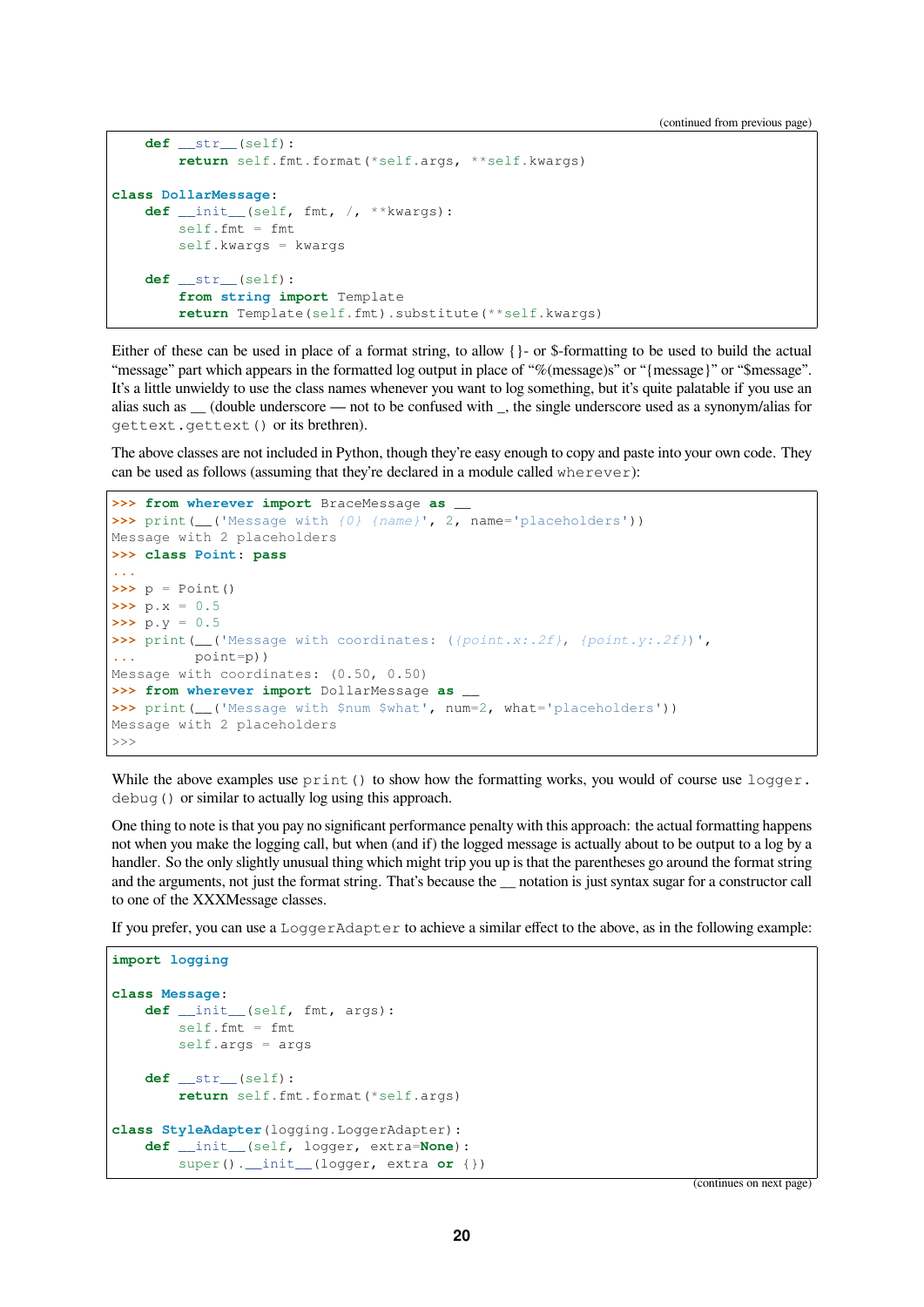(continued from previous page)

```
def log(self, level, msg, /, *args, **kwargs):
        if self.isEnabledFor(level):
           msg, kwargs = self.process(msg, kwargs)
            self.logger._log(level, Message(msg, args), (), **kwargs)
logger = StyleAdapter(logging.getLogger(__name__))
def main():
   logger.debug('Hello, {}', 'world!')
if __name__ == '__main__':
    logging.basicConfig(level=logging.DEBUG)
    main()
```
The above script should log the message  $Hello, word!$  when run with Python 3.2 or later.

#### <span id="page-20-0"></span>**12 Customizing LogRecord**

Every logging event is represented by a LogRecord instance. When an event is logged and not filtered out by a logger's level, a LogRecord is created, populated with information about the event and then passed to the handlers for that logger (and its ancestors, up to and including the logger where further propagation up the hierarchy is disabled). Before Python 3.2, there were only two places where this creation was done:

- Logger.makeRecord(), which is called in the normal process of logging an event. This invoked LogRecord directly to create an instance.
- makeLogRecord(), which is called with a dictionary containing attributes to be added to the LogRecord. This is typically invoked when a suitable dictionary has been received over the network (e.g. in pickle form via a SocketHandler, or in JSON form via an HTTPHandler).

This has usually meant that if you need to do anything special with a LogRecord, you've had to do one of the following.

- Create your own Logger subclass, which overrides Logger.makeRecord(), and set it using setLoggerClass() before any loggers that you care about are instantiated.
- Add a Filter to a logger or handler, which does the necessary special manipulation you need when its filter() method is called.

The first approach would be a little unwieldy in the scenario where (say) several different libraries wanted to do different things. Each would attempt to set its own Logger subclass, and the one which did this last would win.

The second approach works reasonably well for many cases, but does not allow you to e.g. use a specialized subclass of LogRecord. Library developers can set a suitable filter on their loggers, but they would have to remember to do this every time they introduced a new logger (which they would do simply by adding new packages or modules and doing

```
logger = logging.getLogger( name
```
at module level). It's probably one too many things to think about. Developers could also add the filter to a NullHandler attached to their top-level logger, but this would not be invoked if an application developer attached a handler to a lower-level library logger — so output from that handler would not reflect the intentions of the library developer.

In Python 3.2 and later, LogRecord creation is done through a factory, which you can specify. The factory is just a callable you can set with setLogRecordFactory(), and interrogate with getLogRecordFactory(). The factory is invoked with the same signature as the LogRecord constructor, as LogRecord is the default setting for the factory.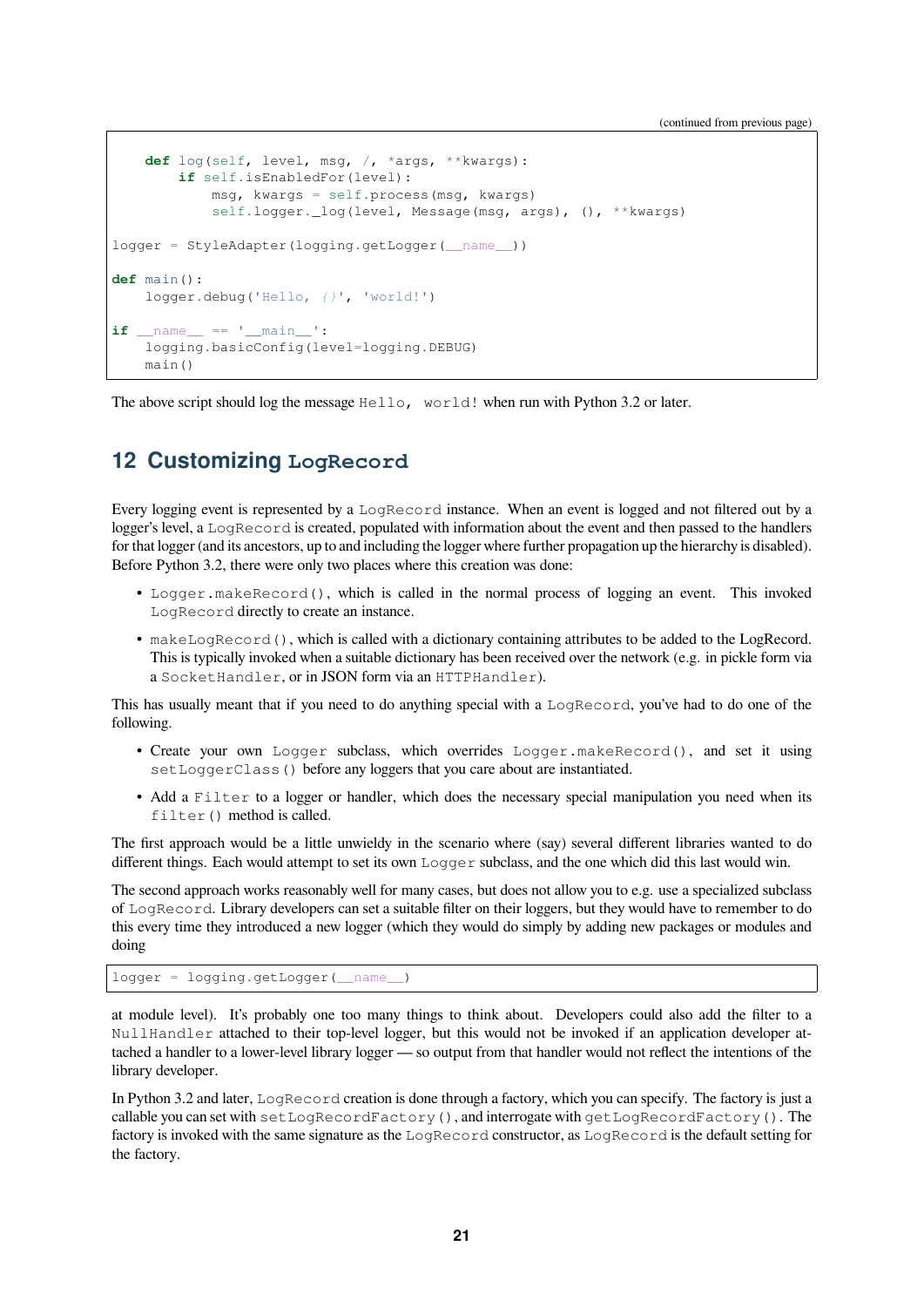This approach allows a custom factory to control all aspects of LogRecord creation. For example, you could return a subclass, or just add some additional attributes to the record once created, using a pattern similar to this:

```
old_factory = logging.getLogRecordFactory()
def record_factory(*args, **kwargs):
   record = old_factory(*args, **kwargs)
   record.custom_attribute = 0xdecafbad
   return record
logging.setLogRecordFactory(record_factory)
```
This pattern allows different libraries to chain factories together, and as long as they don't overwrite each other's attributes or unintentionally overwrite the attributes provided as standard, there should be no surprises. However, it should be borne in mind that each link in the chain adds run-time overhead to all logging operations, and the technique should only be used when the use of a Filter does not provide the desired result.

#### <span id="page-21-0"></span>**13 Subclassing QueueHandler - a ZeroMQ example**

You can use a QueueHandler subclass to send messages to other kinds of queues, for example a ZeroMO 'publish' socket. In the example below, the socket is created separately and passed to the handler (as its 'queue'):

```
import zmq # using pyzmq, the Python binding for ZeroMQ
import json # for serializing records portably
ctx = zmq.Context()
sock = zmq.Socket(ctx, zmq.PUB) # or zmq.PUSH, or other suitable value
sock.bind('tcp://*:5556') # or wherever
class ZeroMQSocketHandler(QueueHandler):
   def enqueue(self, record):
       self.queue.send_json(record. __dict__)
handler = ZeroMQSocketHandler(sock)
```
Of course there are other ways of organizing this, for example passing in the data needed by the handler to create the socket:

```
class ZeroMQSocketHandler(QueueHandler):
   def __init__(self, uri, socktype=zmq.PUB, ctx=None):
       self.ctx = ctx or zmq.Context()
       socket = zmq.Socket(self.ctx, socktype)
       socket.bind(uri)
       super().__init__(socket)
   def enqueue(self, record):
       self.queue.send_json(record.__dict__)
   def close(self):
        self.queue.close()
```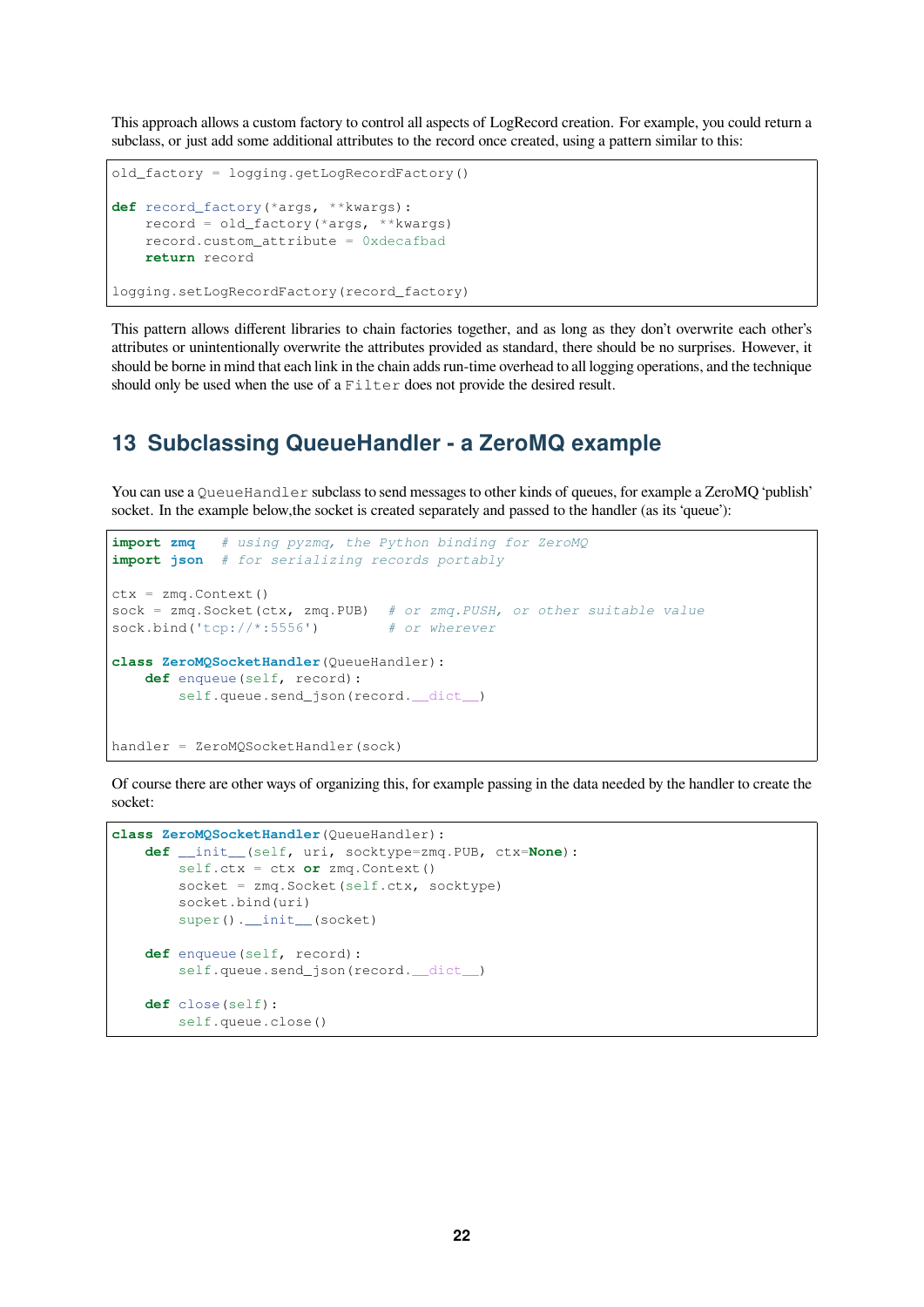## **14 Subclassing QueueListener - a ZeroMQ example**

<span id="page-22-0"></span>You can also subclass QueueListener to get messages from other kinds of queues, for example a ZeroMQ 'subscribe' socket. Here's an example:

```
class ZeroMQSocketListener(QueueListener):
   def __init__(self, uri, /, *handlers, **kwargs):
       self.ctx = kwargs.get('ctx') or zmq.Context()
       socket = zmq.Socket(self.ctx, zmq.SUB)
       socket.setsockopt_string(zmq.SUBSCRIBE, '') # subscribe to everything
       socket.connect(uri)
       super().__init__(socket, *handlers, **kwargs)
   def dequeue(self):
       msg = self.queue.recv_json()
       return logging.makeLogRecord(msg)
```
**See also:**

**Module logging** API reference for the logging module.

**Module logging.config** Configuration API for the logging module.

**Module logging.handlers** Useful handlers included with the logging module.

A basic logging tutorial

A more advanced logging tutorial

## **15 An example dictionary-based configuration**

<span id="page-22-1"></span>Below is an example of a logging configuration dictionary - it's taken from the documentation on the Django project. This dictionary is passed to  $\text{dictConfig}$ () to put the configuration into effect:

```
LOGGING = \{'version': 1,
    'disable_existing_loggers': True,
    'formatters': {
        'verbose': {
            'format': '%(levelname)s %(asctime)s %(module)s %(process)d %(thread)d
,→%(message)s'
        },
        'simple': {
            'format': '%(levelname)s %(message)s'
        },
    },
    'filters': {
        'special': {
            '()': 'project.logging.SpecialFilter',
            'foo': 'bar',
        }
    },
    'handlers': {
        'null': {
            'level':'DEBUG',
            'class':'django.utils.log.NullHandler',
        },
        'console':{
            'level':'DEBUG',
            'class':'logging.StreamHandler',
            'formatter': 'simple'
```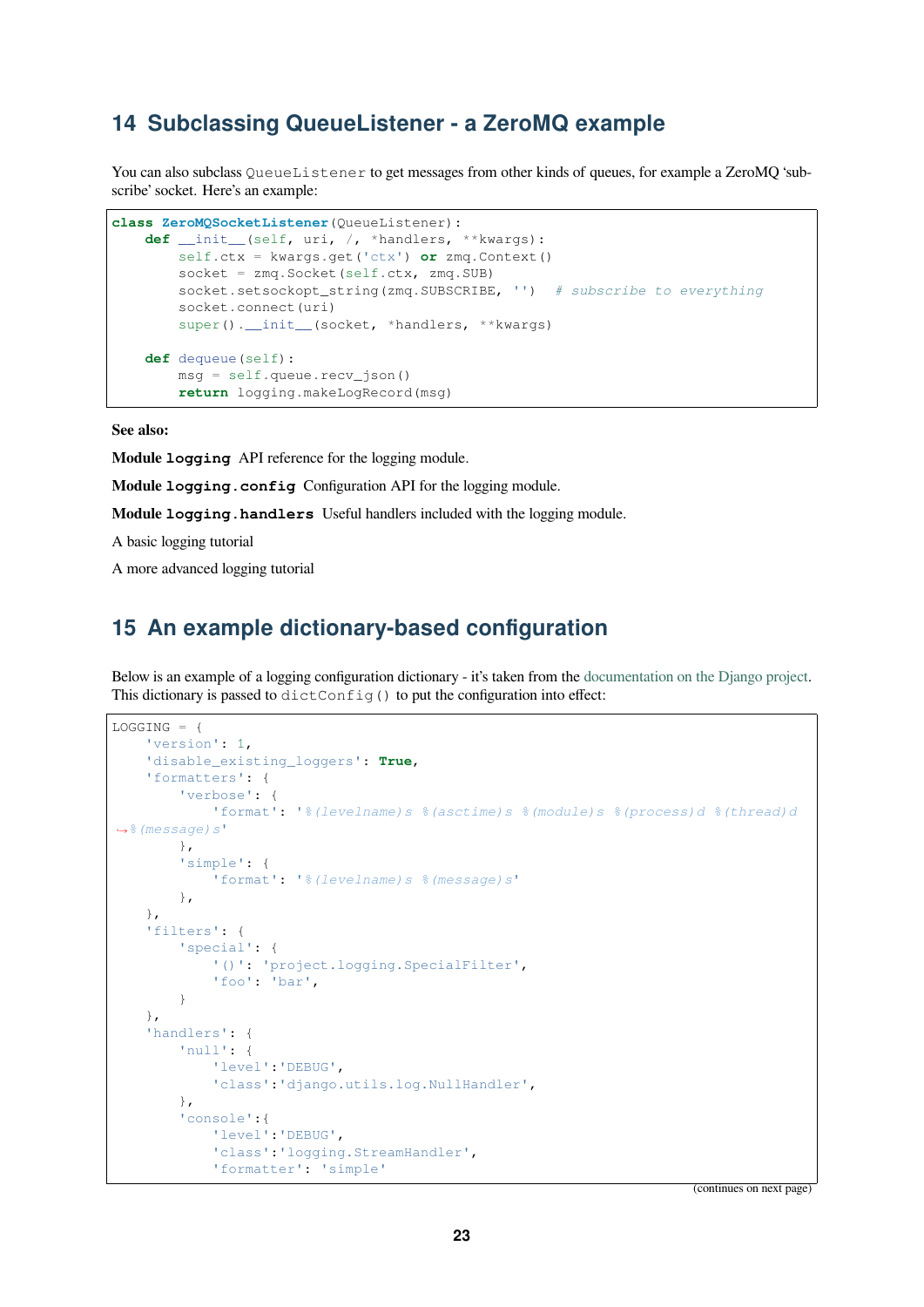```
},
        'mail_admins': {
            'level': 'ERROR',
            'class': 'django.utils.log.AdminEmailHandler',
            'filters': ['special']
        }
   },
    'loggers': {
        'django': {
            'handlers':['null'],
            'propagate': True,
            'level':'INFO',
        },
        'django.request': {
            'handlers': ['mail_admins'],
            'level': 'ERROR',
            'propagate': False,
        },
        'myproject.custom': {
            'handlers': ['console', 'mail_admins'],
            'level': 'INFO',
            'filters': ['special']
        }
   }
}
```
For more information about this configuration, you can see the relevant section of the Django documentation.

## **16 Using a rotator and namer to cus[tomize log](https://docs.djangoproject.com/en/stable/topics/logging/#configuring-logging) rotation processing**

An example of how you can define a namer and rotator is given in the following snippet, which shows zlib-based compression of the log file:

```
def namer(name):
   return name + ".gz"
def rotator(source, dest):
   with open(source, "rb") as sf:
       data = sf.read()compressed = zlib.compress (data, 9)with open(dest, "wb") as df:
           df.write(compressed)
   os.remove(source)
rh = logging.handlers.RotatingFileHandler(...)
rh.rotator = rotator
rh.namer = namer
```
These are not "true" .gz files, as they are bare compressed data, with no "container" such as you'd find in an actual gzip file. This snippet is just for illustration purposes.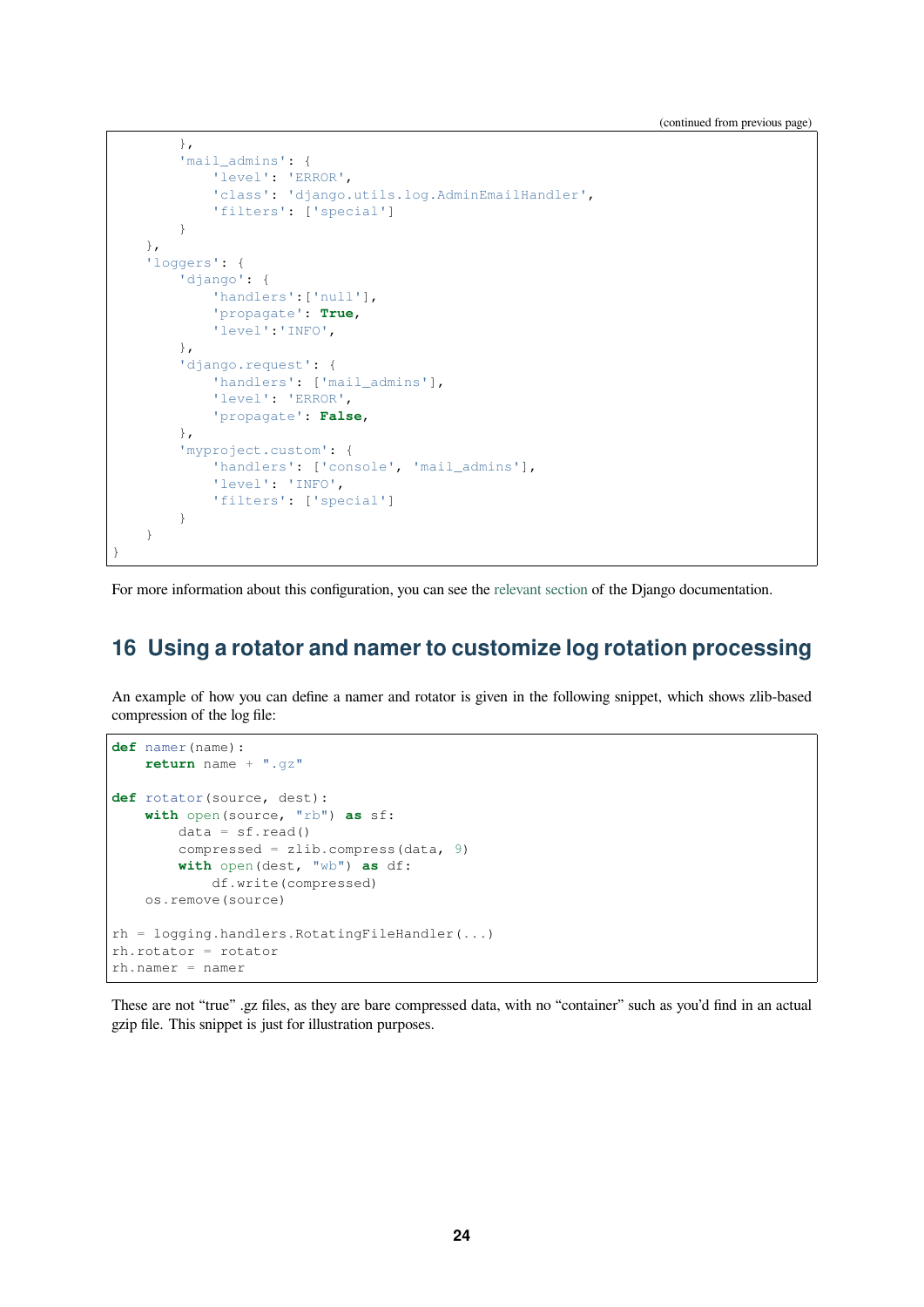## **17 A more elaborate multiprocessing example**

The following working example shows how logging can be used with multiprocessing using configuration files. The configurations are fairly simple, but serve to illustrate how more complex ones could be implemented in a real multiprocessing scenario.

In the example, the main process spawns a listener process and some worker processes. Each of the main process, the listener and the workers have three separate configurations (the workers all share the same configuration). We can see logging in the main process, how the workers log to a QueueHandler and how the listener implements a QueueListener and a more complex logging configuration, and arranges to dispatch events received via the queue to the handlers specified in the configuration. Note that these configurations are purely illustrative, but you should be able to adapt this example to your own scenario.

Here's the script - the docstrings and the comments hopefully explain how it works:

```
import logging
import logging.config
import logging.handlers
from multiprocessing import Process, Queue, Event, current_process
import os
import random
import time
class MyHandler:
    """
   A simple handler for logging events. It runs in the listener process and
    dispatches events to loggers based on the name in the received record,
    which then get dispatched, by the logging system, to the handlers
    configured for those loggers.
    """
    def handle(self, record):
        if record.name == "root":
            logger = logging.getLogger()
        else:
            logger = logging.getLogger(record.name)
        if logger.isEnabledFor(record.levelno):
            # The process name is transformed just to show that it's the listener
            # doing the logging to files and console
            record.processName = '%s (for %s)' % (current_process().name, record.
,→processName)
            logger.handle(record)
def listener_process(q, stop_event, config):
    """
    This could be done in the main process, but is just done in a separate
    process for illustrative purposes.
    This initialises logging according to the specified configuration,
    starts the listener and waits for the main process to signal completion
    via the event. The listener is then stopped, and the process exits.
    """
    logging.config.dictConfig(config)
    listener = logging.handlers.QueueListener(q, MyHandler())
    listener.start()
    if os.name == 'posix':
       # On POSIX, the setup logger will have been configured in the
        # parent process, but should have been disabled following the
        # dictConfig call.
        # On Windows, since fork isn't used, the setup logger won't
        # exist in the child, so it would be created and the message
```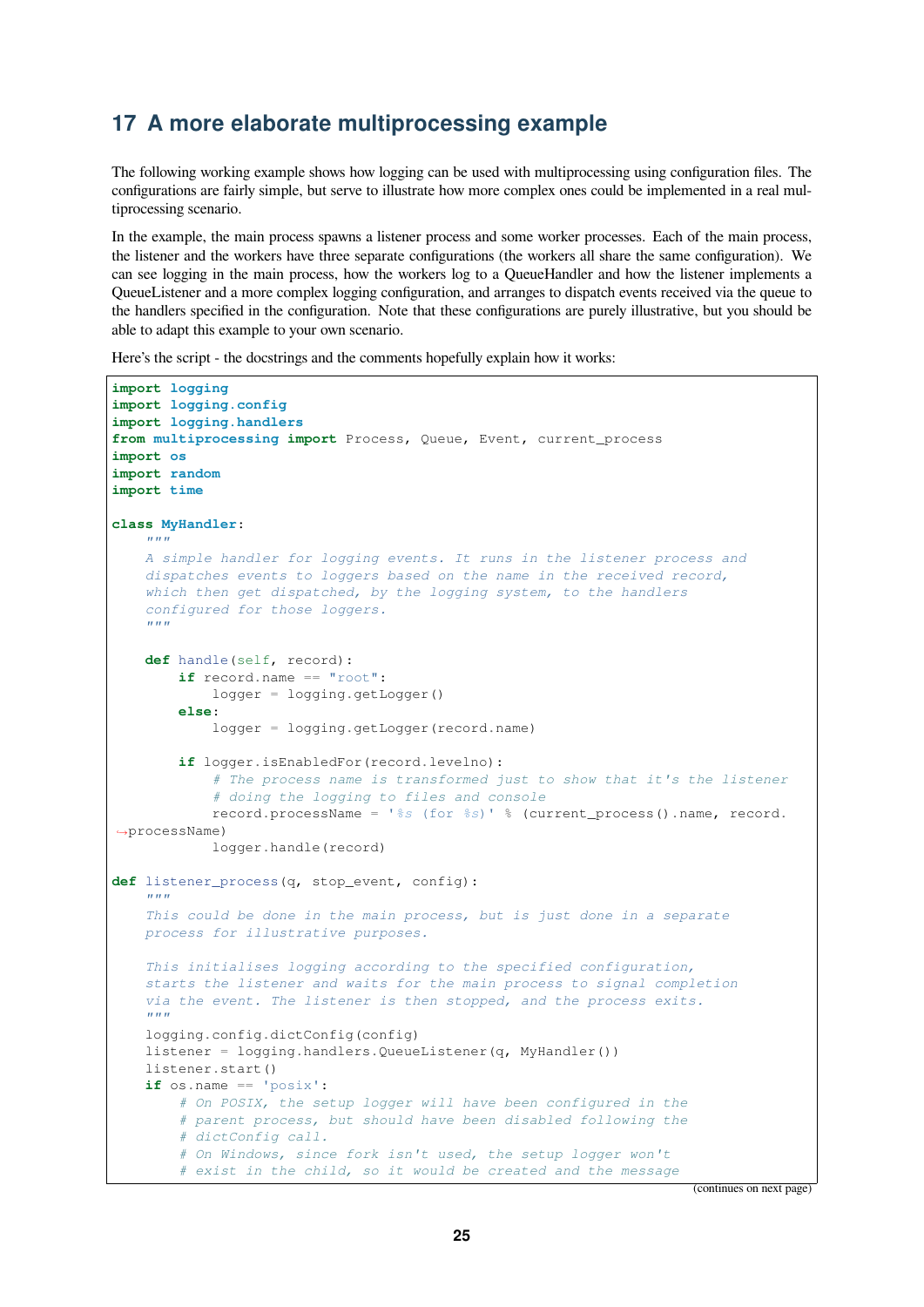```
# would appear - hence the "if posix" clause.
        logger = logging.getLogger('setup')
        logger.critical('Should not appear, because of disabled logger ...')
    stop_event.wait()
    listener.stop()
def worker_process(config):
    """
    A number of these are spawned for the purpose of illustration. In
    practice, they could be a heterogeneous bunch of processes rather than
    ones which are identical to each other.
    This initialises logging according to the specified configuration,
    and logs a hundred messages with random levels to randomly selected
    loggers.
    A small sleep is added to allow other processes a chance to run. This
    is not strictly needed, but it mixes the output from the different
   processes a bit more than if it's left out.
    """
    logging.config.dictConfig(config)
    levels = [logging.DEBUG, logging.INFO, logging.WARNING, logging.ERROR,
             logging.CRITICAL]
    loggers = ['foo', 'foo.bar', 'foo.bar.baz',
               'spam', 'spam.ham', 'spam.ham.eggs']
    if os.name == 'posix':
       # On POSIX, the setup logger will have been configured in the
        # parent process, but should have been disabled following the
        # dictConfig call.
        # On Windows, since fork isn't used, the setup logger won't
        # exist in the child, so it would be created and the message
        # would appear - hence the "if posix" clause.
        logger = logging.getLogger('setup')
       logger.critical('Should not appear, because of disabled logger ...')
    for i in range(100):
        lvl = random.choice(levels)
        logger = logging.getLogger(random.choice(loggers))
       logger.log(lvl, 'Message no. %d', i)
       time.sleep(0.01)
def main():
   q = Queue()
    # The main process gets a simple configuration which prints to the console.
    config_initial = \{'version': 1,
        'handlers': {
            'console': {
                'class': 'logging.StreamHandler',
                'level': 'INFO'
            }
        },
        'root': {
            'handlers': ['console'],
            'level': 'DEBUG'
        }
    }
    # The worker process configuration is just a QueueHandler attached to the
    # root logger, which allows all messages to be sent to the queue.
    # We disable existing loggers to disable the "setup" logger used in the
    # parent process. This is needed on POSIX because the logger will
    # be there in the child following a fork().
```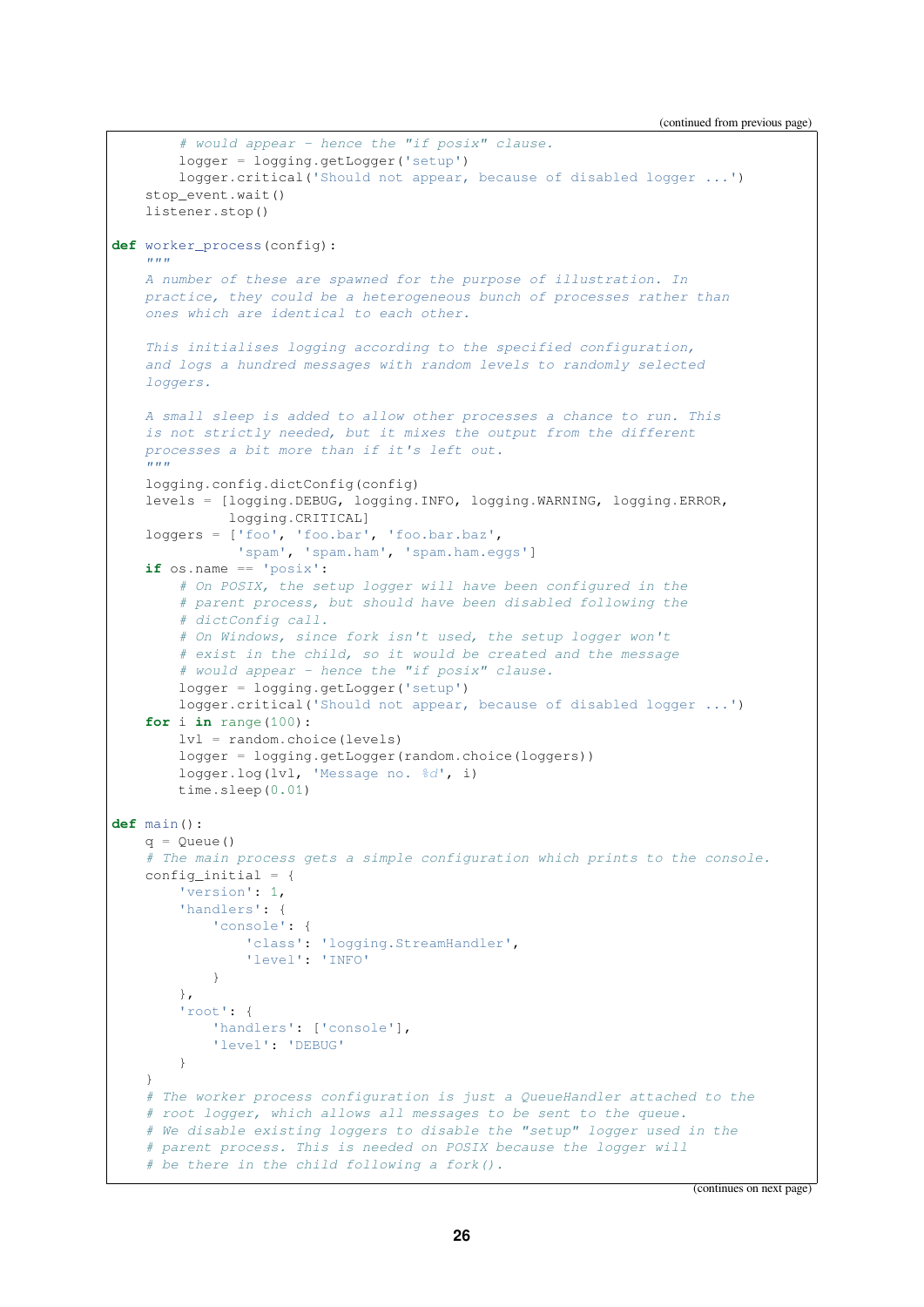```
config_worker = {
       'version': 1,
       'disable_existing_loggers': True,
       'handlers': {
            'aueue': {
                'class': 'logging.handlers.QueueHandler',
                'queue': q
            }
       },
        'root': {
            'handlers': ['queue'],
            'level': 'DEBUG'
       }
   }
   # The listener process configuration shows that the full flexibility of
   # logging configuration is available to dispatch events to handlers however
   # you want.
   # We disable existing loggers to disable the "setup" logger used in the
   # parent process. This is needed on POSIX because the logger will
   # be there in the child following a fork().
   config_listener = {
       'version': 1,
       'disable_existing_loggers': True,
       'formatters': {
            'detailed': {
                'class': 'logging.Formatter',
                'format': '%(asctime)s %(name)-15s %(levelname)-8s %(processName)-
,→10s %(message)s'
           },
            'simple': {
                'class': 'logging.Formatter',
                'format': '%(name)-15s %(levelname)-8s %(processName)-10s
,→%(message)s'
            }
       },
        'handlers': {
            'console': {
                'class': 'logging.StreamHandler',
                'formatter': 'simple',
                'level': 'INFO'
            },
            'file': {
                'class': 'logging.FileHandler',
                'filename': 'mplog.log',
                'mode': 'w',
                'formatter': 'detailed'
            },
            'foofile': {
                'class': 'logging.FileHandler',
                'filename': 'mplog-foo.log',
                'mode': 'w',
                'formatter': 'detailed'
            },
            'errors': {
                'class': 'logging.FileHandler',
                'filename': 'mplog-errors.log',
                'mode': 'w',
                'formatter': 'detailed',
                'level': 'ERROR'
            }
       },
```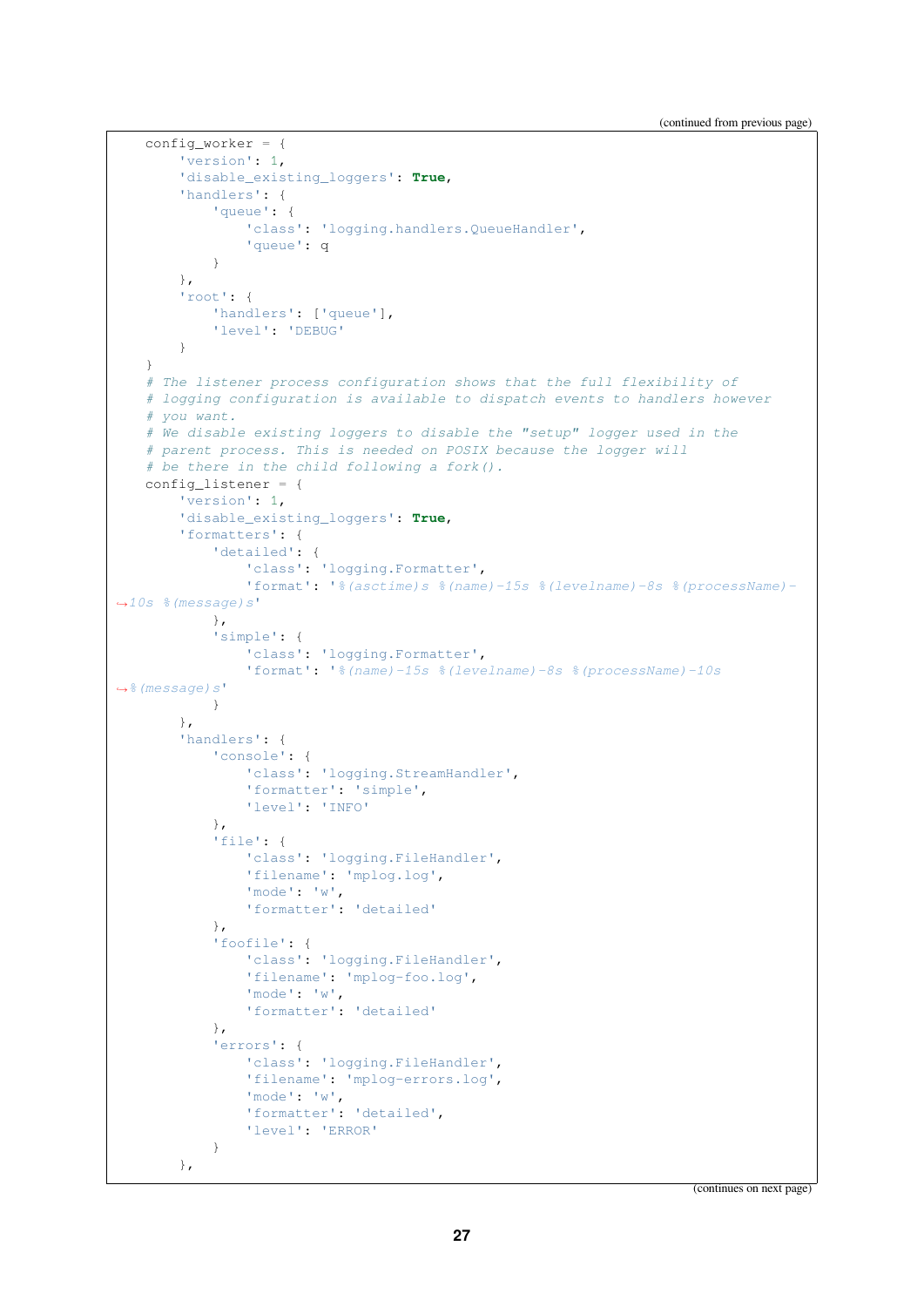```
'loggers': {
            'foo': {
               'handlers': ['foofile']
            }
        },
        'root': {
            'handlers': ['console', 'file', 'errors'],
            'level': 'DEBUG'
        }
    }
    # Log some initial events, just to show that logging in the parent works
    # normally.
    logging.config.dictConfig(config_initial)
    logger = logging.getLogger('setup')
    logger.info('About to create workers ...')
    workers = []
    for i in range(5):
        wp = Process(target=worker_process, name='worker %d' % (i + 1),
                    args=(config_worker,))
        workers.append(wp)
        wp.start()
       logger.info('Started worker: %s', wp.name)
    logger.info('About to create listener ...')
    stop\_event = Event()lp = Process(target=listener_process, name='listener',
                 args=(q, stop_event, config_listener))
    lp.start()
    logger.info('Started listener')
    # We now hang around for the workers to finish their work.
   for wp in workers:
       wp.join()
    # Workers all done, listening can now stop.
    # Logging in the parent still works normally.
    logger.info('Telling listener to stop ...')
   stop_event.set()
    lp.join()
    logger.info('All done.')
if __name__ == '__main__':
    main()
```
## **18 Inserting a BOM into messages sent to a SysLogHandler**

<span id="page-27-0"></span>**RFC 5424** requires that a Unicode message be sent to a syslog daemon as a set of bytes which have the following structure: an optional pure-ASCII component, followed by a UTF-8 Byte Order Mark (BOM), followed by Unicode encoded using UTF-8. (See the **relevant section of the specification**.)

In Python 3.1, code was added to SysLogHandler to insert a BOM into the message, but unfortunately, it was [implemente](https://tools.ietf.org/html/rfc5424.html)d incorrectly, with the BOM appearing at the beginning of the message and hence not allowing any pure-ASCII component to appear bef[ore it.](https://tools.ietf.org/html/rfc5424.html#section-6)

As this behaviour is broken, the incorrect BOM insertion code is being removed from Python 3.2.4 and later. However, it is not being replaced, and if you want to produce **RFC 5424**-compliant messages which include a BOM, an optional pure-ASCII sequence before it and arbitrary Unicode after it, encoded using UTF-8, then you need to do the following:

1. Attach a Formatter instance to your SysLogH[andler](https://tools.ietf.org/html/rfc5424.html) instance, with a format string such as:

```
'ASCII section\ufeffUnicode section'
```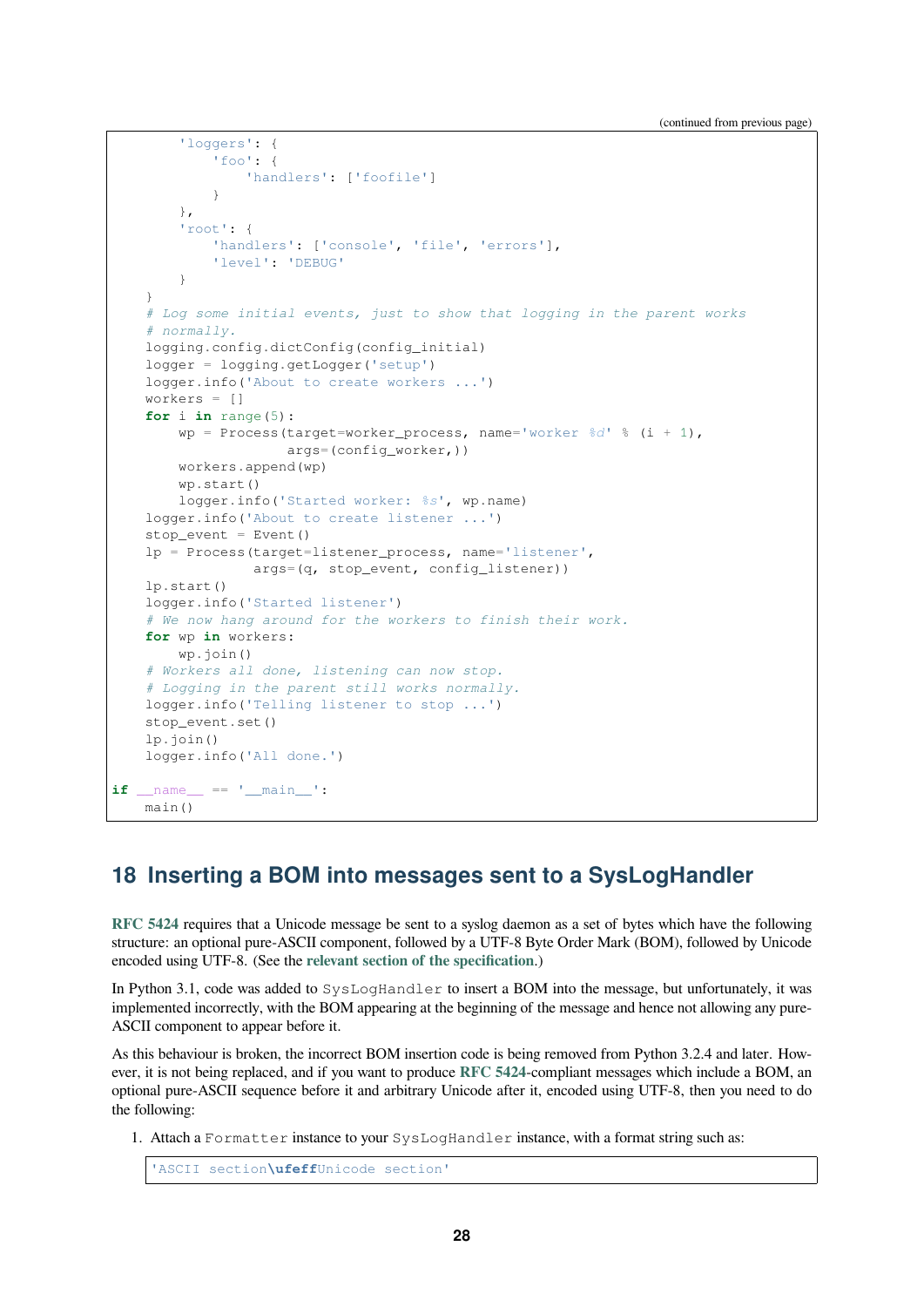The Unicode code point U+FEFF, when encoded using UTF-8, will be encoded as a UTF-8 BOM – the bytestring b'\xef\xbb\xbf'.

- 2. Replace the ASCII section with whatever placeholders you like, but make sure that the data that appears in there after substitution is always ASCII (that way, it will remain unchanged after UTF-8 encoding).
- 3. Replace the Unicode section with whatever placeholders you like; if the data which appears there after substitution contains characters outside the ASCII range, that's fine – it will be encoded using UTF-8.

The formatted message *will* be encoded using UTF-8 encoding by SysLogHandler. If you follow the above rules, you should be able to produce **RFC 5424**-compliant messages. If you don't, logging may not complain, but your messages will not be RFC 5424-compliant, and your syslog daemon may complain.

## **19 Implementing [structu](https://tools.ietf.org/html/rfc5424.html)red logging**

<span id="page-28-0"></span>Although most logging messages are intended for reading by humans, and thus not readily machine-parseable, there might be circumstances where you want to output messages in a structured format which *is* capable of being parsed by a program (without needing complex regular expressions to parse the log message). This is straightforward to achieve using the logging package. There are a number of ways in which this could be achieved, but the following is a simple approach which uses JSON to serialise the event in a machine-parseable manner:

```
import json
import logging
class StructuredMessage:
   def __init__(self, message, /, **kwargs):
       self.message = message
       self.kwargs = kwargs
   def __str__(self):
        return '%s >>> %s' % (self.message, json.dumps(self.kwargs))
 _ = StructuredMessage # optional, to improve readability
logging.basicConfig(level=logging.INFO, format='%(message)s')
logging.info(_('message 1', foo='bar', bar='baz', num=123, fnum=123.456))
```
If the above script is run, it prints:

message 1 >>> {"fnum": 123.456, "num": 123, "bar": "baz", "foo": "bar"}

Note that the order of items might be different according to the version of Python used.

If you need more specialised processing, you can use a custom JSON encoder, as in the following complete example:

```
from future import unicode literals
import json
import logging
# This next bit is to ensure the script runs unchanged on 2.x and 3.x
try:
   unicode
except NameError:
   unicode = str
class Encoder(json.JSONEncoder):
   def default(self, o):
        if isinstance(o, set):
            return tuple(o)
        elif isinstance(o, unicode):
```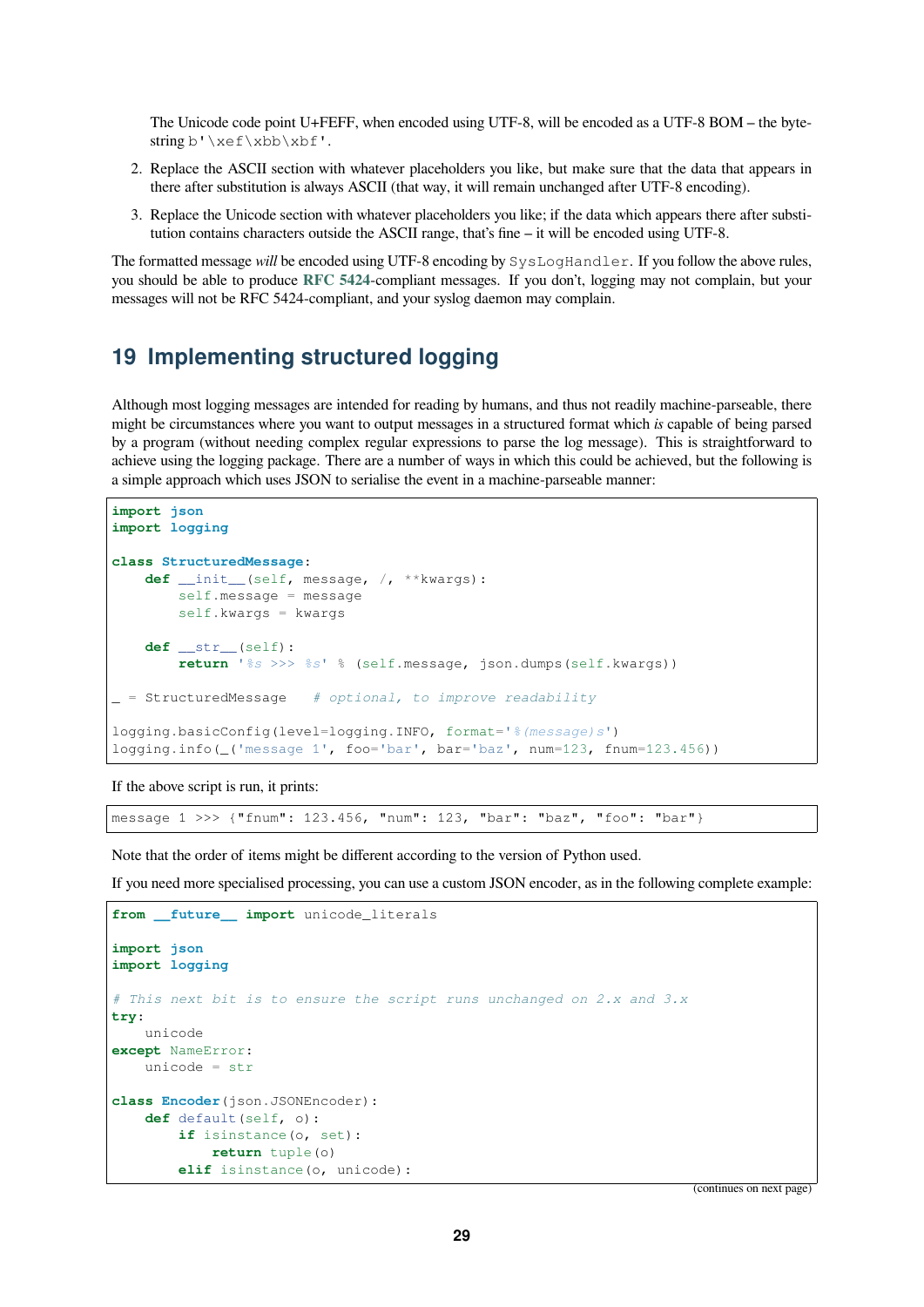```
(continued from previous page)
```

```
return o.encode('unicode_escape').decode('ascii')
        return super().default(o)
class StructuredMessage:
   def __init__(self, message, /, **kwargs):
       self.message = message
       self.kwargs = kwargs
    def __str__(self):
        s = Encoder().encode(self.kwargs)
        return '%s >>> %s' % (self.message, s)
_ = StructuredMessage # optional, to improve readability
def main():
    logging.basicConfig(level=logging.INFO, format='%(message)s')
    logging.info(_('message 1', set_value={1, 2, 3}, snowman='\u2603'))
if __name__ == '__main__':
   main()
```
When the above script is run, it prints:

message 1 >>> {"snowman": "\u2603", "set\_value": [1, 2, 3]}

Note that the order of items might be different according to the version of Python used.

#### <span id="page-29-0"></span>**20 Customizing handlers with dictConfig()**

There are times when you want to customize logging handlers in particular ways, and if you use  $distContinu$  () you may be able to do this without subclassing. As an example, consider that you may want to set the ownership of a log file. On POSIX, this is easily done using shutil.chown(), but the file handlers in the stdlib don't offer built-in support. You can customize handler creation using a plain function such as:

```
def owned_file_handler(filename, mode='a', encoding=None, owner=None):
    if owner:
       if not os.path.exists(filename):
           open(filename, 'a').close()
        shutil.chown(filename, *owner)
    return logging.FileHandler(filename, mode, encoding)
```
You can then specify, in a logging configuration passed to dictConfig(), that a logging handler be created by calling this function:

```
LOGCING = {'version': 1,
    'disable_existing_loggers': False,
    'formatters': {
        'default': {
            'format': '%(asctime)s %(levelname)s %(name)s %(message)s'
        },
    },
    'handlers': {
        'file':{
            # The values below are popped from this dictionary and
            # used to create the handler, set the handler's level and
            # its formatter.
            '()': owned_file_handler,
```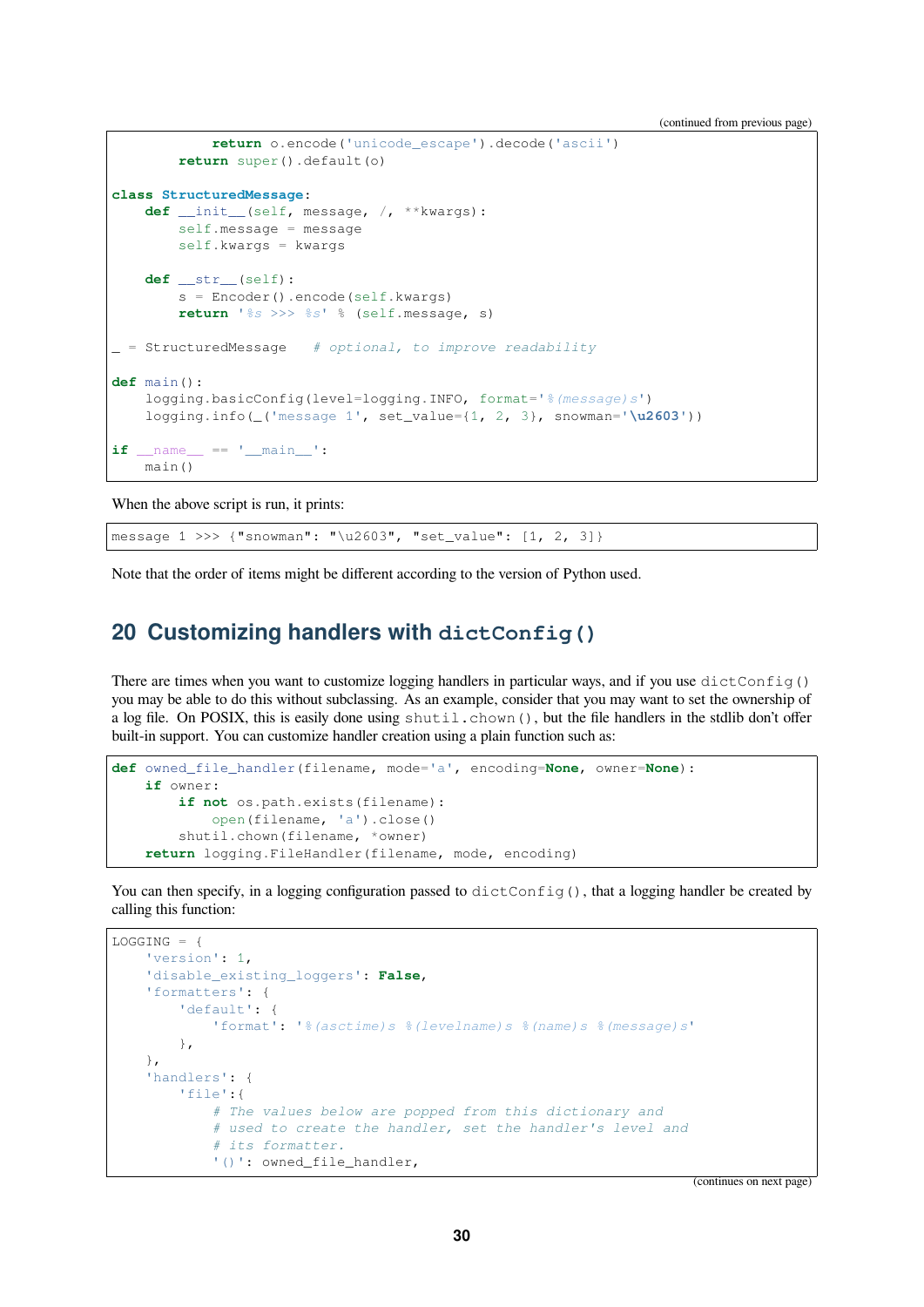```
'level':'DEBUG',
            'formatter': 'default',
            # The values below are passed to the handler creator callable
            # as keyword arguments.
            'owner': ['pulse', 'pulse'],
            'filename': 'chowntest.log',
            'mode': 'w',
            'encoding': 'utf-8',
       },
   },
    'root': {
        'handlers': ['file'],
        'level': 'DEBUG',
   },
}
```
In this example I am setting the ownership using the pulse user and group, just for the purposes of illustration. Putting it together into a working script, chowntest.py:

```
import logging, logging.config, os, shutil
def owned_file_handler(filename, mode='a', encoding=None, owner=None):
    if owner:
        if not os.path.exists(filename):
            open(filename, 'a').close()
        shutil.chown(filename, *owner)
    return logging.FileHandler(filename, mode, encoding)
LOGGING = {
    'version': 1,
    'disable_existing_loggers': False,
    'formatters': {
        'default': {
            'format': '%(asctime)s %(levelname)s %(name)s %(message)s'
        },
    },
    'handlers': {
        'file':{
            # The values below are popped from this dictionary and
            # used to create the handler, set the handler's level and
            # its formatter.
            '()': owned_file_handler,
            'level':'DEBUG',
            'formatter': 'default',
            # The values below are passed to the handler creator callable
            # as keyword arguments.
            'owner': ['pulse', 'pulse'],
            'filename': 'chowntest.log',
            'mode': 'w',
            'encoding': 'utf-8',
        },
    },
    'root': {
        'handlers': ['file'],
        'level': 'DEBUG',
    },
}
logging.config.dictConfig(LOGGING)
logger = logging.getLogger('mylogger')
logger.debug('A debug message')
```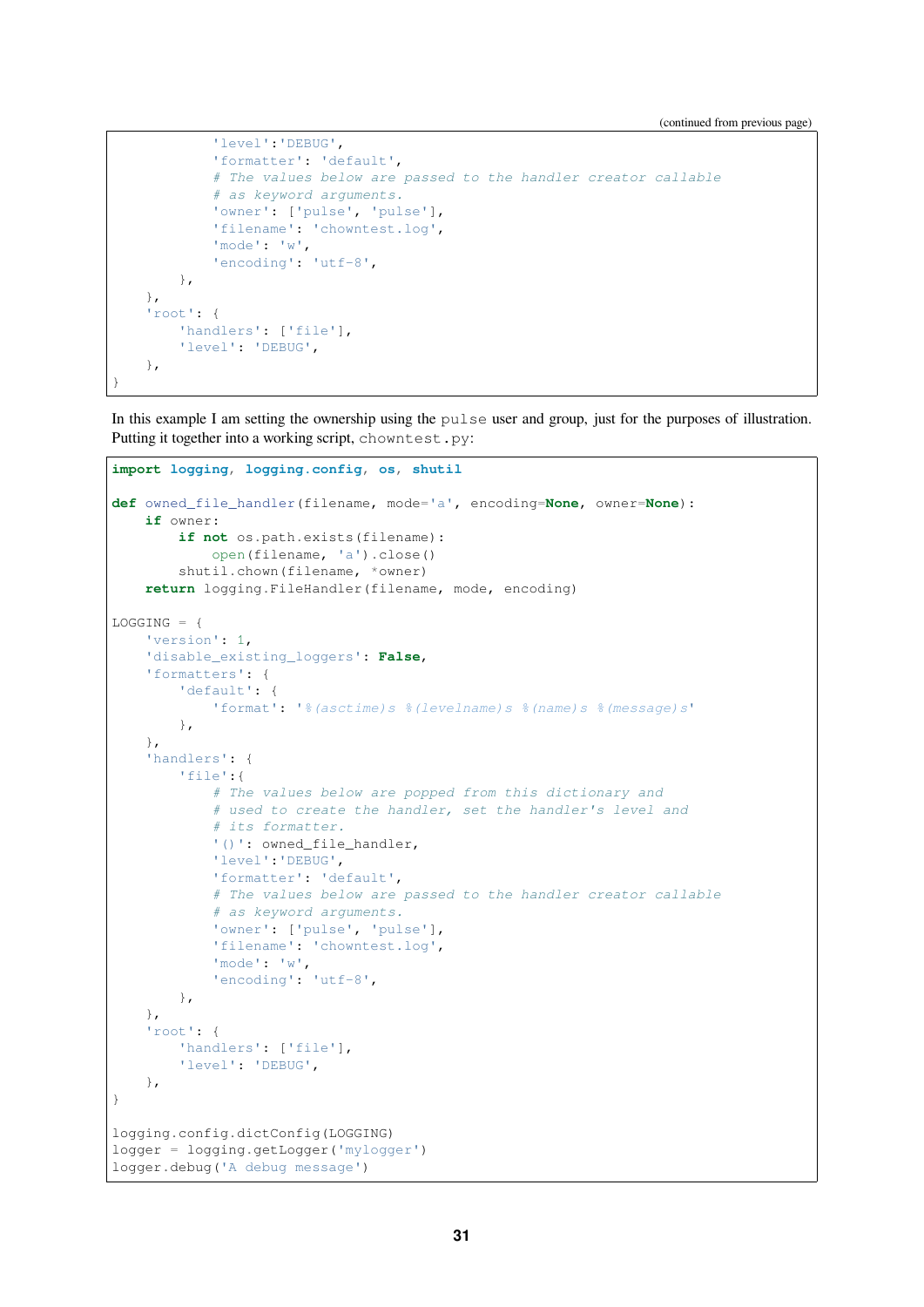To run this, you will probably need to run as root:

```
$ sudo python3.3 chowntest.py
$ cat chowntest.log
2013-11-05 09:34:51,128 DEBUG mylogger A debug message
$ ls -l chowntest.log
-rw-r--r-- 1 pulse pulse 55 2013-11-05 09:34 chowntest.log
```
Note that this example uses Python 3.3 because that's where shutil.chown() makes an appearance. This approach should work with any Python version that supports dictConfig() - namely, Python 2.7, 3.2 or later. With pre-3.3 versions, you would need to implement the actual ownership change using e.g. os.chown().

In practice, the handler-creating function may be in a utility module somewhere in your project. Instead of the line in the configuration:

'()': owned file handler,

you could use e.g.:

'()': 'ext://project.util.owned\_file\_handler',

where  $\text{project}$ . util can be replaced with the actual name of the package where the function resides. In the above working script, using 'ext://\_\_main\_\_.owned\_file\_handler' should work. Here, the actual callable is resolved by dictConfig() from the ext:// specification.

This example hopefully also points the way to how you could implement other types of file change - e.g. setting specific POSIX permission bits - in the same way, using  $\circ$  s. chmod().

Of course, the approach could also be extended to types of handler other than a  $F\text{i}$ leHandler - for example, one of the rotating file handlers, or a different type of handler altogether.

## <span id="page-31-0"></span>**21 Using particular formatting styles throughout your application**

In Python 3.2, the Formatter gained a style keyword parameter which, while defaulting to % for backward compatibility, allowed the specification of { or  $\frac{1}{2}$  to support the formatting approaches supported by str.format() and string.Template. Note that this governs the formatting of logging messages for final output to logs, and is completely orthogonal to how an individual logging message is constructed.

Logging calls (debug(), info() etc.) only take positional parameters for the actual logging message itself, with keyword parameters used only for determining options for how to handle the logging call (e.g. the exc\_info keyword parameter to indicate that traceback information should be logged, or the extra keyword parameter to indicate additional contextual information to be added to the log). So you cannot directly make logging calls using str.format() or string.Template syntax, because internally the logging package uses %-formatting to merge the format string and the variable arguments. There would no changing this while preserving backward compatibility, since all logging calls which are out there in existing code will be using %-format strings.

There have been suggestions to associate format styles with specific loggers, but that approach also runs into backward compatibility problems because any existing code could be using a given logger name and using %-formatting.

For logging to work interoperably between any third-party libraries and your code, decisions about formatting need to be made at the level of the individual logging call. This opens up a couple of ways in which alternative formatting styles can be accommodated.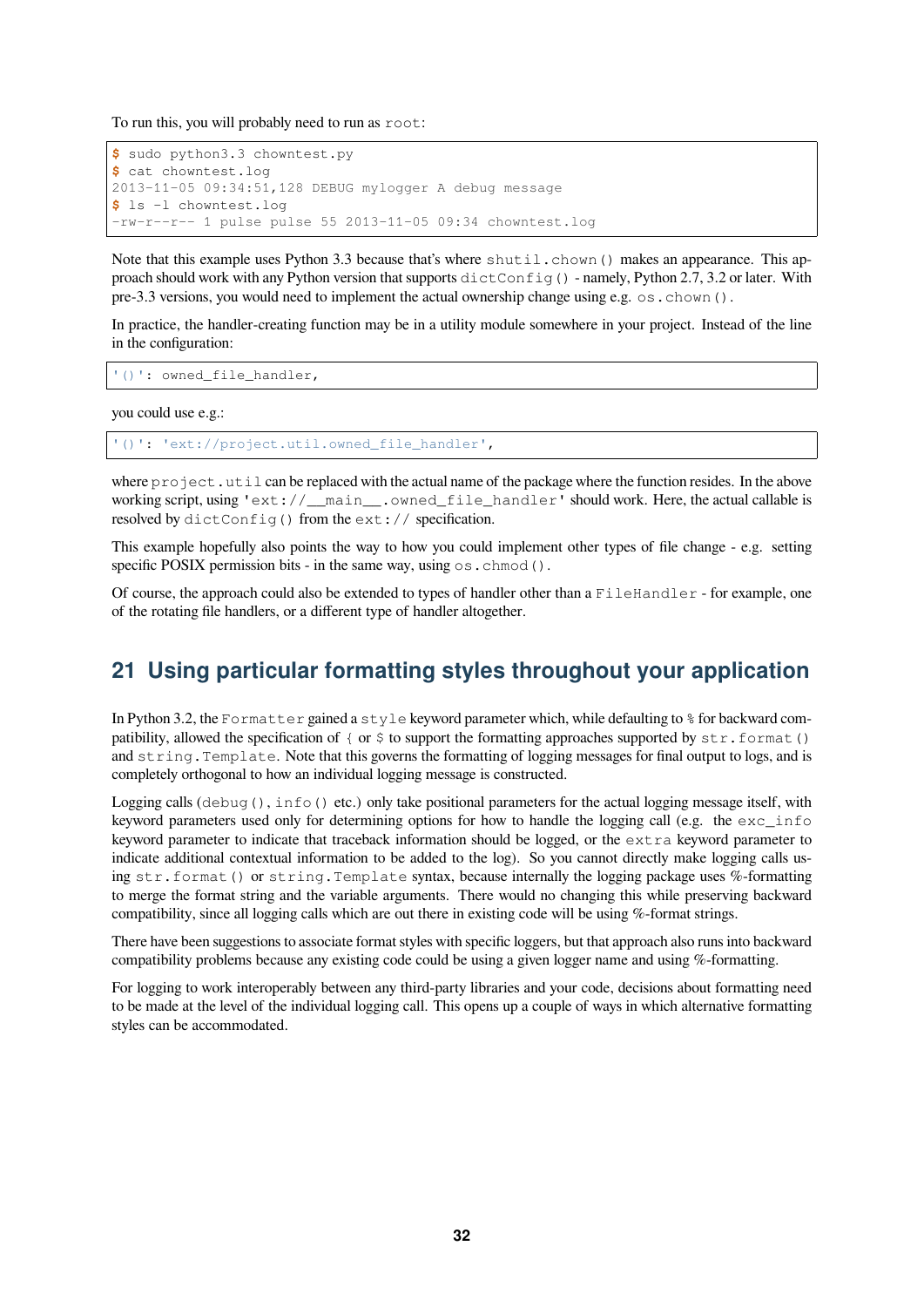#### <span id="page-32-0"></span>**21.1 Using LogRecord factories**

In Python 3.2, along with the Formatter changes mentioned above, the logging package gained the ability to allow users to set their own LogRecord subclasses, using the setLogRecordFactory() function. You can use this to set your own subclass of LogRecord, which does the Right Thing by overriding the getMessage() method. The base class implementation of this method is where the msq  $\frac{1}{2}$  args formatting happens, and where you can substitute your alternate formatting; however, you should be careful to support all formatting styles and allow %-formatting as the default, to ensure interoperability with other code. Care should also be taken to call  $str(self.$ msg), just as the base implementation does.

Refer to the reference documentation on setLogRecordFactory() and LogRecord for more information.

#### <span id="page-32-1"></span>**21.2 Using custom message objects**

There is another, perhaps simpler way that you can use {}- and \$- formatting to construct your individual log messages. You may recall (from arbitrary-object-messages) that when logging you can use an arbitrary object as a message format string, and that the logging package will call  $str()$  on that object to get the actual format string. Consider the following two classes:

```
class BraceMessage:
```

```
def __init__(self, fmt, /, *args, **kwargs):
        self.fmt = fmt
       self.args = args
       self.kwargs = kwargs
    def __str__(self):
        return self.fmt.format(*self.args, **self.kwargs)
class DollarMessage:
    def __init__(self, fmt, /, **kwargs):
       self.fmt = fmt
       self.kwargs = kwargs
    def __str__(self):
       from string import Template
        return Template(self.fmt).substitute(**self.kwargs)
```
Either of these can be used in place of a format string, to allow {}- or \$-formatting to be used to build the actual "message" part which appears in the formatted log output in place of "%(message)s" or "{message}" or "\$message". If you find it a little unwieldy to use the class names whenever you want to log something, you can make it more palatable if you use an alias such as M or  $\bar{r}$  for the message (or perhaps  $\bar{r}$ , if you are using  $\bar{r}$  for localization).

Examples of this approach are given below. Firstly, formatting with str.format():

```
>>> __ = BraceMessage
>>> print(__('Message with {0} {1}', 2, 'placeholders'))
Message with 2 placeholders
>>> class Point: pass
...
\Rightarrow \Rightarrow p = Point()\Rightarrow \Rightarrow p \cdot x = 0.5\Rightarrow \Rightarrow p \cdot y = 0.5>>> print(__('Message with coordinates: ({point.x:.2f}, {point.y:.2f})', point=p))
Message with coordinates: (0.50, 0.50)
```
Secondly, formatting with string. Template:

```
>>> __ = DollarMessage
>>> print(__('Message with $num $what', num=2, what='placeholders'))
Message with 2 placeholders
>>>
```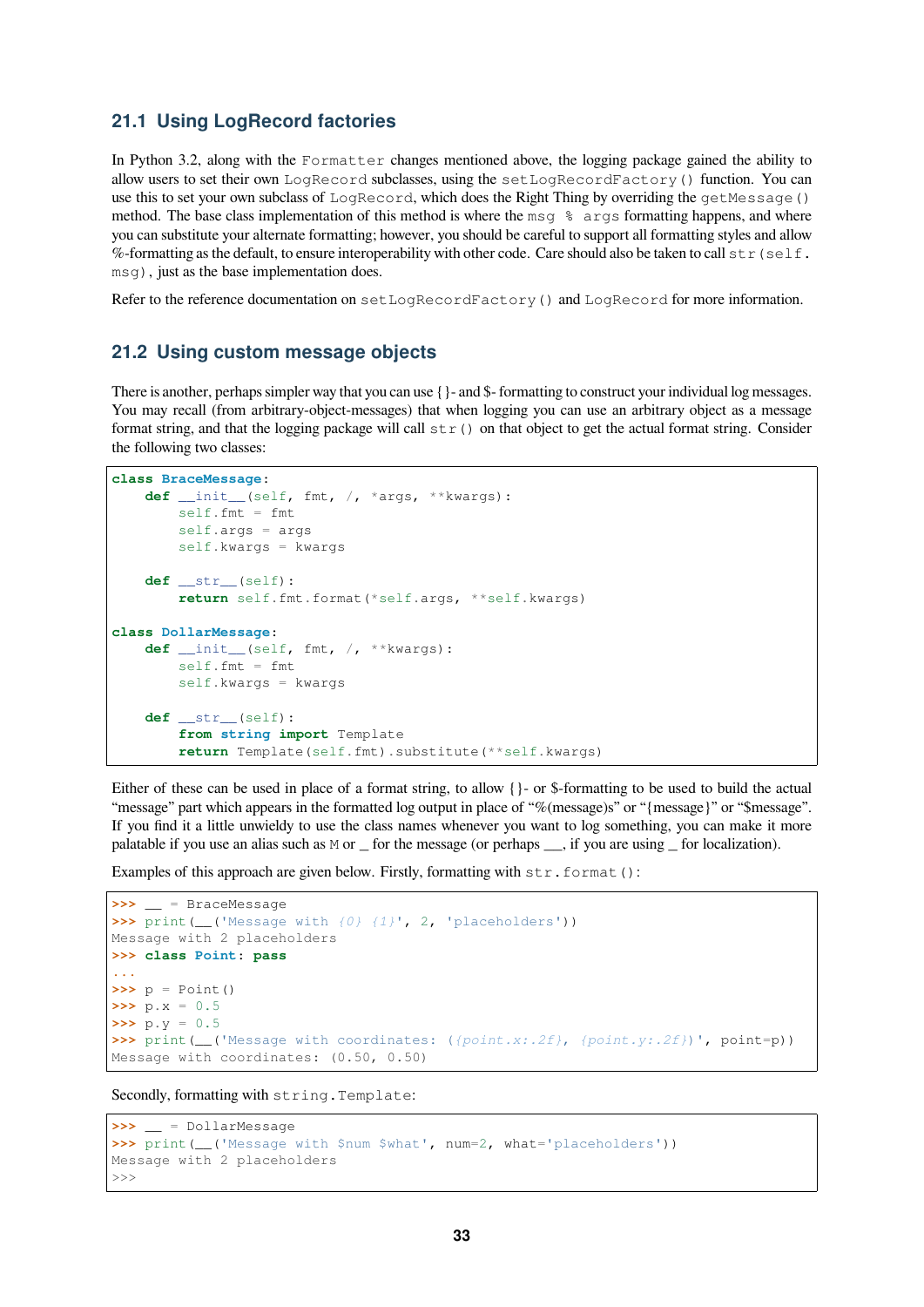One thing to note is that you pay no significant performance penalty with this approach: the actual formatting happens not when you make the logging call, but when (and if) the logged message is actually about to be output to a log by a handler. So the only slightly unusual thing which might trip you up is that the parentheses go around the format string and the arguments, not just the format string. That's because the notation is just syntax sugar for a constructor call to one of the XXXMessage classes shown above.

#### <span id="page-33-0"></span>**22 Configuring filters with dictConfig()**

You *can* configure filters using dictConfig(), though it might not be obvious at first glance how to do it (hence this recipe). Since Filter is the only filter class included in the standard library, and it is unlikely to cater to many requirements (it's only there as a base class), you will typically need to define your own Filter subclass with an overridden filter() method. To do this, specify the () key in the configuration dictionary for the filter, specifying a callable which will be used to create the filter (a class is the most obvious, but you can provide any callable which returns a Filter instance). Here is a complete example:

```
import logging
import logging.config
import sys
class MyFilter(logging.Filter):
    def __init__(self, param=None):
        self.param = param
    def filter(self, record):
        if self.param is None:
            allow = True
        else:
            allow = self.param not in record.msg
        if allow:
            record.msg = 'changed: ' + record.msg
        return allow
LOGGING = {
    'version': 1,
    'filters': {
        'myfilter': {
            '()': MyFilter,
            'param': 'noshow',
        }
    },
    'handlers': {
        'console': {
            'class': 'logging.StreamHandler',
            'filters': ['myfilter']
        }
    },
    'root': {
        'level': 'DEBUG',
        'handlers': ['console']
    },
}
if __name__ == '__main__':
    logging.config.dictConfig(LOGGING)
    logging.debug('hello')
    logging.debug('hello - noshow')
```
This example shows how you can pass configuration data to the callable which constructs the instance, in the form of keyword parameters. When run, the above script will print: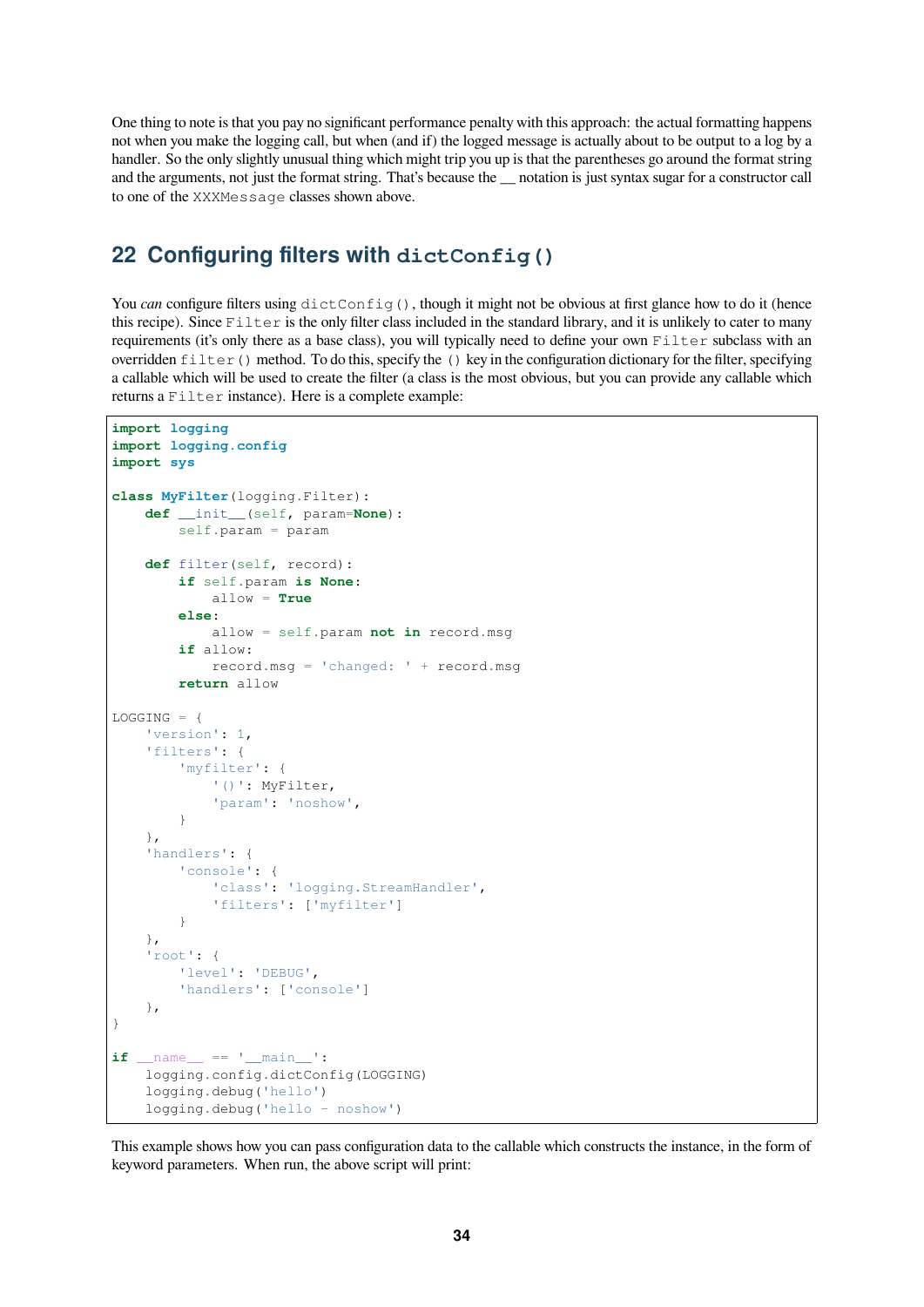which shows that the filter is working as configured.

A couple of extra points to note:

- If you can't refer to the callable directly in the configuration (e.g. if it lives in a different module, and you can't import it directly where the configuration dictionary is), you can use the form  $ext://...$  as described in logging-config-dict-externalobj. For example, you could have used the text 'ext://\_main\_\_. MyFilter' instead of MyFilter in the above example.
- As well as for filters, this technique can also be used to configure custom handlers and formatters. See loggingconfig-dict-userdef for more information on how logging supports using user-defined objects in its configuration, and see the other cookbook recipe *Customizing handlers with dictConfig()* above.

## **23 Customized exception [formatting](#page-29-0)**

<span id="page-34-0"></span>There might be times when you want to do customized exception formatting - for argument's sake, let's say you want exactly one line per logged event, even when exception information is present. You can do this with a custom formatter class, as shown in the following example:

```
import logging
class OneLineExceptionFormatter(logging.Formatter):
    def formatException(self, exc_info):
        """
        Format an exception so that it prints on a single line.
        "''''result = super().formatException(exc_info)
        return repr(result) # or format into one line however you want to
    def format(self, record):
        s = super().format(record)
        if record.exc_text:
            s = s.\text{replace}('n', '') + 'return s
def configure_logging():
    fh = logging.FileHandler('output.txt', 'w')
    f = OneLineExceptionFormatter('%(asctime)s|%(levelname)s|%(message)s|',
                                  '%d/%m/%Y %H:%M:%S')
    fh.setFormatter(f)
   root = logging.getLogger()
    root.setLevel(logging.DEBUG)
    root.addHandler(fh)
def main():
    configure_logging()
    logging.info('Sample message')
   try:
        x = 1 / 0except ZeroDivisionError as e:
        logging.exception('ZeroDivisionError: %s', e)
if __name__ == '__main__':
   main()
```
When run, this produces a file with exactly two lines: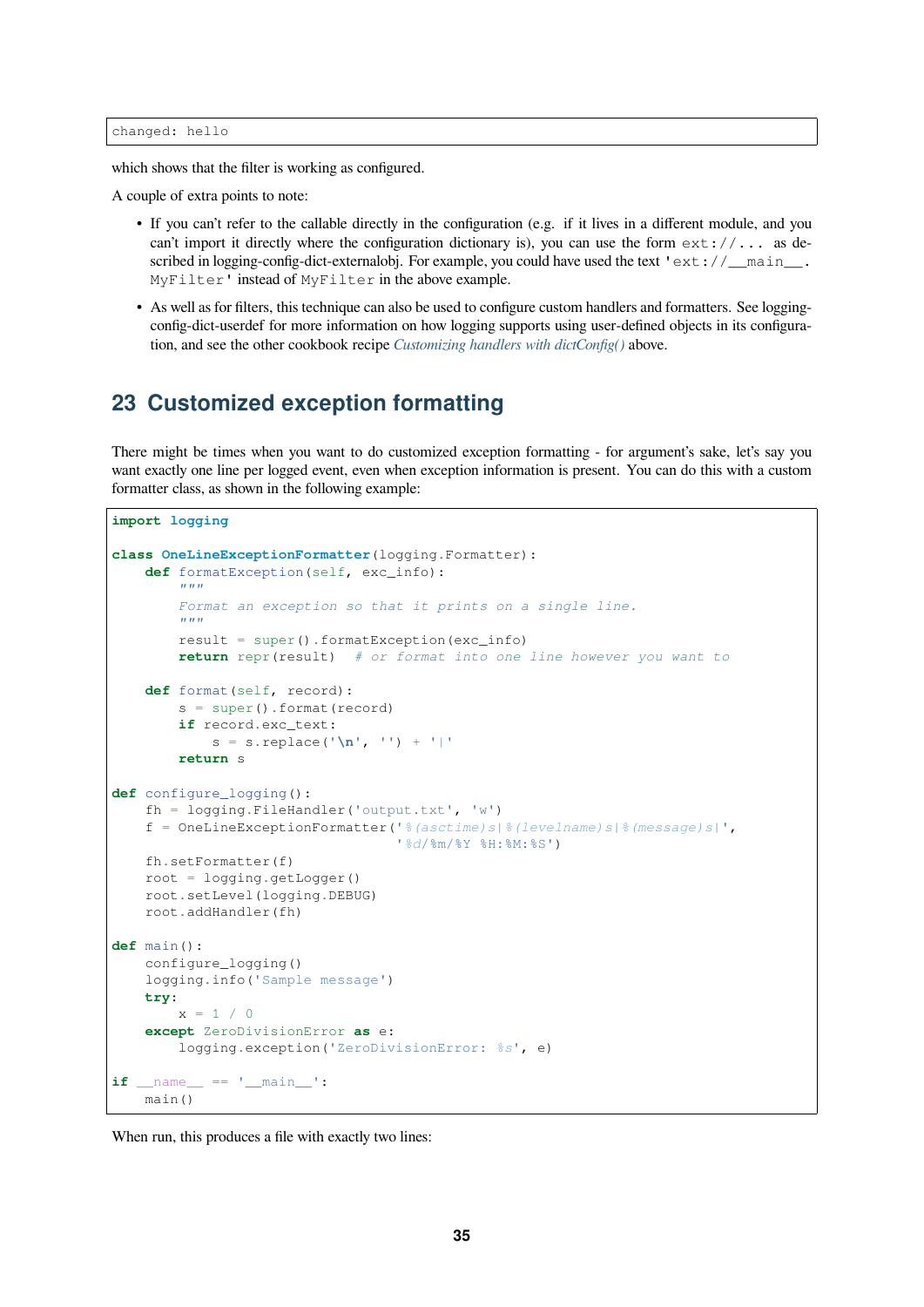```
28/01/2015 07:21:23|INFO|Sample message|
28/01/2015 07:21:23|ERROR|ZeroDivisionError: integer division or modulo by zero|
,→'Traceback (most recent call last):\n File "logtest7.py", line 30, in main\n ␣
,→x = 1 / 0\nZeroDivisionError: integer division or modulo by zero'|
```
While the above treatment is simplistic, it points the way to how exception information can be formatted to your liking. The traceback module may be helpful for more specialized needs.

## <span id="page-35-0"></span>**24 Speaking logging messages**

There might be situations when it is desirable to have logging messages rendered in an audible rather than a visible format. This is easy to do if you have text-to-speech (TTS) functionality available in your system, even if it doesn't have a Python binding. Most TTS systems have a command line program you can run, and this can be invoked from a handler using subprocess. It's assumed here that TTS command line programs won't expect to interact with users or take a long time to complete, and that the frequency of logged messages will be not so high as to swamp the user with messages, and that it's acceptable to have the messages spoken one at a time rather than concurrently, The example implementation below waits for one message to be spoken before the next is processed, and this might cause other handlers to be kept waiting. Here is a short example showing the approach, which assumes that the espeak TTS package is available:

```
import logging
import subprocess
import sys
class TTSHandler(logging.Handler):
    def emit(self, record):
        msg = self.format(record)
        # Speak slowly in a female English voice
        cmd = ['espeak', '-s150', '-ven+f3', msg]
        p = subprocess.Popen(cmd, stdout=subprocess.PIPE,
                             stderr=subprocess.STDOUT)
        # wait for the program to finish
        p.communicate()
def configure_logging():
   h = TTSHandler()root = logging.getLogger()
    root.addHandler(h)
    # the default formatter just returns the message
    root.setLevel(logging.DEBUG)
def main():
    logging.info('Hello')
    logging.debug('Goodbye')
if __name__ == '__main__':
    configure_logging()
    sys.exit(main())
```
When run, this script should say "Hello" and then "Goodbye" in a female voice.

The above approach can, of course, be adapted to other TTS systems and even other systems altogether which can process messages via external programs run from a command line.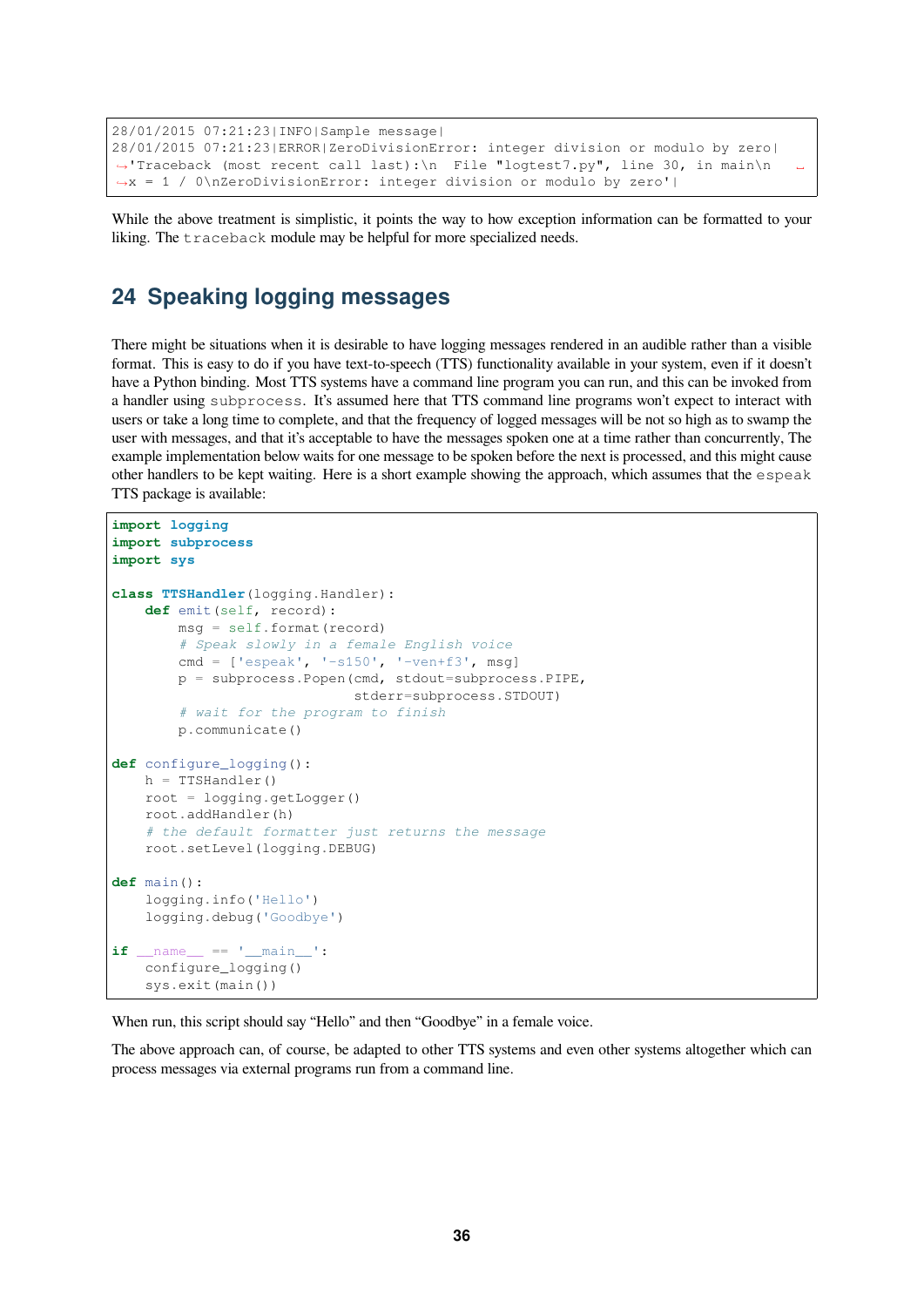## <span id="page-36-0"></span>**25 Buffering logging messages and outputting them conditionally**

There might be situations where you want to log messages in a temporary area and only output them if a certain condition occurs. For example, you may want to start logging debug events in a function, and if the function completes without errors, you don't want to clutter the log with the collected debug information, but if there is an error, you want all the debug information to be output as well as the error.

Here is an example which shows how you could do this using a decorator for your functions where you want logging to behave this way. It makes use of the logging.handlers.MemoryHandler, which allows buffering of logged events until some condition occurs, at which point the buffered events are flushed - passed to another handler (the target handler) for processing. By default, the MemoryHandler flushed when its buffer gets filled up or an event whose level is greater than or equal to a specified threshold is seen. You can use this recipe with a more specialised subclass of MemoryHandler if you want custom flushing behavior.

The example script has a simple function,  $f \circ \circ$ , which just cycles through all the logging levels, writing to sys. stderr to say what level it's about to log at, and then actually logging a message at that level. You can pass a parameter to foo which, if true, will log at ERROR and CRITICAL levels - otherwise, it only logs at DEBUG, INFO and WARNING levels.

The script just arranges to decorate foo with a decorator which will do the conditional logging that's required. The decorator takes a logger as a parameter and attaches a memory handler for the duration of the call to the decorated function. The decorator can be additionally parameterised using a target handler, a level at which flushing should occur, and a capacity for the buffer (number of records buffered). These default to a StreamHandler which writes to sys.stderr, logging.ERROR and 100 respectively.

Here's the script:

```
import logging
from logging.handlers import MemoryHandler
import sys
logger = logging.getLogger(__name__)
logger.addHandler(logging.NullHandler())
def log_if_errors(logger, target_handler=None, flush_level=None, capacity=None):
    if target_handler is None:
       target_handler = logging.StreamHandler()
    if flush_level is None:
       flush_level = logging.ERROR
    if capacity is None:
       capacity = 100
    handler = MemoryHandler(capacity, flushLevel=flush_level, target=target_
,→handler)
    def decorator(fn):
        def wrapper(*args, **kwargs):
            logger.addHandler(handler)
            try:
                return fn(*args, **kwargs)
            except Exception:
                logger.exception('call failed')
                raise
            finally:
                super(MemoryHandler, handler).flush()
                logger.removeHandler(handler)
        return wrapper
    return decorator
def write_line(s):
    sys.stderr.write('%s\n' % s)
```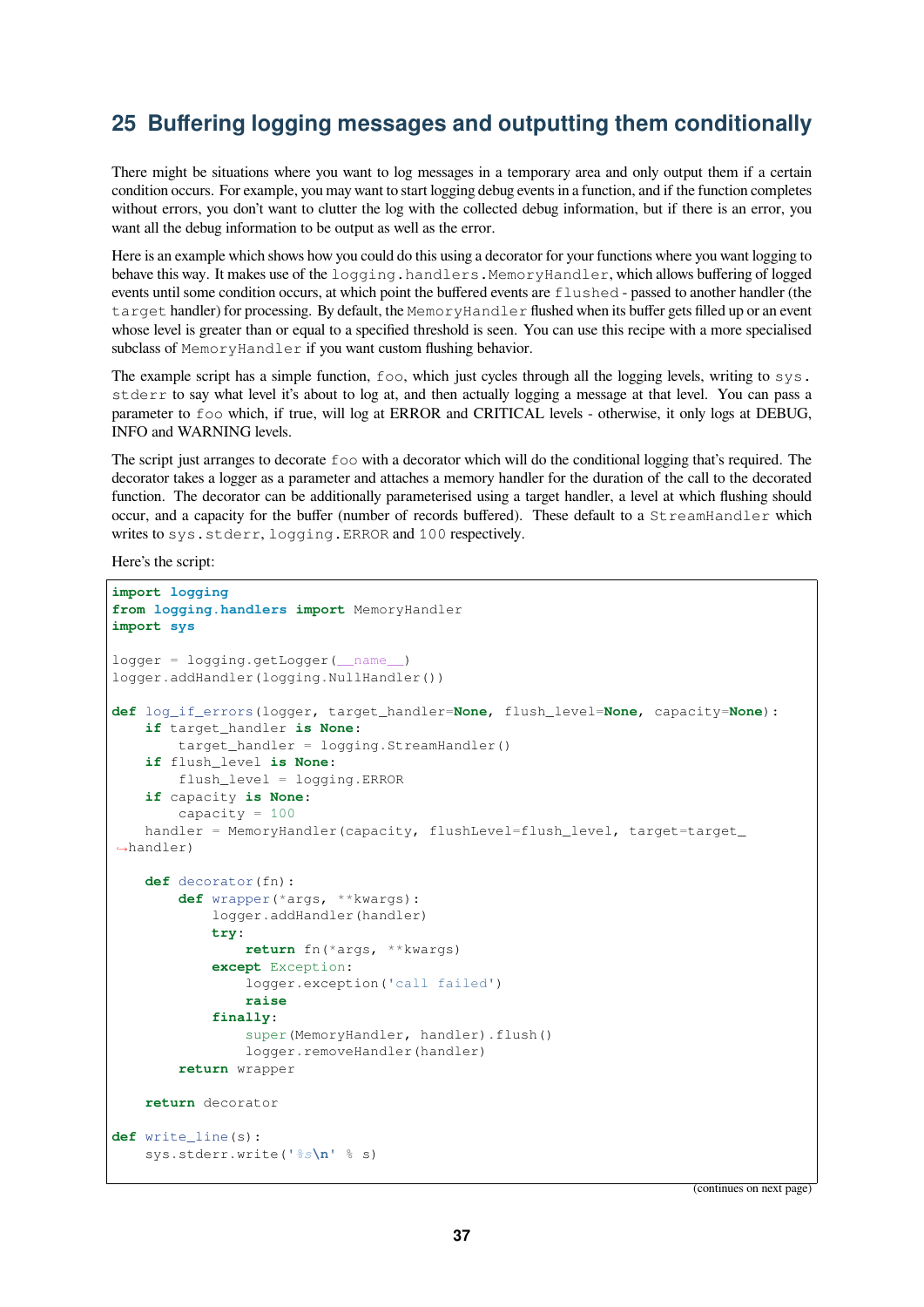```
def foo(fail=False):
   write_line('about to log at DEBUG ...')
   logger.debug('Actually logged at DEBUG')
   write_line('about to log at INFO ...')
   logger.info('Actually logged at INFO')
   write_line('about to log at WARNING ...')
    logger.warning('Actually logged at WARNING')
    if fail:
       write_line('about to log at ERROR ...')
        logger.error('Actually logged at ERROR')
       write_line('about to log at CRITICAL ...')
       logger.critical('Actually logged at CRITICAL')
    return fail
decorated_foo = log_if_errors(logger)(foo)
if __name__ == '__main__':
   logger.setLevel(logging.DEBUG)
   write_line('Calling undecorated foo with False')
   assert not foo(False)
   write_line('Calling undecorated foo with True')
   assert foo(True)
   write_line('Calling decorated foo with False')
    assert not decorated_foo(False)
    write_line('Calling decorated foo with True')
    assert decorated_foo(True)
```
When this script is run, the following output should be observed:

```
Calling undecorated foo with False
about to log at DEBUG ...
about to log at INFO ...
about to log at WARNING ...
Calling undecorated foo with True
about to log at DEBUG ...
about to log at INFO ...
about to log at WARNING ...
about to log at ERROR ...
about to log at CRITICAL ...
Calling decorated foo with False
about to log at DEBUG ...
about to log at INFO ...
about to log at WARNING ...
Calling decorated foo with True
about to log at DEBUG ...
about to log at INFO ...
about to log at WARNING ...
about to log at ERROR ...
Actually logged at DEBUG
Actually logged at INFO
Actually logged at WARNING
Actually logged at ERROR
about to log at CRITICAL ...
Actually logged at CRITICAL
```
As you can see, actual logging output only occurs when an event is logged whose severity is ERROR or greater, but in that case, any previous events at lower severities are also logged.

You can of course use the conventional means of decoration:

**@log\_if\_errors**(logger)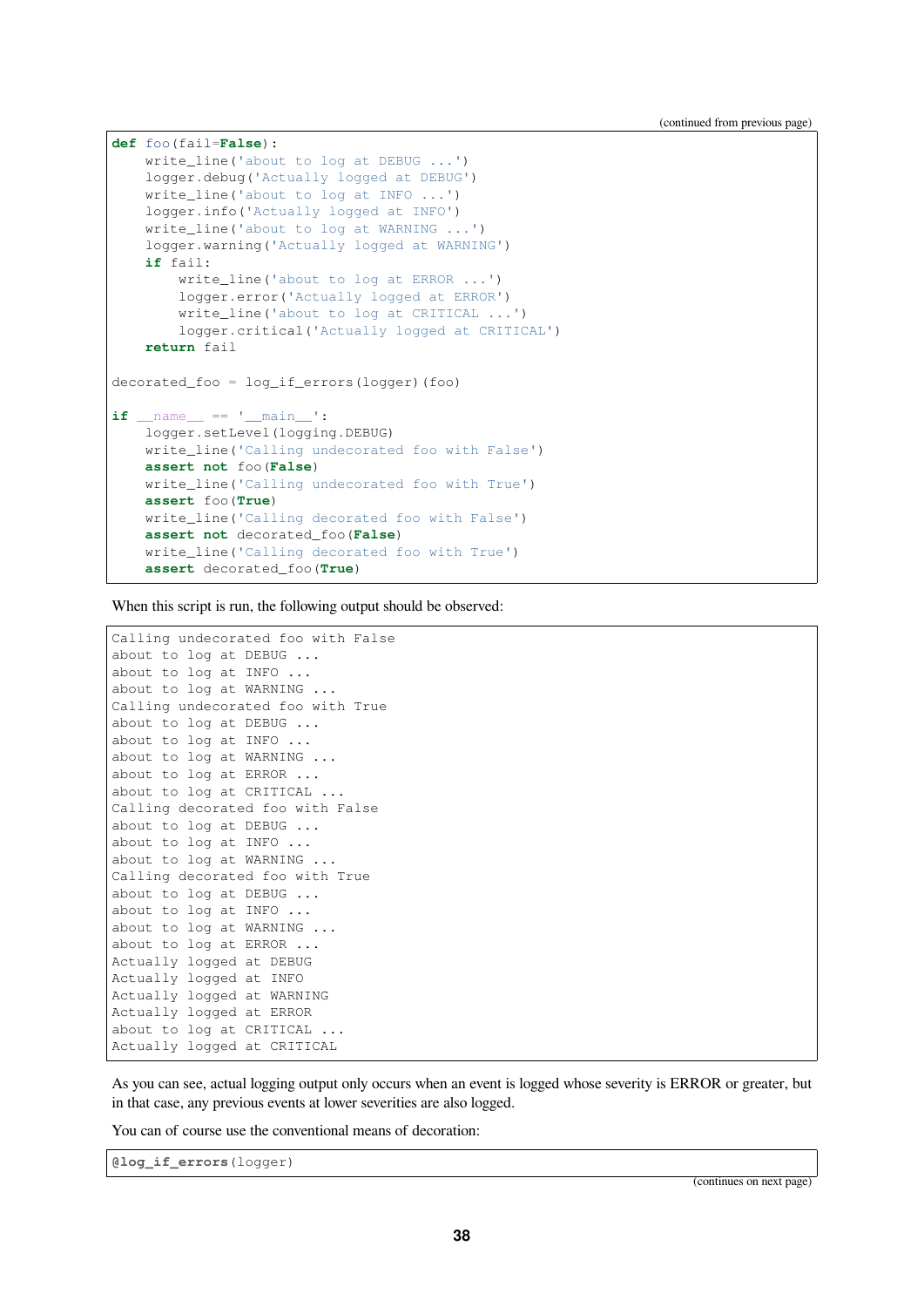```
def foo(fail=False):
    ...
```
#### <span id="page-38-0"></span>**26 Formatting times using UTC (GMT) via configuration**

Sometimes you want to format times using UTC, which can be done using a class such as *UTCFormatter*, shown below:

```
import logging
import time
class UTCFormatter(logging.Formatter):
   converter = time.gmtime
```
and you can then use the UTCFormatter in your code instead of Formatter. If you want to do that via configuration, you can use the dictConfig() API with an approach illustrated by the following complete example:

```
import logging
import logging.config
import time
class UTCFormatter(logging.Formatter):
   converter = time .gmtime
LOGGING = {'version': 1,
    'disable_existing_loggers': False,
    'formatters': {
        'utc': {
            '()': UTCFormatter,
            'format': '%(asctime)s %(message)s',
        },
        'local': {
            'format': '%(asctime)s %(message)s',
        }
    },
    'handlers': {
        'console1': {
            'class': 'logging.StreamHandler',
            'formatter': 'utc',
        },
        'console2': {
            'class': 'logging.StreamHandler',
            'formatter': 'local',
        },
    },
    'root': {
        'handlers': ['console1', 'console2'],
   }
}
if __name__ == '__main__':
    logging.config.dictConfig(LOGGING)
    logging.warning('The local time is %s', time.asctime())
```
When this script is run, it should print something like:

2015-10-17 12:53:29,501 The local time is Sat Oct 17 13:53:29 2015 2015-10-17 13:53:29,501 The local time is Sat Oct 17 13:53:29 2015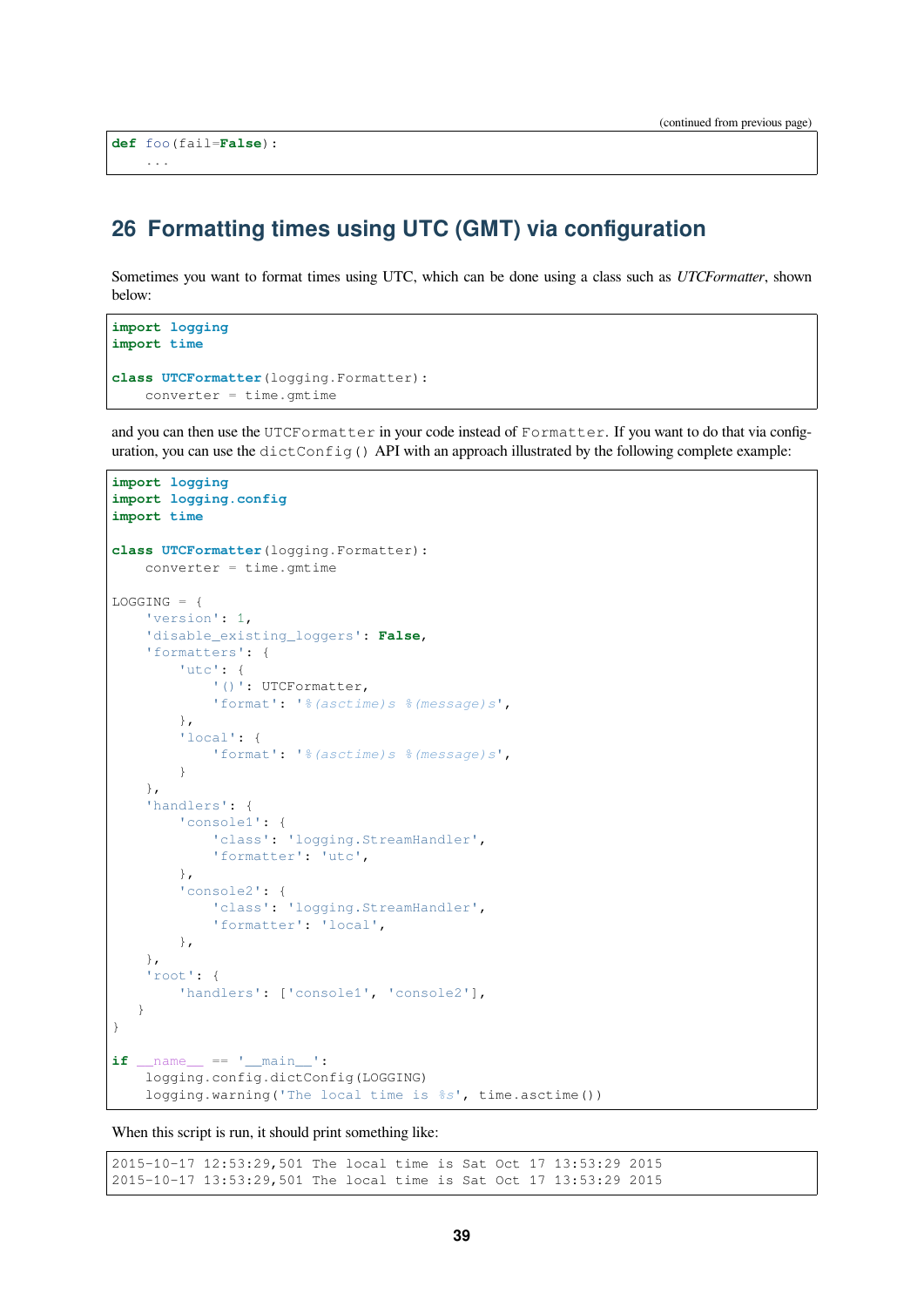showing how the time is formatted both as local time and UTC, one for each handler.

#### <span id="page-39-0"></span>**27 Using a context manager for selective logging**

There are times when it would be useful to temporarily change the logging configuration and revert it back after doing something. For this, a context manager is the most obvious way of saving and restoring the logging context. Here is a simple example of such a context manager, which allows you to optionally change the logging level and add a logging handler purely in the scope of the context manager:

```
import logging
import sys
class LoggingContext:
   def __init__(self, logger, level=None, handler=None, close=True):
       self.logger = logger
        self.level = level
        self.handler = handler
        self.close = close
    def __enter__(self):
        if self.level is not None:
            self.old_level = self.logger.level
            self.logger.setLevel(self.level)
        if self.handler:
            self.logger.addHandler(self.handler)
    def exit (self, et, ev, tb):
       if self.level is not None:
           self.logger.setLevel(self.old level)
        if self.handler:
           self.logger.removeHandler(self.handler)
        if self.handler and self.close:
           self.handler.close()
        # implicit return of None => don't swallow exceptions
```
If you specify a level value, the logger's level is set to that value in the scope of the with block covered by the context manager. If you specify a handler, it is added to the logger on entry to the block and removed on exit from the block. You can also ask the manager to close the handler for you on block exit - you could do this if you don't need the handler any more.

To illustrate how it works, we can add the following block of code to the above:

```
if __name__ == ' __main__':
    logger = logging.getLogger('foo')
    logger.addHandler(logging.StreamHandler())
    logger.setLevel(logging.INFO)
    logger.info('1. This should appear just once on stderr.')
    logger.debug('2. This should not appear.')
    with LoggingContext(logger, level=logging.DEBUG):
       logger.debug('3. This should appear once on stderr.')
   logger.debug('4. This should not appear.')
   h = logging.StreamHandler(sys.stdout)
   with LoggingContext(logger, level=logging.DEBUG, handler=h, close=True):
       logger.debug('5. This should appear twice - once on stderr and once on␣
,→stdout.')
    logger.info('6. This should appear just once on stderr.')
    logger.debug('7. This should not appear.')
```
We initially set the logger's level to INFO, so message #1 appears and message #2 doesn't. We then change the level to DEBUG temporarily in the following with block, and so message  $#3$  appears. After the block exits, the logger's level is restored to INFO and so message #4 doesn't appear. In the next with block, we set the level to DEBUG again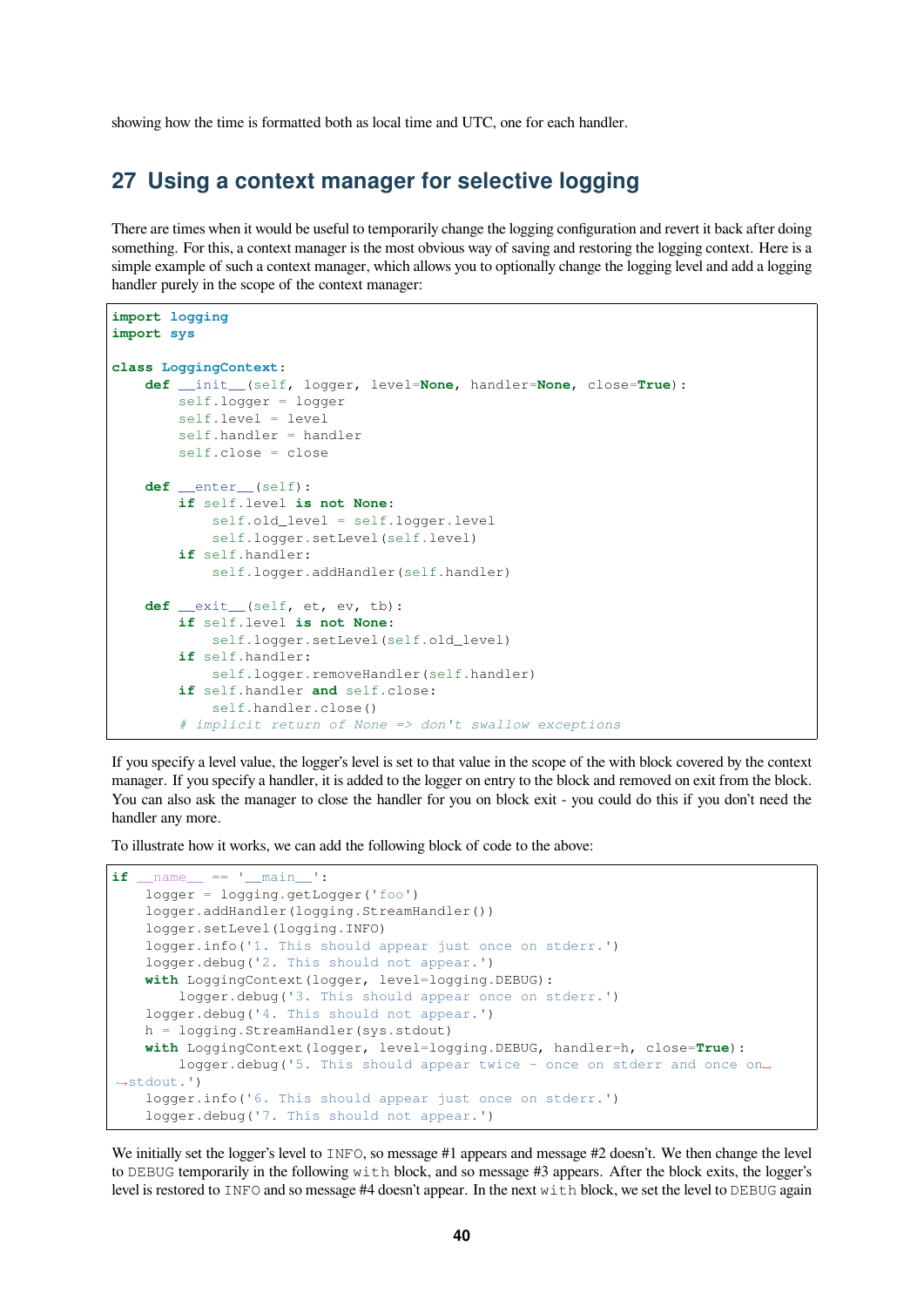but also add a handler writing to sys.stdout. Thus, message #5 appears twice on the console (once via stderr and once via stdout). After the with statement's completion, the status is as it was before so message #6 appears (like message #1) whereas message #7 doesn't (just like message #2).

If we run the resulting script, the result is as follows:

```
$ python logctx.py
1. This should appear just once on stderr.
3. This should appear once on stderr.
5. This should appear twice - once on stderr and once on stdout.
5. This should appear twice - once on stderr and once on stdout.
6. This should appear just once on stderr.
```
If we run it again, but pipe stderr to /dev/null, we see the following, which is the only message written to stdout:

```
$ python logctx.py 2>/dev/null
5. This should appear twice - once on stderr and once on stdout.
```
Once again, but piping stdout to /dev/null, we get:

```
$ python logctx.py >/dev/null
1. This should appear just once on stderr.
3. This should appear once on stderr.
5. This should appear twice - once on stderr and once on stdout.
6. This should appear just once on stderr.
```
In this case, the message #5 printed to stdout doesn't appear, as expected.

Of course, the approach described here can be generalised, for example to attach logging filters temporarily. Note that the above code works in Python 2 as well as Python 3.

#### <span id="page-40-0"></span>**28 A CLI application starter template**

Here's an example which shows how you can:

- Use a logging level based on command-line arguments
- Dispatch to multiple subcommands in separate files, all logging at the same level in a consistent way
- Make use of simple, minimal configuration

Suppose we have a command-line application whose job is to stop, start or restart some services. This could be organised for the purposes of illustration as a file  $a_{\text{DD}}$ ,  $b_{\text{VD}}$  that is the main script for the application, with individual commands implemented in start.py, stop.py and restart.py. Suppose further that we want to control the verbosity of the application via a command-line argument, defaulting to logging.INFO. Here's one way that app.py could be written:

```
import argparse
import importlib
import logging
import os
import sys
def main(args=None):
   scriptname = os.path.basename( file )
   parser = argparse.ArgumentParser(scriptname)
   levels = ('DEBUG', 'INFO', 'WARNING', 'ERROR', 'CRITICAL')
   parser.add_argument('--log-level', default='INFO', choices=levels)
    subparsers = parser.add_subparsers(dest='command',
                                       help='Available commands:')
    start_cmd = subparsers.add_parser('start', help='Start a service')
```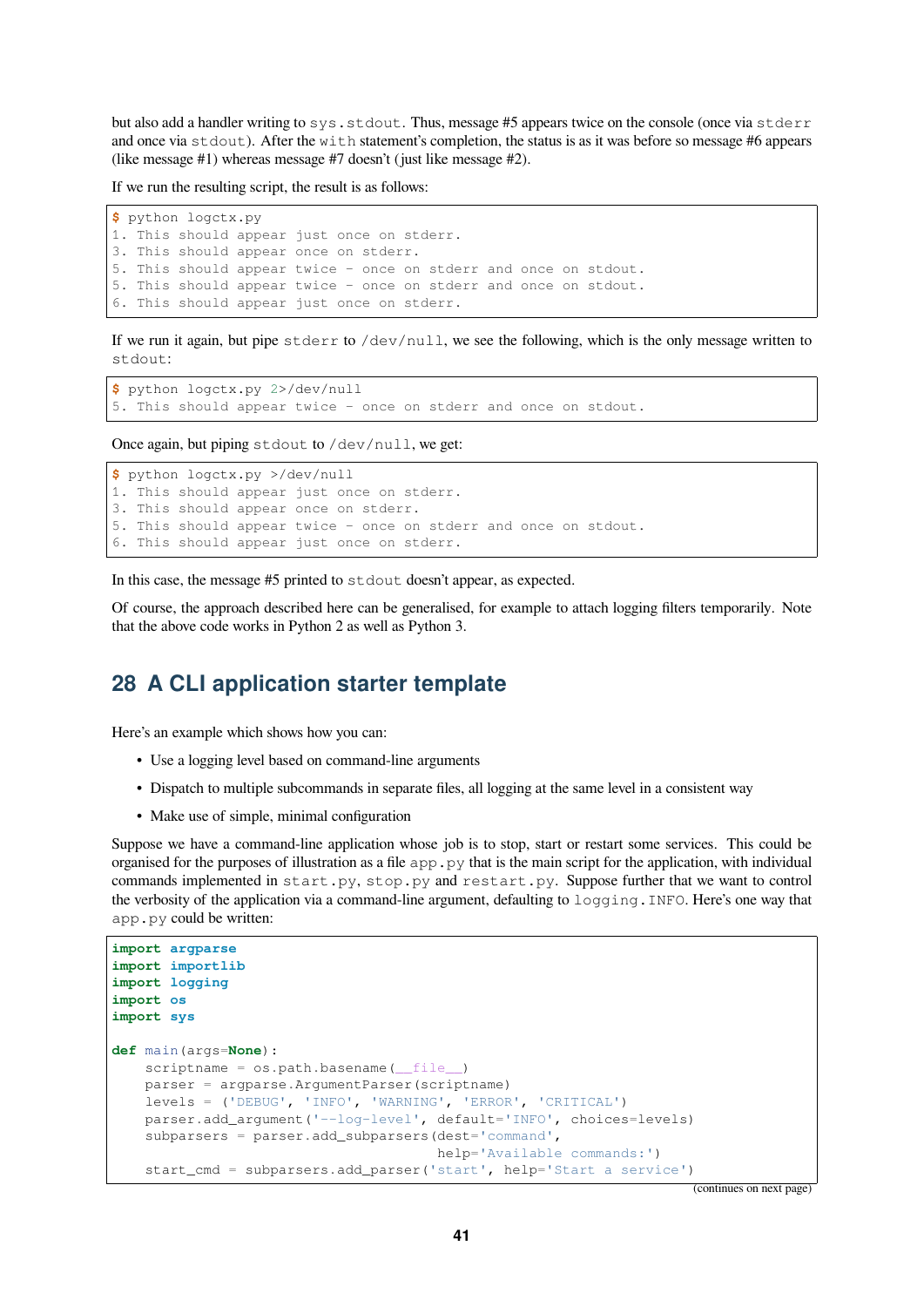(continued from previous page)

```
start_cmd.add_argument('name', metavar='NAME',
                           help='Name of service to start')
    stop_cmd = subparsers.add_parser('stop',
                                     help='Stop one or more services')
    stop_cmd.add_argument('names', metavar='NAME', nargs='+',
                          help='Name of service to stop')
    restart_cmd = subparsers.add_parser('restart',
                                        help='Restart one or more services')
    restart_cmd.add_argument('names', metavar='NAME', nargs='+',
                             help='Name of service to restart')
    options = parser.parse_args()
    # the code to dispatch commands could all be in this file. For the purposes
    # of illustration only, we implement each command in a separate module.
   try:
       mod = importlib.import_module(options.command)
       cmd = getattr(mod, 'command')
    except (ImportError, AttributeError):
       print('Unable to find the code for command \'%s\'' % options.command)
       return 1
    # Could get fancy here and load configuration from file or dictionary
    logging.basicConfig(level=options.log_level,
                        format='%(levelname)s %(name)s %(message)s')
    cmd(options)
if __name__ == ' __main__':
    sys.exit(main())
```
And the start, stop and restart commands can be implemented in separate modules, like so for starting:

```
# start.py
import logging
logger = logging.getLogger(__name__)
def command(options):
    logger.debug('About to start %s', options.name)
    # actually do the command processing here ...
    logger.info('Started the \'%s\' service.', options.name)
```
and thus for stopping:

```
# stop.py
import logging
logger = logging.getLogger(__name__)
def command(options):
    n = len(options.names)
    if n == 1:
         plusal = ''services = '\'%s\'' % options.names[0]
    else:
        plural = 's'
         services = \prime, \prime. join(\prime \backslash \prime \frac{1}{2}s\backslash \prime \prime % name for name in options.names)
         i = services. rfind(', ')
         services = services[:i] + ' and ' + services[i + 2:]logger.debug('About to stop %s', services)
     # actually do the command processing here ...
    logger.info('Stopped the %s service%s.', services, plural)
```
and similarly for restarting: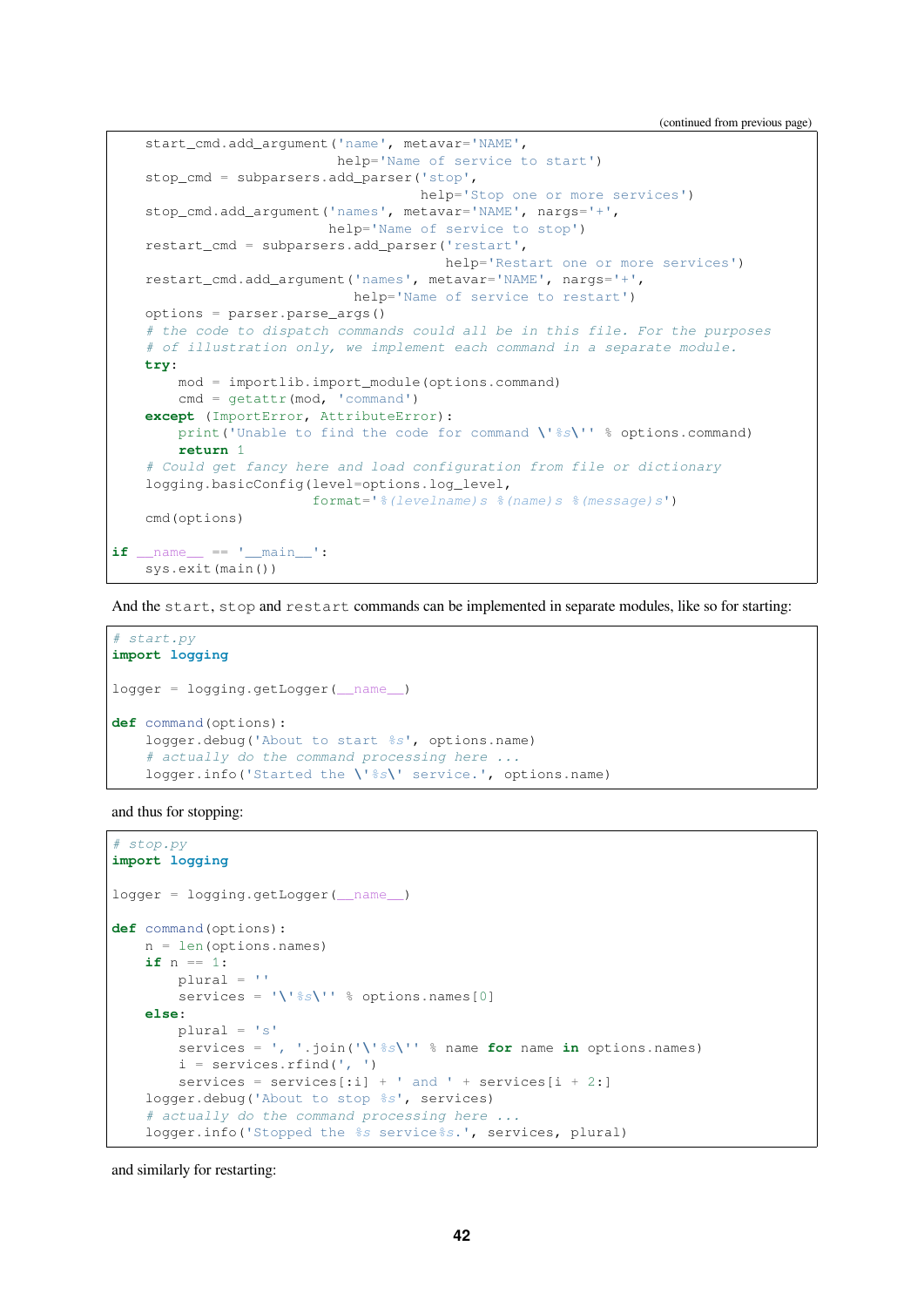```
# restart.py
import logging
logger = logging.getLogger(__name__)
def command(options):
    n = len(options.names)
    if n == 1:
         pluslural = ''
         services = '\'%s\'' % options.names[0]
    else:
         plural = 's'
         services = \prime, \prime. join(\prime \backslash \prime \frac{1}{2}s\backslash \prime \backslash \prime \frac{1}{2} name for name in options.names)
         i = services.rfind(', ')
         services = services[:i] + ' and ' + services[i + 2:]logger.debug('About to restart %s', services)
     # actually do the command processing here ...
    logger.info('Restarted the %s service%s.', services, plural)
```
If we run this application with the default log level, we get output like this:

```
$ python app.py start foo
INFO start Started the 'foo' service.
$ python app.py stop foo bar
INFO stop Stopped the 'foo' and 'bar' services.
$ python app.py restart foo bar baz
INFO restart Restarted the 'foo', 'bar' and 'baz' services.
```
The first word is the logging level, and the second word is the module or package name of the place where the event was logged.

If we change the logging level, then we can change the information sent to the log. For example, if we want more information:

```
$ python app.py --log-level DEBUG start foo
DEBUG start About to start foo
INFO start Started the 'foo' service.
$ python app.py --log-level DEBUG stop foo bar
DEBUG stop About to stop 'foo' and 'bar'
INFO stop Stopped the 'foo' and 'bar' services.
$ python app.py --log-level DEBUG restart foo bar baz
DEBUG restart About to restart 'foo', 'bar' and 'baz'
INFO restart Restarted the 'foo', 'bar' and 'baz' services.
```
And if we want less:

```
$ python app.py --log-level WARNING start foo
$ python app.py --log-level WARNING stop foo bar
$ python app.py --log-level WARNING restart foo bar baz
```
In this case, the commands don't print anything to the console, since nothing at WARNING level or above is logged by them.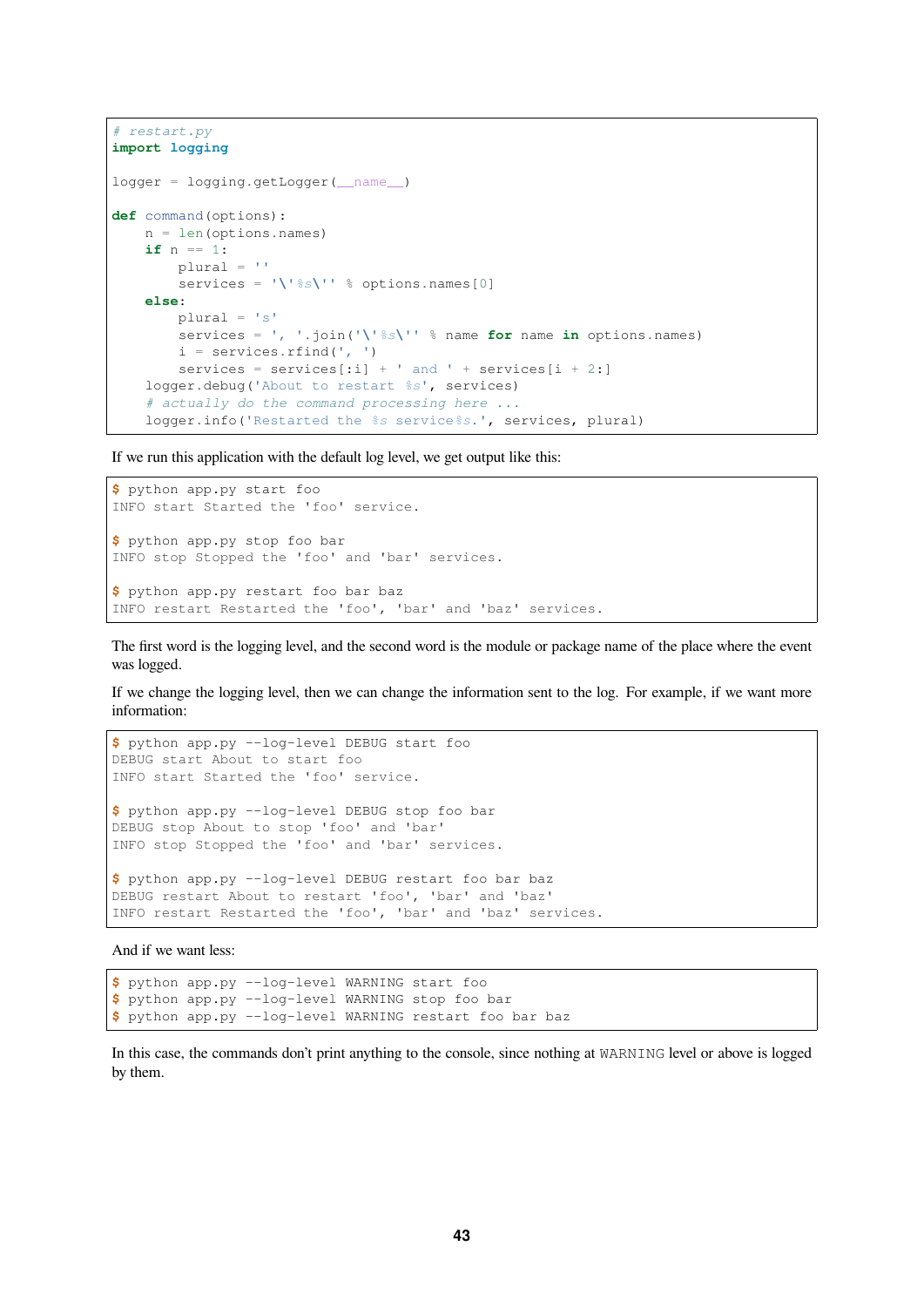## **29 A Qt GUI for logging**

A question that comes up from time to time is about how to log to a GUI application. The Qt framework is a popular cross-platform UI framework with Python bindings using PySide2 or PyQt5 libraries.

<span id="page-43-0"></span>The following example shows how to log to a Qt GUI. This introduces a simple QtHandler class which takes a callable, which should be a slot in the main thread that does GUI updates. A worker thread is also created to show how you can log to the GUI from both the UI itself (via a button for manual logging) as w[ell a](https://www.qt.io/)s a worker thread doing work in the background (here, just logging messages at ra[ndom lev](https://pypi.org/project/PySide2/)els [with ra](https://pypi.org/project/PyQt5/)ndom short delays in between).

The worker thread is implemented using Qt's QThread class rather than the threading module, as there are circumstances where one has to use QThread, which offers better integration with other Qt components.

The code should work with recent releases of either PySide2 or PyQt5. You should be able to adapt the approach to earlier versions of Qt. Please refer to the comments in the code snippet for more detailed information.

```
import datetime
import logging
import random
import sys
import time
# Deal with minor differences between PySide2 and PyQt5
try:
    from PySide2 import QtCore, QtGui, QtWidgets
    Signal = QtCore.Signal
   Slot = QtCore.Slot
except ImportError:
   from PyQt5 import QtCore, QtGui, QtWidgets
   Signal = QtCore.pyqtSignal
   Slot = QtCore.pyqtSlot
logger = logging.getLogger( name )
#
# Signals need to be contained in a QObject or subclass in order to be correctly
# initialized.
#
class Signaller(QtCore.QObject):
    signal = Signal(str, logging. LogRecord)
#
# Output to a Qt GUI is only supposed to happen on the main thread. So, this
# handler is designed to take a slot function which is set up to run in the main
# thread. In this example, the function takes a string argument which is a
# formatted log message, and the log record which generated it. The formatted
# string is just a convenience - you could format a string for output any way
# you like in the slot function itself.
#
# You specify the slot function to do whatever GUI updates you want. The handler
# doesn't know or care about specific UI elements.
#
class QtHandler(logging.Handler):
   def __init__(self, slotfunc, *args, **kwargs):
       super(). __init__(*args, **kwargs)
        self.signaller = Signaller()
       self.signaller.signal.connect(slotfunc)
   def emit(self, record):
        s = self.format(record)
```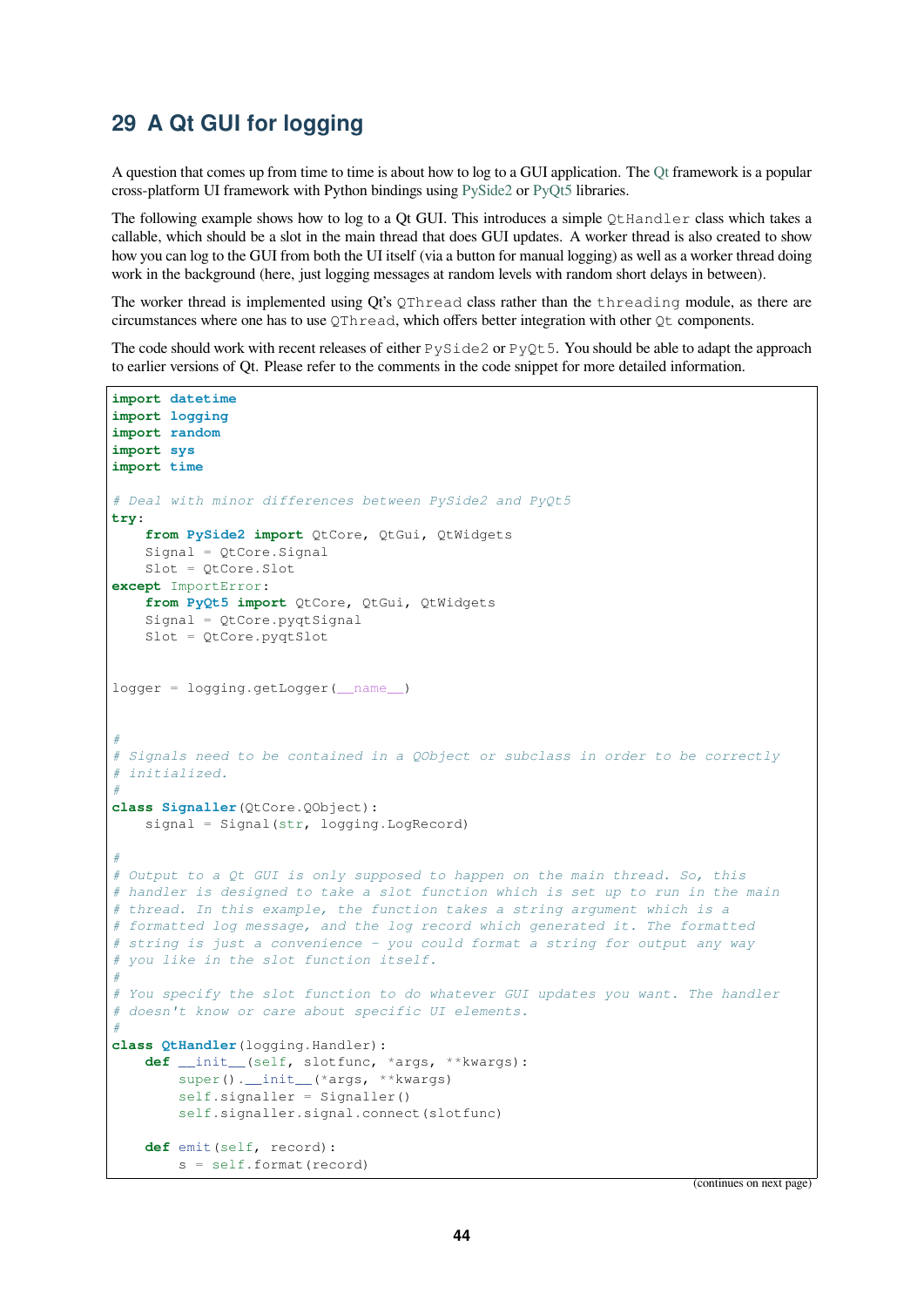(continued from previous page)

```
self.signaller.signal.emit(s, record)
#
# This example uses QThreads, which means that the threads at the Python level
# are named something like "Dummy-1". The function below gets the Qt name of the
# current thread.
#
def ctname():
   return QtCore.QThread.currentThread().objectName()
#
# Used to generate random levels for logging.
#
LEVELS = (logging.DEBUG, logging.INFO, logging.WARNING, logging.ERROR,
         logging.CRITICAL)
#
# This worker class represents work that is done in a thread separate to the
# main thread. The way the thread is kicked off to do work is via a button press
# that connects to a slot in the worker.
#
# Because the default threadName value in the LogRecord isn't much use, we add
# a qThreadName which contains the QThread name as computed above, and pass that
# value in an "extra" dictionary which is used to update the LogRecord with the
# QThread name.
#
# This example worker just outputs messages sequentially, interspersed with
# random delays of the order of a few seconds.
#
class Worker(QtCore.QObject):
    @Slot()
    def start(self):
        extra = {'qThreadName': ctname() }logger.debug('Started work', extra=extra)
       i = 1# Let the thread run until interrupted. This allows reasonably clean
        # thread termination.
       while not QtCore.QThread.currentThread().isInterruptionRequested():
           delay = 0.5 + \text{random.random}() * 2time.sleep(delay)
           level = random.choice(LEVELS)
           logger.log(level, 'Message after delay of %3.1f: %d', delay, i,␣
,→extra=extra)
            i + = 1#
# Implement a simple UI for this cookbook example. This contains:
#
# * A read-only text edit window which holds formatted log messages
# * A button to start work and log stuff in a separate thread
# * A button to log something from the main thread
# * A button to clear the log window
#
class Window(QtWidgets.QWidget):
   COLORS = \{logging.DEBUG: 'black',
       logging.INFO: 'blue',
       logging.WARNING: 'orange',
       logging.ERROR: 'red',
```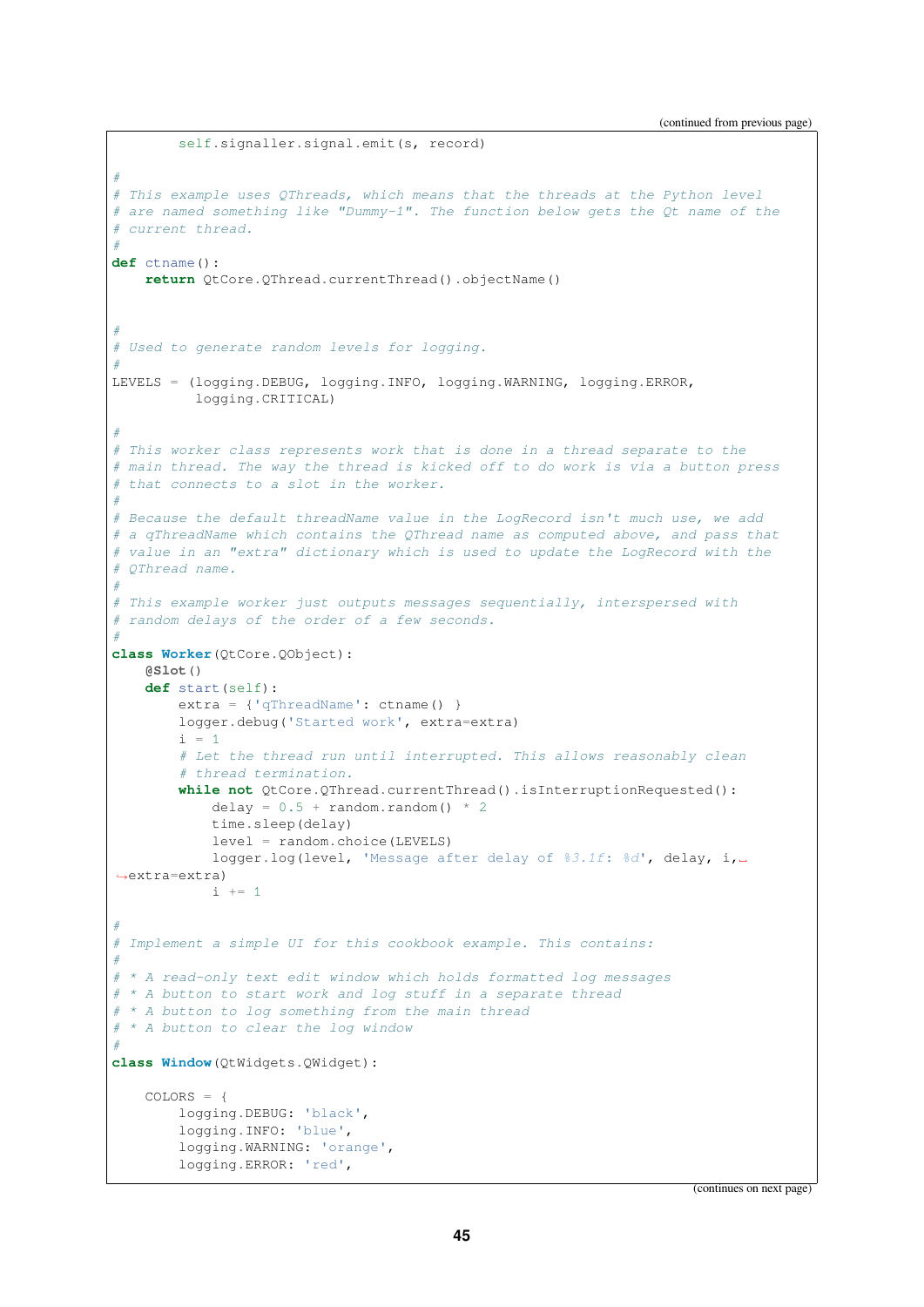```
logging.CRITICAL: 'purple',
   }
   def __init__(self, app):
       super() . _init ()self.app = app
       self.textedit = te = QtWidgets.QPlainTextEdit(self)
       # Set whatever the default monospace font is for the platform
       f = OtGui.OFont('nosuchfont')f.setStyleHint(f.Monospace)
       te.setFont(f)
       te.setReadOnly(True)
       PB = QtWidgets.QPushButton
       self.work_button = PB('Start background work', self)
       self.log_button = PB('Log a message at a random level', self)
       self.clear_button = PB('Clear log window', self)
       self.handler = h = QtHandler(self.update_status)
       # Remember to use qThreadName rather than threadName in the format string.
       fs = '%(asctime)s %(qThreadName)-12s %(levelname)-8s %(message)s'
       formatter = logging.Formatter(fs)h.setFormatter(formatter)
       logger.addHandler(h)
       # Set up to terminate the QThread when we exit
       app.aboutToQuit.connect(self.force_quit)
       # Lay out all the widgets
       layout = QtWidgets.QVBoxLayout(self)
       layout.addWidget(te)
       layout.addWidget(self.work_button)
       layout.addWidget(self.log_button)
       layout.addWidget(self.clear_button)
       self.setFixedSize(900, 400)
       # Connect the non-worker slots and signals
       self.log_button.clicked.connect(self.manual_update)
       self.clear_button.clicked.connect(self.clear_display)
       # Start a new worker thread and connect the slots for the worker
       self.start_thread()
       self.work button.clicked.connect(self.worker.start)
       # Once started, the button should be disabled
       self.work_button.clicked.connect(lambda : self.work_button.
,→setEnabled(False))
   def start_thread(self):
       self.worker = Worker()
       self.worker_thread = QtCore.QThread()
       self.worker.setObjectName('Worker')
       self.worker_thread.setObjectName('WorkerThread') # for qThreadName
       self.worker.moveToThread(self.worker_thread)
       # This will start an event loop in the worker thread
       self.worker_thread.start()
   def kill_thread(self):
       # Just tell the worker to stop, then tell it to quit and wait for that
       # to happen
       self.worker_thread.requestInterruption()
       if self.worker_thread.isRunning():
           self.worker_thread.quit()
           self.worker_thread.wait()
       else:
```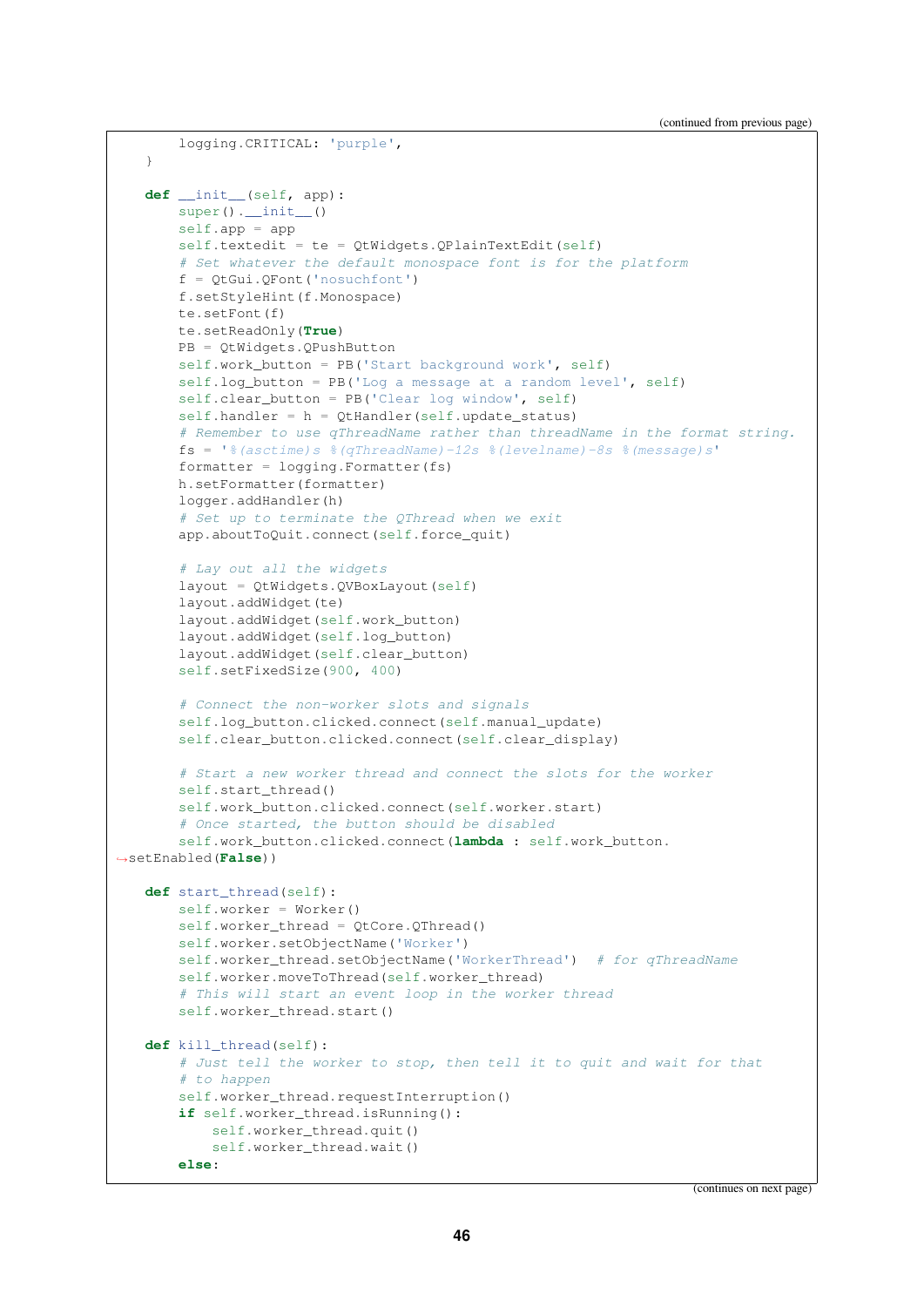(continued from previous page)

```
print('worker has already exited.')
    def force_quit(self):
        # For use when the window is closed
       if self.worker_thread.isRunning():
            self.kill_thread()
    # The functions below update the UI and run in the main thread because
    # that's where the slots are set up
    @Slot(str, logging.LogRecord)
    def update_status(self, status, record):
        color = self.COLORS.get(record.levelno, 'black')
        s = '<pre><font color="%s">%s</font></pre>' % (color, status)
        self.textedit.appendHtml(s)
    @Slot()
    def manual_update(self):
        # This function uses the formatted message passed in, but also uses
        # information from the record to format the message in an appropriate
        # color according to its severity (level).
       level = random.choice(LEVELS)
       extra = {'qThreadName': ctname() }
       logger.log(level, 'Manually logged!', extra=extra)
   @Slot()
    def clear_display(self):
        self.textedit.clear()
def main():
    QtCore.QThread.currentThread().setObjectName('MainThread')
    logging.getLogger().setLevel(logging.DEBUG)
    app = QtWidgets.QApplication(sys.argv)
    example = Window(app)
    example.show()
    sys.exit(app.exec_())
if __name__=='__main__':
   main()
```
#### <span id="page-46-0"></span>**30 Patterns to avoid**

Although the preceding sections have described ways of doing things you might need to do or deal with, it is worth mentioning some usage patterns which are *unhelpful*, and which should therefore be avoided in most cases. The following sections are in no particular order.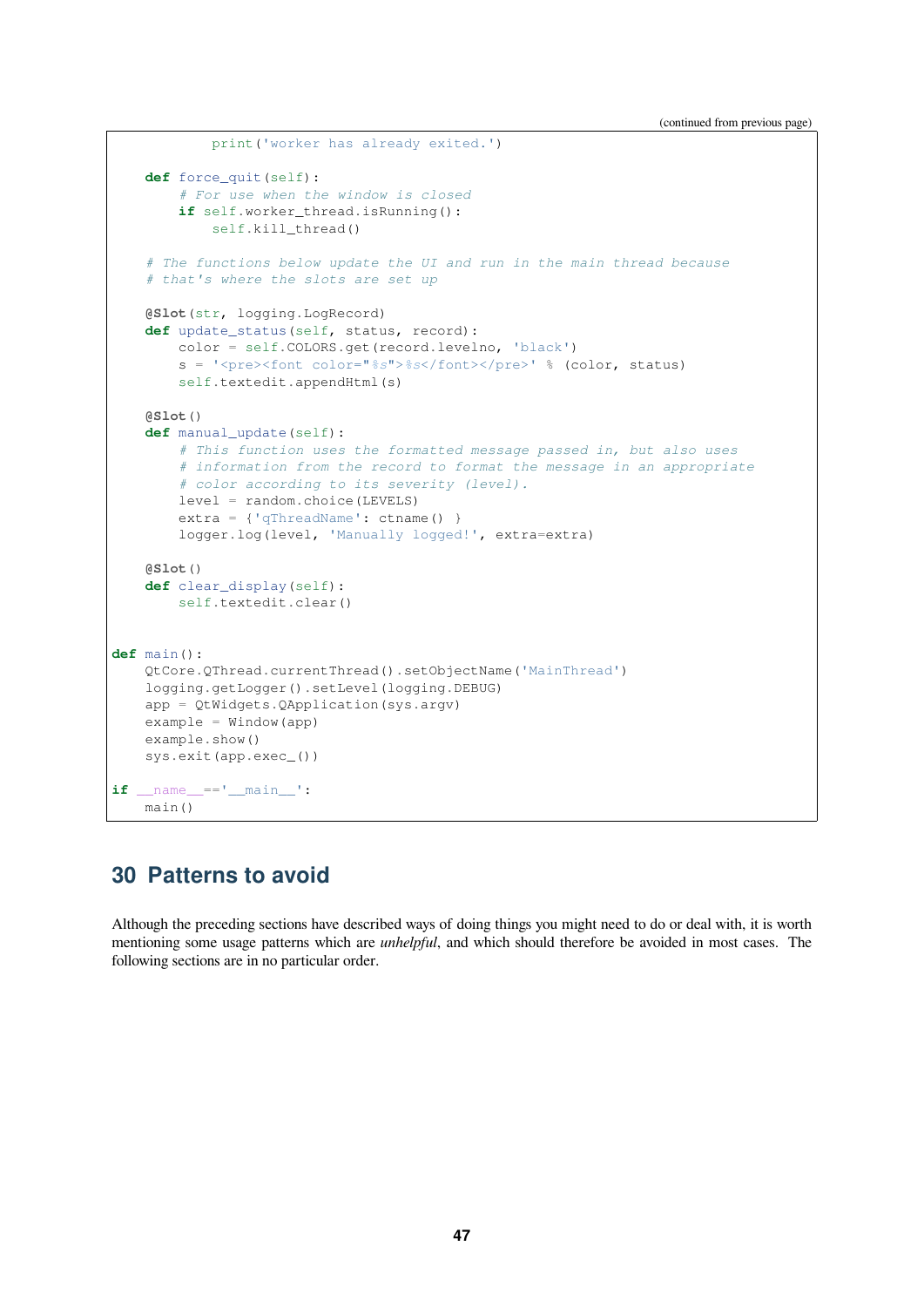#### **30.1 Opening the same log file multiple times**

<span id="page-47-0"></span>On Windows, you will generally not be able to open the same file multiple times as this will lead to a "file is in use by another process" error. However, on POSIX platforms you'll not get any errors if you open the same file multiple times. This could be done accidentally, for example by:

- Adding a file handler more than once which references the same file (e.g. by a copy/paste/forget-to-change error).
- Opening two files that look different, as they have different names, but are the same because one is a symbolic link to the other.
- Forking a process, following which both parent and child have a reference to the same file. This might be through use of the multiprocessing module, for example.

Opening a file multiple times might *appear* to work most of the time, but can lead to a number of problems in practice:

- Logging output can be garbled because multiple threads or processes try to write to the same file. Although logging guards against concurrent use of the same handler instance by multiple threads, there is no such protection if concurrent writes are attempted by two different threads using two different handler instances which happen to point to the same file.
- An attempt to delete a file (e.g. during file rotation) silently fails, because there is another reference pointing to it. This can lead to confusion and wasted debugging time - log entries end up in unexpected places, or are lost altogether.

Use the techniques outlined in *Logging to a single file from multiple processes* to circumvent such issues.

#### **30.2 Using loggers as attributes in a class or passing them as parameters**

<span id="page-47-1"></span>While there might be unusual [cases where you'll need to do this, in general](#page-12-0) there is no point because loggers are singletons. Code can always access a given logger instance by name using  $logqing.cqetLogqer(name)$ , so passing instances around and holding them as instance attributes is pointless. Note that in other languages such as Java and C#, loggers are often static class attributes. However, this pattern doesn't make sense in Python, where the module (and not the class) is the unit of software decomposition.

#### **30.3 Adding handlers other than NullHandler to a logger in a library**

Configuring logging by adding handlers, formatters and filters is the responsibility of the application developer, not the library developer. If you are maintaining a library, ensure that you don't add handlers to any of your loggers other than a NullHandler instance.

#### **30.4 Creating a lot of loggers**

Loggers are singletons that are never freed during a script execution, and so creating lots of loggers will use up memory which can't then be freed. Rather than create a logger per e.g. file processed or network connection made, use the *existing mechanisms* for passing contextual information into your logs and restrict the loggers created to those describing areas within your application (generally modules, but occasionally slightly more fine-grained than that).